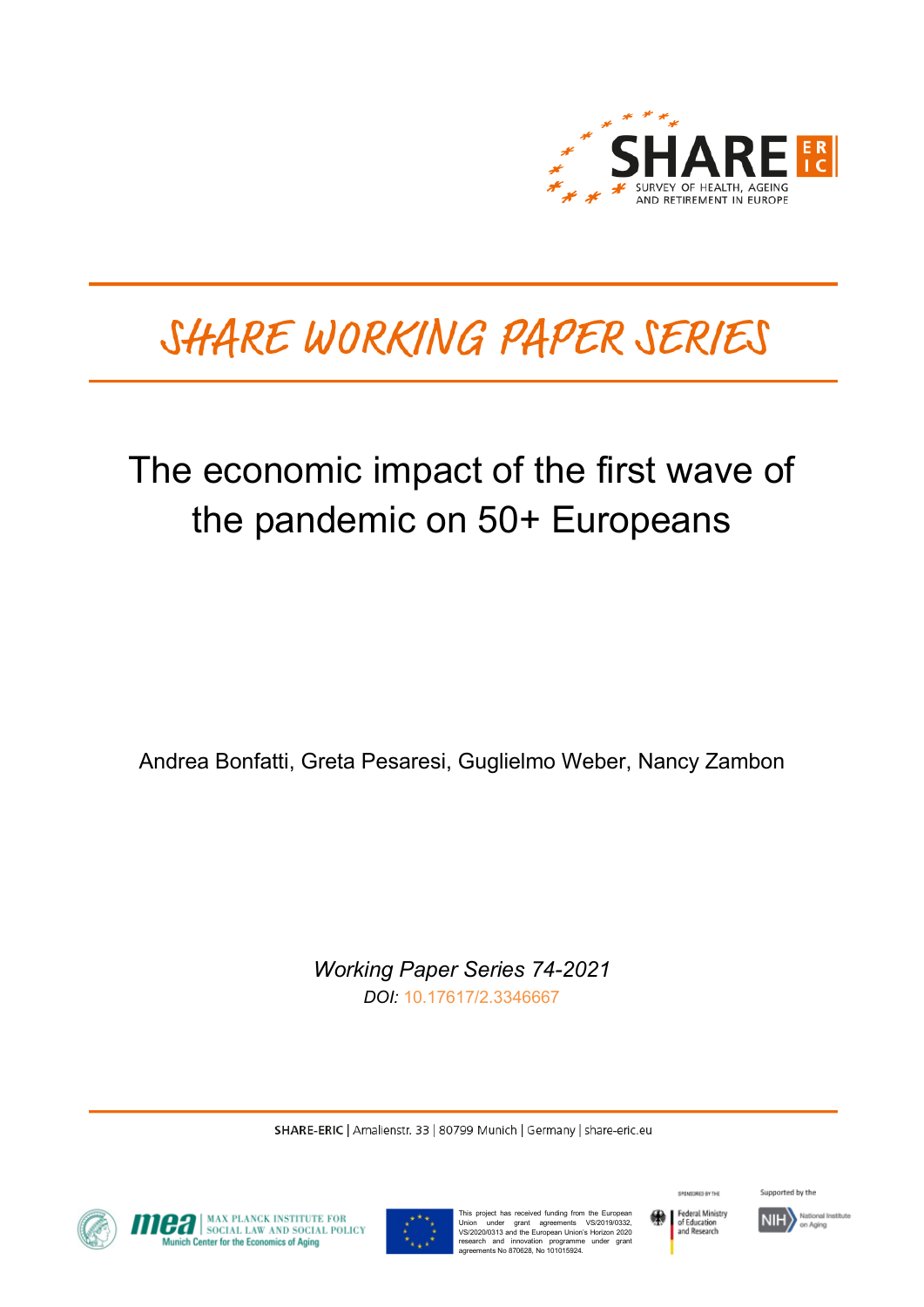## **About the SHARE Working Paper Series**

The series is designed to provide a timely discussion of results based on SHARE data within the SHARE family, i.e., members of the SHARE Country Teams, Area Coordination Teams and other SHARE bodies. The papers are not peer reviewed; the authors are solely responsible for the scientific content and the graphical layout of their submissions. The respective Country Team Leaders and Area Coordinators are encouraged to look over the submissions by their team members.

The publisher (SHARE ERIC) checks working papers in this series for formal issues such as proper acknowledgements to the funders of SHARE. The publisher takes no responsibility for the scientific content of the paper.

## **Acknowledgements**

Research in this article is a part of the EU Horizon 2020 SHARE-COVID19 project (Grant agreement ID: 101015924).

This paper uses data from SHARE Waves 1, 2, 4, 5, 6, 7 and 8 (DOIs: 10.6103/SHARE.w1.710, 10.6103/SHARE.w2.710, 10.6103/SHARE.w4.710, 10.6103/SHARE.w5.710, 10.6103/SHARE.w6.710, 10.6103/SHARE.w7.711, 10.6103/SHARE.w8cabeta.001), see Börsch-Supan et al. (2013) for methodological details. The SHARE data collection has been funded by the European Commission, DG RTD through FP5 (QLK6-CT-2001-00360), FP6 (SHARE-I3: RII-CT-2006-062193, COMPARE: CIT5-CT-2005-028857, SHARELIFE: CIT4-CT-2006-028812), FP7 (SHARE-PREP: GA N°211909, SHARE-LEAP: GA N°227822, SHARE M4: GA N°261982, DASISH: GA N°283646) and Horizon 2020 (SHARE-DEV3: GA N°676536, SHARE-COHESION: GA N°870628, SERISS: GA N°654221, SSHOC: GA N°823782) and by DG Employment, Social Affairs & Inclusion through VS 2015/0195, VS 2016/0135, VS 2018/0285, VS 2019/0332, and VS 2020/0313. Additional funding from the German Ministry of Education and Research, the Max Planck Society for the Advancement of Science, the U.S. National Institute on Aging (U01\_AG09740-13S2, P01\_AG005842, P01\_AG08291, P30\_AG12815, R21\_AG025169, Y1-AG-4553-01, IAG\_BSR06-11, OGHA\_04-064, HHSN271201300071C, RAG052527A) and from various national funding sources is gratefully acknowledged (see www.share-project.org).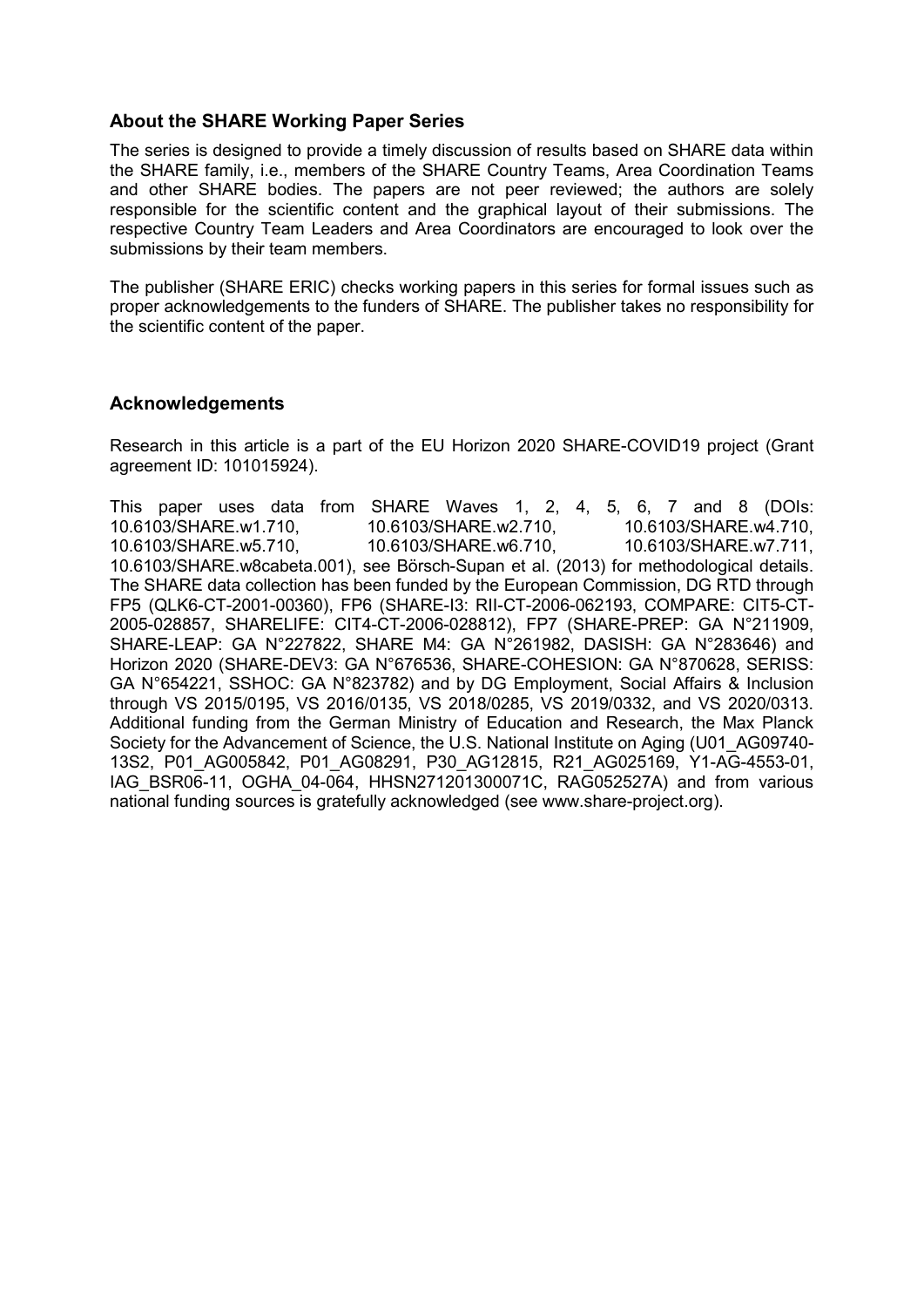## *The economic impact of the first wave of the pandemic on 50+ Europeans*

Andrea Bonfatti\*, Greta Pesaresi\*\*, Guglielmo Weber\*\*\*, Nancy Zambon\*\*\*\*

### **Abstract**

*We analyse the effects of the Covid-19 crisis on the economic situation of 50+ Europeans. We construct a financial distress indicator that captures experiencing an income loss, difficulties to make ends meet and the need to postpone payments. We find that education and income before the pandemic have a protective role, and so does being past retirement age. For households under retirement age, instead, the pandemic has exacerbated inequalities. We also investigate whether households report worse difficulties in making ends meet compared to the pre-COVID period. We show that their ability to make ends meet worsens more with income losses during the pandemic compared to losses experienced in the two-year period before the pandemic.* 

Keywords: COVID‐19, SHARE, Financial distress, Household economic conditions

Journal of Economic Literature subject codes: D31, I32

- \* Padua University and Prometeia, Italy (e‐mail: andrea.bonfatti@unipd.it)
- \*\* Padua University, Italy (e‐mail: greta.pesaresi@unipd.it)
- \*\*\* Padua University and IFS, Italy (e‐mail: guglielmo.weber@unipd.it)
- \*\*\*\* Padua University, Italy (e‐mail: nancy.zambon@unipd.it)

**Acknowledgment.** We are grateful for comments by participants to the SHARE Covid‐19 milestone 3 meeting, and in particular to Axel Börsch‐Supan for suggestions.

October 9th 2021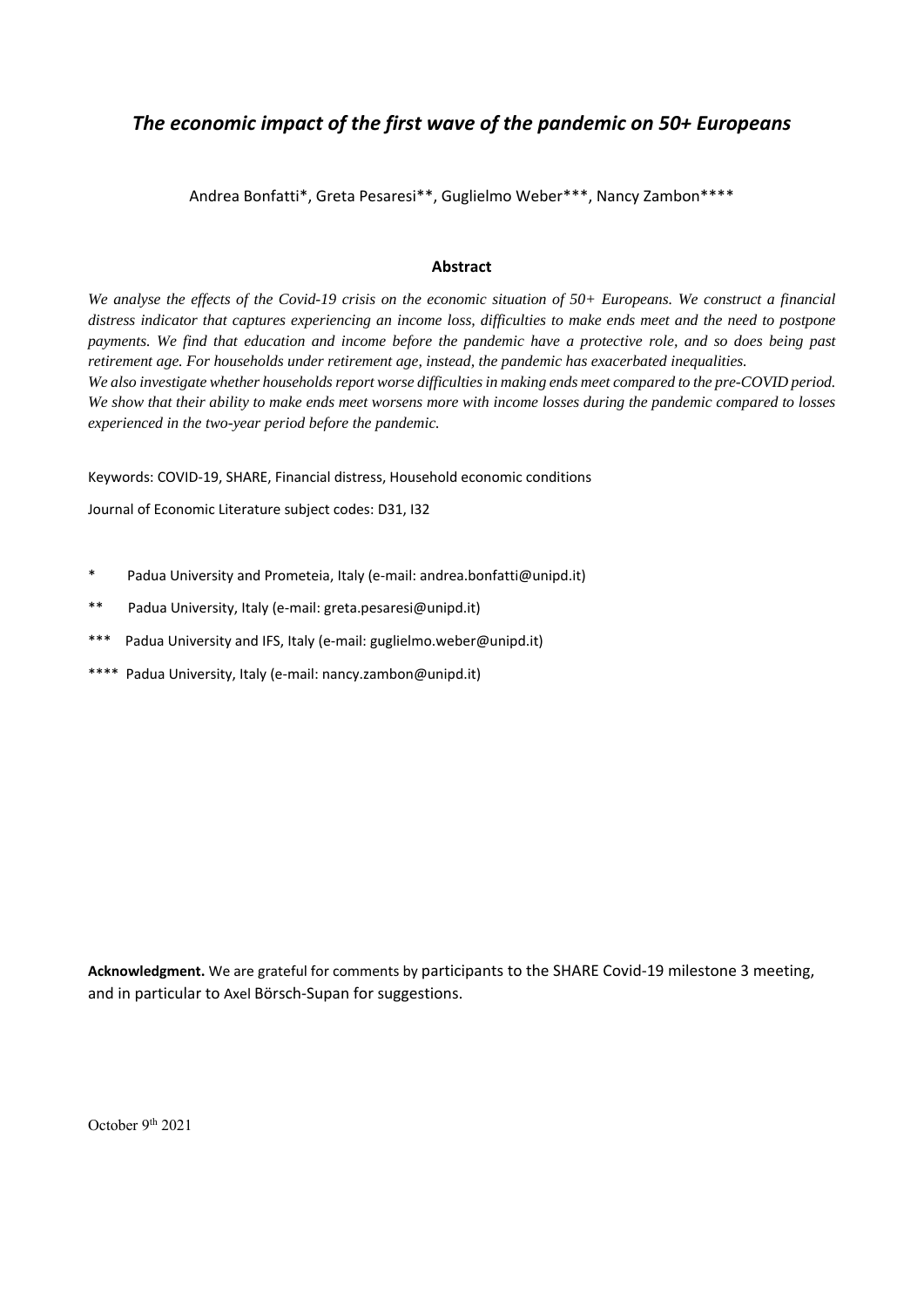## **1. Introduction**

In this paper, we investigate the impact of the (first wave of the) Covid-19 pandemic on individuals aged 50 or more who live in 27 European countries or Israel by analyzing changes in household income and various indicators of financial distress. We use recent SHARE data to identify the groups that have faced the most severe economic consequences, with potentially long-term implications, including the increased risk of poverty and social exclusion.

The COVID‐19 pandemic has had a major impact on the lives and health of most individuals, and on the economy in general, and the labour market in particular. One of the first policy reactions in many countries facing the outbreak of COVID‐19 was to impose lockdown restrictions. The aim of those interventions was to reverse epidemic growth, reduce significantly severe case numbers, and stop the epidemic spread. Lockdown policies were successful in controlling the spread of the virus during the first wave of the pandemic, but also generated important economic consequences, unevenly distributed among different individuals.

Negative economic consequences are typical traits of recessions. However, recessions due to financial crises, such as the Great Recession, have different effects compared to pandemic recessions. Firstly, in the Great Recession, all age groups, education levels, and income quintiles experienced income declines (De Nardi et al., 2012). Secondly, many households were adversely affected by the Great Recession even if their income did not change, as the value of their homes or retirement savings plummeted (Meyer and Sullivan, 2013). On the other hand, lessons from the Great Recession that are relevant to the pandemic are that job losses have persistent effects on employment and income for older workers who are less likely to find a job similar to their previous one and may be forced to opt for early retirement (Bui, Button and Picciotti, 2020; Li and Mutchler, 2020).

We show that the pandemic is leading to increased economic inequality in the 28 countries we consider. This is not surprising, because less educated and less well‐paid workers are more vulnerable to income losses and layoffs (ILO, 2020; Stiglitz, 2020), while working from home is more easily available to the better paid, better educated workers (Deaton, 2021). The impact of the COVID-19 pandemic also depends on country characteristics (Fana, Torrejón Pérez and Fernández‐Macías, 2020): countries that rely on service activities, such as Mediterranean countries, are more likely to suffer.

Understanding the full extent of the economic and social costs of the pandemic, ranging from job losses to shuttered businesses, is of critical importance to develop effective and sustainable policies, to evaluate the current epidemic governmental responses, to make plans to emerge from the pandemic, and to prepare for future pandemics as well.

We investigate the relation between economic effects of the Covid-19 crisis and various socio-demographic, economic, and employment indicators. We contribute to the literature in several dimensions. First, we exploit the longitudinal and international dimension of SHARE data. Second, we investigate and document the effects of household type (singles versus couples), age, education, income, employment, and policy interventions on financial distress. Third, we propose a new comprehensive measure of household financial distress.

The econometric analysis of our financial distress indicator highlights the protective role of education and income before the onset of the pandemic. We also find that those who did not report difficulties in making ends meet in the past were less likely to be in financial distress during the pandemic. We find that employment related events (such as job loss or reduced working hours) are an important channel through which the pandemic negatively affected household economic conditions. The possibility to work from home instead reduced financial distress. Taken together, these results confirm that the pandemic had a milder effect on the better off, thus exacerbating economic inequality (at least among working age individuals).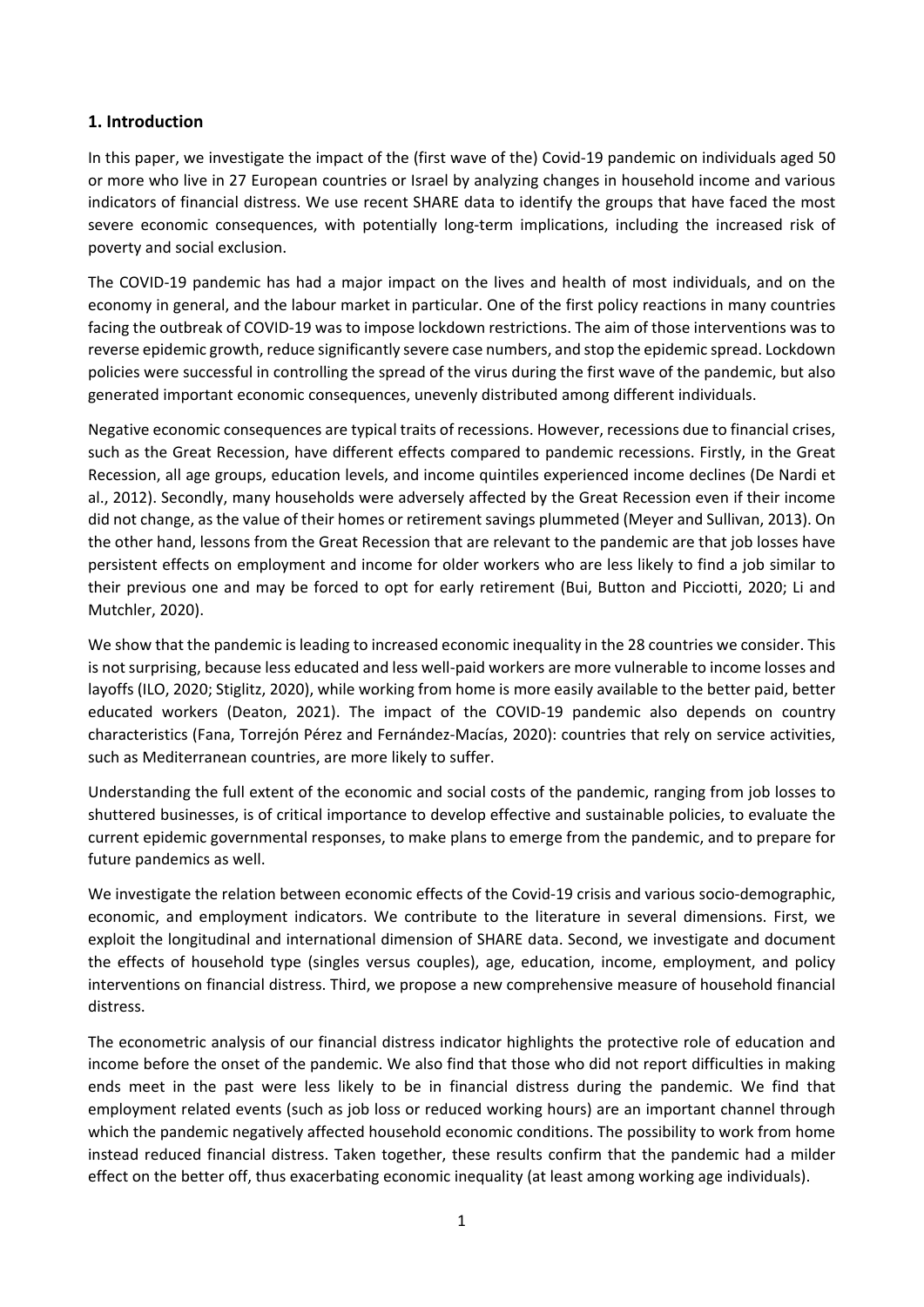We also investigate variations in the ability to make ends meet between the wave 7 of SHARE (run in 2017-18) and the SHARE Corona survey (run in June‐July 2020). We show that while age has again a protective role, the ability to make ends meet worsens with either an income loss due to the Covid‐19 crisis or more generally an income loss across waves. The increase in the probability of a worsening due to losses during the pandemic is almost four times larger than the increase induced by losses across waves. The level of income before the outbreak of Corona, instead, retains its protective role. We find that employment conditions and their variations (before and during the pandemic) do not affect the probability of a make ends meet deterioration. The only notable exception is a reduction of working hours that followed the crisis outbreak ‐ that increases the probability of a worsening. Among other sources of income, real and financial investments reduce the probability of a worsening, while owning a business increases it. On the contrary, being tenant and the length of governmental restrictions increase the probability of financial distress. The same variables affect improvements in ability to make ends meet but in the opposite direction. We observe that, in the latter case, being in a couple has a negative effect by reducing the probability of improvement.

An important finding of our analysis is that individuals past retirement age are less likely to be in financial distress or to face increased difficulties in making ends meet, and this confirms that the European public pension (social security) systems have been successful in protecting older individuals. Income support measures for younger individuals do not seem to have worked as well, instead.

The paper is organized as follows. Section 2 presents the data; Section 3 shows descriptive statistics while Section 4 reports regression results. Section 5 concludes.

## **2. The data**

We use data drawn from the Survey of Health, Ageing and Retirement in Europe (SHARE), a longitudinal, multi-disciplinary, retrospective, and cross-national European dataset. The dataset includes current and retrospective information on health, socio-economic status and social and family networks of individuals aged fifty or older in (currently) twenty-seven European countries (plus Israel). We use data from waves 1-2 and 4‐8 as well as the first SHARE Corona Survey in wave 8 (Scherpenzeel et al., 2020, Börsch‐Supan, 2020. See also Börsch‐Supan et al. 2013). Data Resource Profile: The Survey of Health, Ageing and Retirement in Europe (SHARE). International Journal of Epidemiology. DOI: 10.1093/ije/dyt088). This allows us to account for different detailed characteristics, at the individual or household level, and highlights heterogeneous economic consequences of the epidemic related to prior conditions.

We only partially use data from wave 8 as data collection was suspended in March 2020 due to the Corona outbreak. Shortly after the Corona outbreak, in June 2020, a new telephone administered survey, the SHARE Corona survey, was introduced with the aim to collect data on health and socio‐economic impacts of COVID‐ 19 among SHARE respondents.

Our sample includes individuals aged 50 or more (and their spouses or partners) living in twenty-five European countries, namely Belgium, France, Germany, Luxembourg, Switzerland, Sweden, Denmark, Finland, Spain, Italy, Greece, Portugal, Cyprus, Malta, Estonia, Latvia, Lithuania, Poland, Czech Republic, Slovakia, Hungary, Bulgaria, Romania, Slovenia, and Croatia, plus Israel. $^{1}$ 

In the SHARE Corona survey participants were asked to report, among other things, the economic and working conditions before and during the pandemic. Since we are interested in investigating the impact of the first wave of the pandemic on household economic inequality, we focus on a subset of this information.

 $1$  We do not consider Austria and the Netherlands. For the former country, SHARE Corona data are not yet available, while for the latter not all needed data are available in wave 7.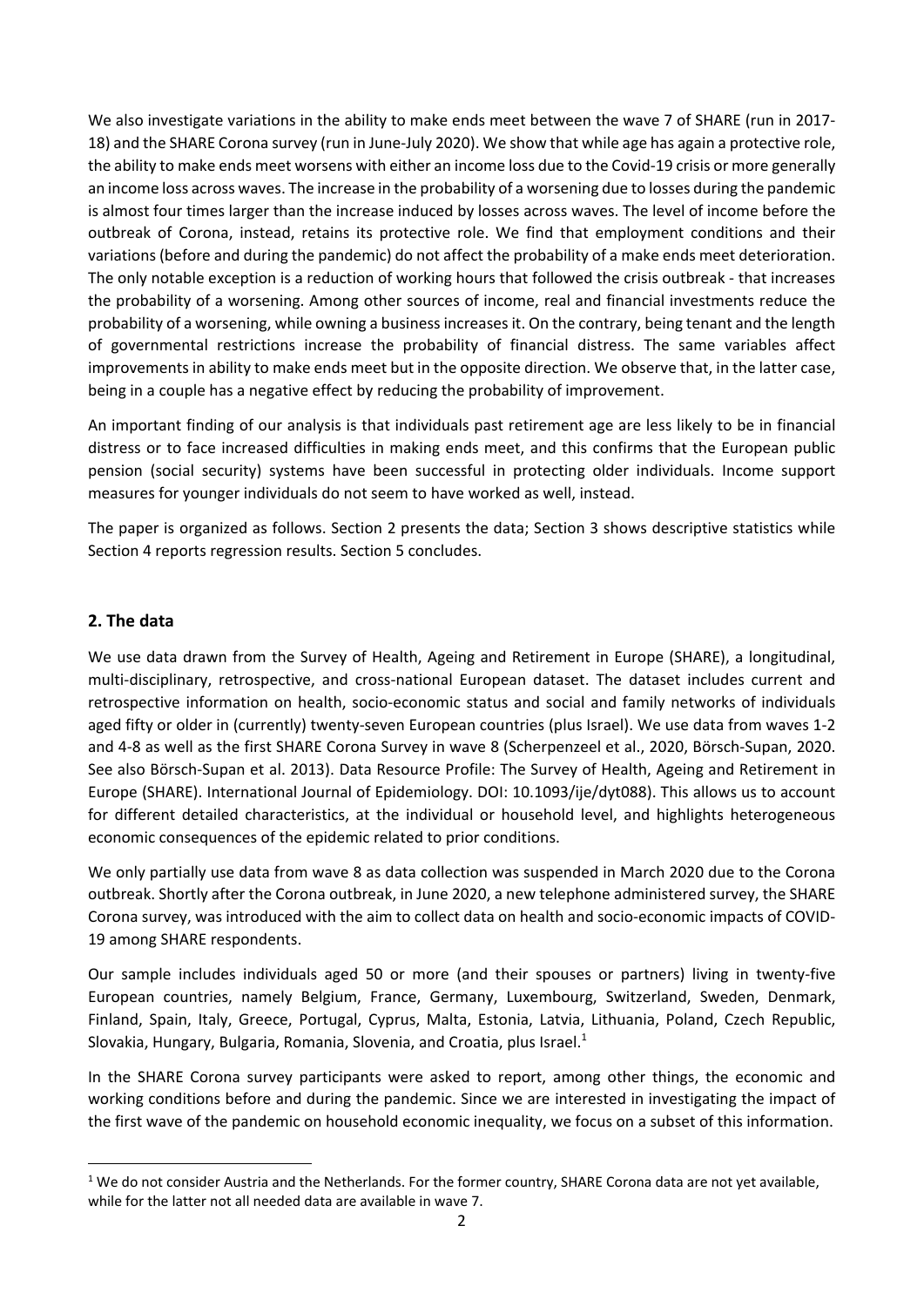For the economic aspects we use information about the ability to make ends meet (both in wave 7 and in SHARE Corona survey), the lowest household income, the need to postpone payments or dip into savings during the pandemic, but also on the household typical monthly income before the pandemic.<sup>2</sup> The ability to make ends meet is a widely used indicator of the general financial conditions (e.g., Saunders et al., 1994), in which individuals evaluate their conditions with respect to their household needs. In SHARE, this subjective measure is evaluated on an ordered scale with four response options: with great difficulty, with some difficulty, fairly easily, and easily. We define a binary indicator for households with some or great difficulties. For households reporting difficulties, there are two follow-up questions regarding (1) the need to postpone regular payments such as rent, mortgage and loan payments, and/or utility bills and (2) the need to dip into savings to cover necessary day-to-day expenses.

As regards the working conditions we use information on the employment situation before the pandemic (reported both in wave 7 and in SHARE Corona survey), and employment conditions since its outbreak: place of work (home and/or usual workplace); potential job interruptions due to unemployment, lay off or business closure; and reduction of working hours. $3$ 

Questions on household income and the ability to make ends meet were asked also in previous regular waves. This allows us to take a longitudinal perspective, which is a peculiar characteristic of SHARE.

The data allows us not only to have a broad perspective on the economic impact of the first wave of the pandemic on European working‐age (between 50 and 64) and retirement‐age (over 64) households, but also to investigate and highlight differential effects among countries.

We restrict our sample to respondents answering the SHARE Corona survey and taking part to the last publicly available wave (wave 7). In our final sample, there are 45,444 individuals participating to the SHARE Corona survey and observed in wave 7 (for whom we have a longitudinal perspective), plus 6,866 individuals participating only in the COVID survey. Our economic outcomes of interest are defined at the household level: in our sample, we observe 35,578 households. However, we restrict our sample to the 19,277 households (28,652 respondents) who provided all information needed for our analyses.

Tab. 1 reports the weighted summary statistics for our outcomes of interest. Household income is in Euros per month. The average value in the sample is about €2,200 (standard deviation 1,562). The mean value of the lowest overall monthly income, after taxes and contributions, that households report is, instead, about € 2,126 (standard deviation 1,541). This suggests that, on average, the drop in income has been moderate (3.4%), but this is in line with the fact that a large fraction of sample respondents are pensioners who rely on public social security pensions or other social protection benefits for older persons. If we split the sample between 'working-age' and 'retirement-age' households, where the former households have at least one member under 65 in the couple, we can see that the average income drop among the former is 4.7% compared to 1.7% among the latter. This is prima facie evidence that social security systems have effectively protected older individuals. Moreover, Tab. 1 reports the percentage of households that experienced an income loss of at least 5% during the pandemic (i.e., the lowest household income during the pandemic is at least 5% lower than the typical household income before the outbreak of the pandemic.). In line with the similar amounts of typical and lowest overall monthly incomes in Tab. 1, only 11% of households experienced

 $2$  For both the lowest household income during the pandemic and the household typical income before the pandemic, respondents were asked to provide the amount of the overall monthly income, after taxes and contributions, for the entire household. For the former income, the lowest during the pandemic, respondents were requested to include any financial support they may have received since the outbreak of the pandemic.

 $3$  The questions on the employment situation before the pandemic ask the respondent his situation at the time of the interview (wave 7) or at the time when Corona broke out (SHARE Corona survey). Employed respondents include employees or self‐employed, and those working in a family business.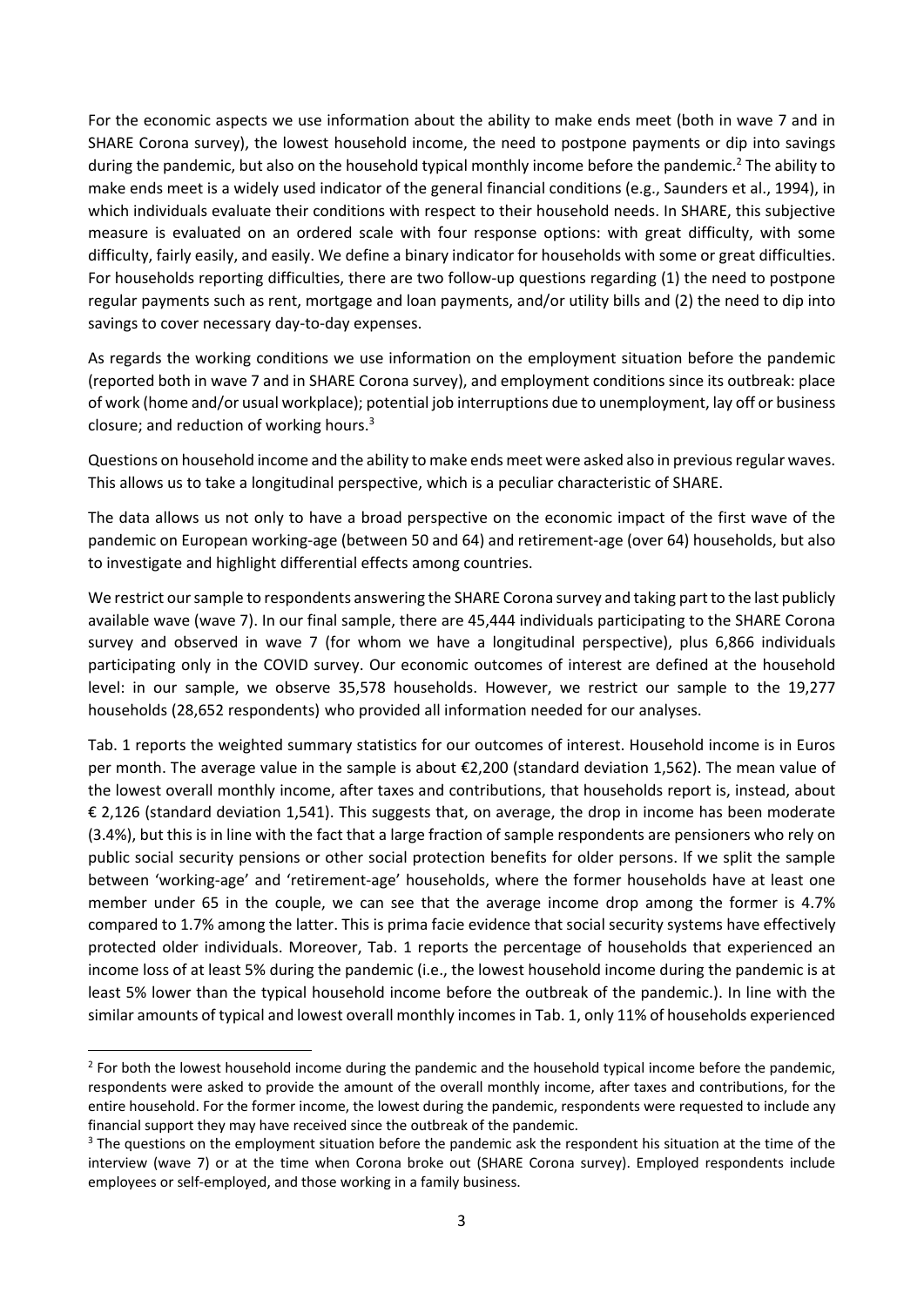an income loss. It is worth noting that the lowest monthly income includes financial support households may have received (from government, employer, relatives, friends, or others) and, thus, the limited income loss may reflect the efficacy of government policies in contrasting the negative economic consequences of the pandemic on household incomes.

Households experienced an average income loss also between wave 7 and the SHARE Corona survey. Typical income decreased by 5.42%, but it was much larger for 'retirement‐age' households, 9.65%, than for 'working‐age' households, 1.70%.

| <b>Outcomes</b>                                    | <b>Mean</b> | St. dev. | Obs.   |
|----------------------------------------------------|-------------|----------|--------|
| <b>Typical overall monthly income SHARE Corona</b> | 2,199.92    | 1,562.34 | 19,277 |
| At least one HH member under 65                    | 2,587.09    | 1,722.24 | 5,504  |
| All HH members 65+                                 | 1,856.15    | 1,312.87 | 13,773 |
| Lowest overall monthly income                      | 2,126.17    | 1,541.06 | 19,277 |
| At least one HH member under 65                    | 2,465.88    | 1,709.02 | 5,504  |
| All HH members 65+                                 | 1,824.54    | 1,302.71 | 13,773 |
| <b>Typical overall monthly income Wave 7</b>       | 2,326.05    | 1,938.37 | 19,277 |
| At least one HH member under 65                    | 2,631.88    | 1,894.74 | 5,504  |
| All HH members 65+                                 | 2,054.49    | 1,936.36 | 13,773 |
| Income loss                                        | 0.11        | 0.31     | 19,277 |
| At least one HH member under 65                    | 0.18        | 0.38     | 5,504  |
| All HH members 65+                                 | 0.05        | 0.21     | 13,773 |
| <b>Difficulties in Making ends meet</b>            | 0.30        | 0.46     | 19,277 |
| <b>Postpone payments</b>                           | 0.10        | 0.30     | 6,628  |
| Dip into savings                                   | 0.24        | 0.42     | 6,628  |
| <b>Employment</b>                                  | 0.35        | 0.48     | 19,277 |
| Job interruption                                   | 0.21        | 0.40     | 4,098  |
| Number of weeks of job interruption                | 7.10        | 4.37     | 568    |
| <b>Work from home</b>                              | 0.40        | 0.49     | 4,098  |
| <b>Reduction in working hours</b>                  | 0.22        | 0.41     | 3,754  |

*Tab. 1 The table shows household descriptive statistics (mean, standard deviation, and number of observations), weighted using calibrated cross‐sectional household weights, of economic and employment outcomes in the SHARE Corona survey and in wave 7 (only typical income). Incomes, typical and lowest, are in Euros and represent, respectively, the typical household income in 2017 (wave 7) and before Corona broke out (SHARE Corona), and the lowest household income during the first wave of the pandemic. For each income variable, the table also shows summary statistics for households with at least one member younger than 65, and for households with all members 65 or more. Income loss is a binary variable that takes value one if the household reports an income loss during the first wave of the pandemic. We consider an income loss when the lowest household income during the pandemic is at least 5% lower than the typical household income before the outbreak of the pandemic. Difficulties in making ends meet is a binary indicator, taking value one if the household reports having had some or great difficulties in making ends meet since the outbreak of Corona. Postpone payments and deep into savings variables report information on households with difficulties in making ends meet who postponed payments (such as rent, mortgage and loan payments, and/or utility bills) and/or dipped into savings to cover day‐to‐* day expenses. Employment is a binary variable that equals one if there was at least one employed household respondent at the time *when Corona broke out. Job interruption and work from home are employed households with at least one respondent who, respectively, experienced job interruption and worked from home (both work from home only, as well as work from home and at the usual workplace) during the pandemic. Number of weeks of job interruption is a follow up question in case someone in the household reports a job interruption and equals the maximum among household respondents. Reduction in working hours is a variable reflecting reduced working hours for households with at least one employed respondent who did not experience job interruptions during the pandemic.* 

*Source: Authors' elaboration using SHARE Corona data.* 

Tab. 1 highlights that in our sample the fraction of households reporting (some or great) difficulties in making ends meet is about 30%. Among those, 10% had to postpone payments and 24% used their savings to cover necessary day‐to‐day expenses. It is worth noting that among the possible answers to the dip‐into‐savings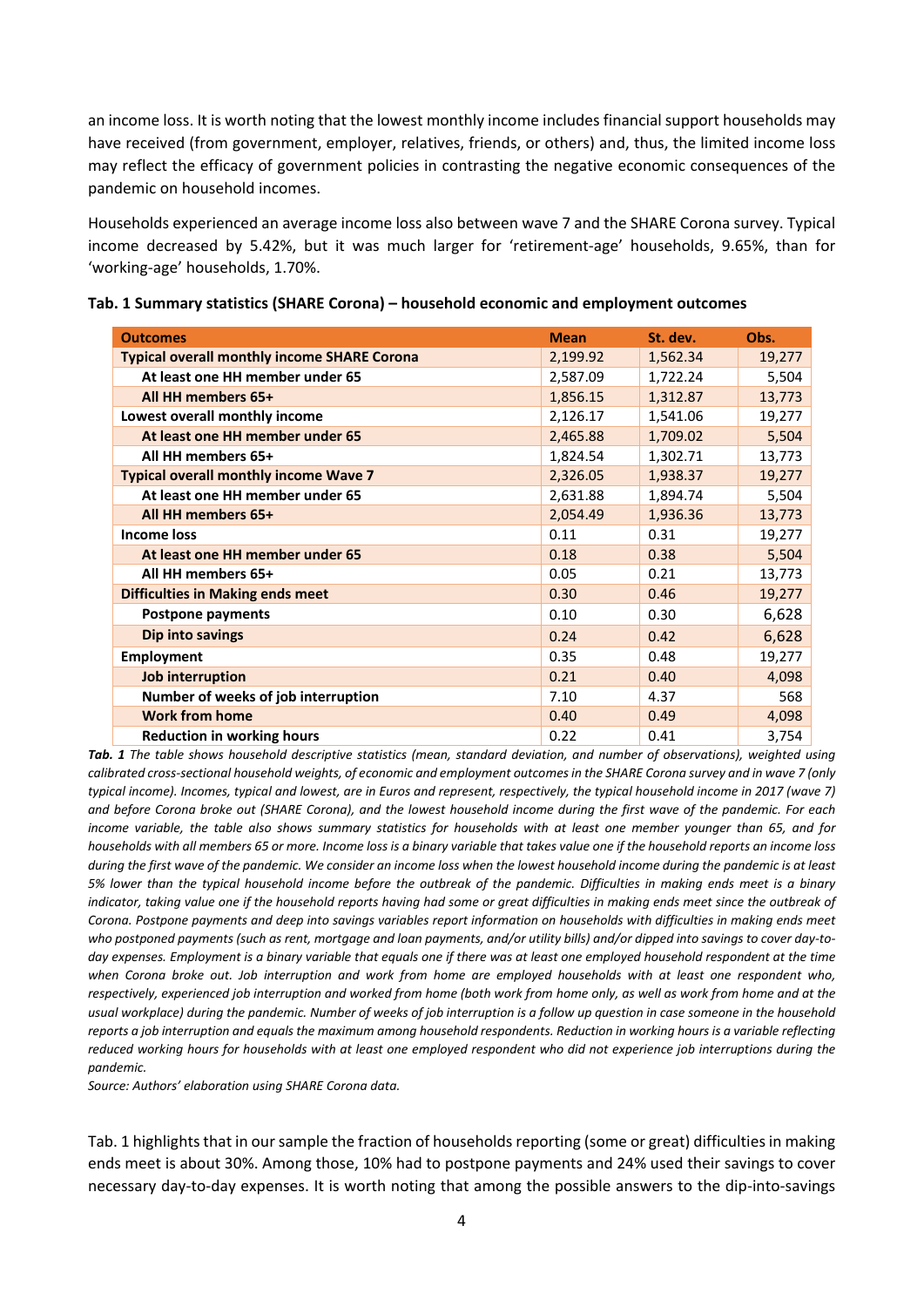question, there is not the option "had no savings". Therefore, among households who report failing to dip into savings there will be some who chose not to use them and others who could not use them because they did not have any.

Policy interventions introduced in many countries aimed at containing the spread of the virus affected asymmetrically individuals and households depending on their pre‐determined characteristics. A key role was played by the employment status. Incomes from pensions were generally unaffected; labour income and incomes from other sources could experience a sharp drop since the outbreak of Corona, depending, among other factors, on the occurrence of job interruption, the possibility to work remotely and/or on the reduction of the working hours. We can see from Tab. 1 that 35% of the households were employed at the time Corona broke out. Among them, 21% experienced at least one job interruption due to unemployment, lay off or business closure, with an average number of interruption weeks of 7.10, and 40% worked, at least partly, from home. In the subsample of households with at least one employed partner who did not experienced job interruptions, 22% reduced their working hours during the pandemic.

| <b>Characteristic</b>                    | <b>Mean</b> | St. dev. | Obs.   |
|------------------------------------------|-------------|----------|--------|
| <b>Maximum Age</b>                       | 69.38       | 9.64     | 19,277 |
| <b>Minimum Age</b>                       | 67.12       | 10.21    | 19,277 |
| Gender – female                          | 87.28%      |          | 19,277 |
| Marital status – couple                  | 62.09%      |          | 19,277 |
| <b>Household composition</b>             |             |          | 19,277 |
| Single younger than 65                   | 11.63%      |          |        |
| Single 65 or older                       | 26.28%      |          |        |
| Couple with at least one member under 65 | 35.40%      |          |        |
| Couple with all members 65+              | 26.69%      |          |        |
| <b>Household size</b>                    | 2.08        | 0.98     | 19,277 |
| <b>Education</b>                         |             |          | 19,277 |
| Primary                                  | 12.37%      |          |        |
| Lower secondary                          | 14.45%      |          |        |
| <b>Upper secondary</b>                   | 39.03%      |          |        |
| <b>Post-secondary non-tertiary</b>       | 4.52%       |          |        |
| <b>Tertiary</b>                          | 29.63%      |          |        |

**Tab. 2 Summary statistics (SHARE Corona) – socio‐demographic characteristics** 

*Tab. 2 The table shows descriptive statistics (mean, standard deviation, and number of observations), weighted using calibrated cross‐ sectional household weights, of SHARE Corona survey respondents' socio‐demographic characteristics. Age, and education refer to, respectively, maximum/minimum age and maximum educational attainment between household respondents. Gender is a binary indicator, taking value one if there is at least one female between the respondents. Marital status is a binary indicator that equals one if household respondents are in a couple, and zero in case of a single household respondent. Household composition classifies households in singles or couples and, among them, according to age. Household size takes values between 1 and 11. Source: Authors' elaboration using SHARE Corona and SHARE waves 1‐2 and 4‐8 data.* 

Tab. 2 describes our sample in terms of socio-demographic characteristics: age, gender, marital status, household size and education (expressed according to the International Standard Classification of Education – ISCED).

We can see from Tab. 2 that the average maximum and minimum age (within household respondents) are, respectively, 69.38 (standard deviation 9.64) and 67.12 (standard deviation 10.21). The sample is composed by 87.28% households with at least one female between the respondents; 11.63% are single under‐65 respondents, 26.28% are single over‐64 respondents, 35.40% are couples with at least one member younger than 65, and 26.69% are couples with all members older than 64. The average household size is 2.08 with a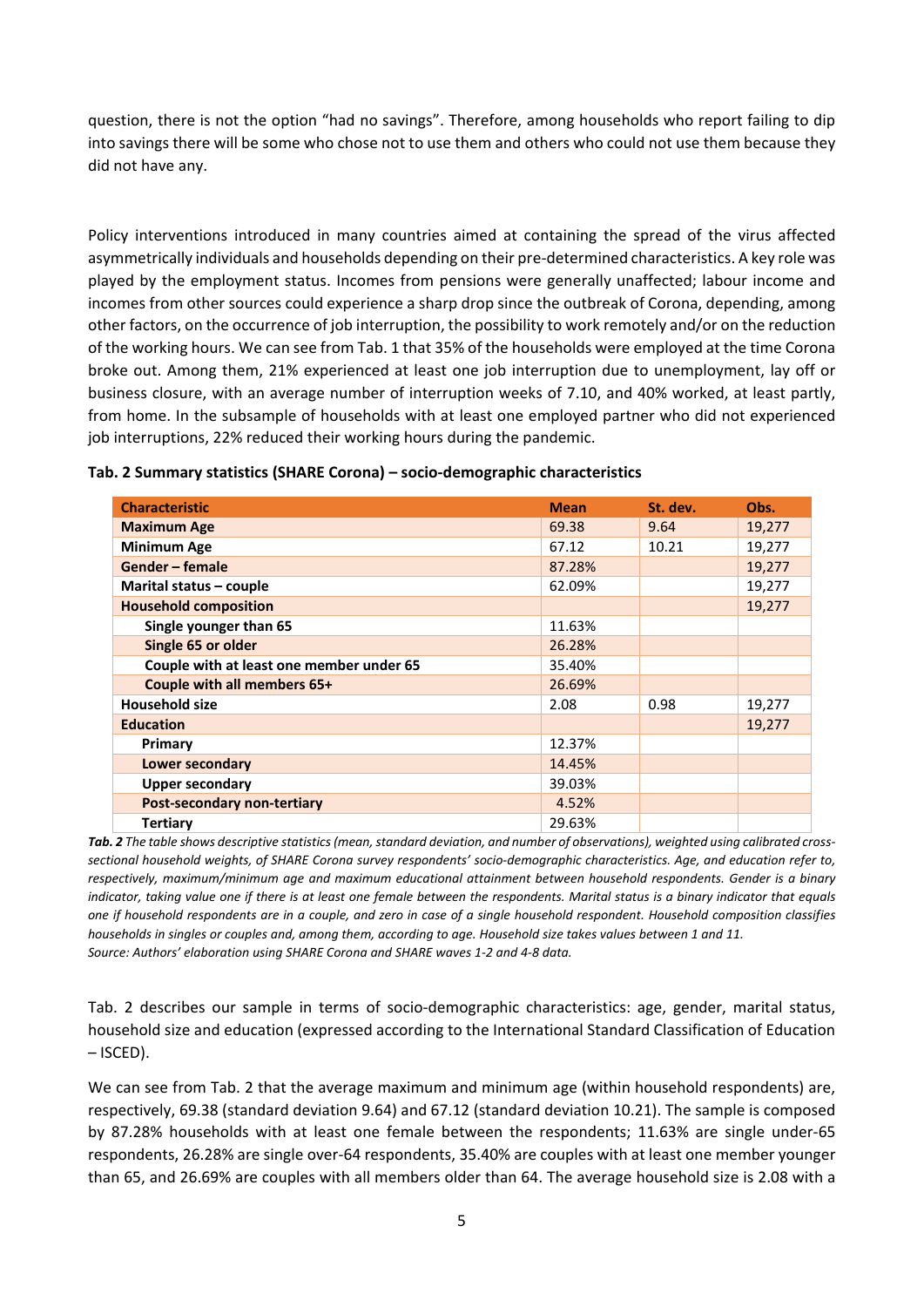standard deviation of 0.98. The majority (70.37%) of households have a medium-low level of education (primary to post‐ secondary).

Finally, we complement the analysis exploiting data from the Oxford COVID‐19 Government Response Tracker (OxCGRT). The OxCGRT collects information on several common policy interventions that governments implemented to respond to the pandemic. Especially, we will use information about the strictness and length of 'lockdown style' closures and containment policies (the so-called "stringency index")<sup>4</sup>. Our aim is to capture the intensity of, and the period covered by policy interventions and their potential economic consequences for different individuals.

## **3. Variables of interest: descriptive statistics**

This section presents a descriptive analysis of economic outcomes during the first wave of the pandemic for different subsamples of the population of interest. The aim is to highlight the most relevant household characteristics associated to severe economic consequences due to the pandemic.

## **3.1 Country heterogeneity**

Since the outbreak of the pandemic, governments have introduced interventions aimed to reduce the negative health and economic impacts of COVID‐19. Whereas these policies are similar across countries, not only severity and speed at which countries responded to the pandemic vary, but also country characteristics differ substantially<sup>5</sup>. All these aspects have generated a great variability in terms of economic impact among the surveyed countries that we describe in this subsection.

From Tab. 1, we noticed that, in the whole sample, 30% of households report some or great difficulties in making ends meet during the first wave of the pandemic. However, when comparing the percentage of households having difficulties in making ends meet among countries in Tab. 3 column 1, we can see how this percentage ranges from 6% to 91%. Difficulty in making ends meet shows great variability among countries with just nine of them reporting percentages below the average value (30%). With respect to wave 7, ability to make ends meet shows great persistence.

To cope with economic difficulties, households may decide to defer payments and/or use their savings. Tab. 3 shows that, among households with difficulties in making ends meet during the pandemic, 10% postponed regular payments while 24% dipped into savings. The need to postpone payments shows limited variation among countries, with a minimum of 1% and a maximum of 27%. The need to dip into savings to cover the necessary day‐to‐day expenses shows, instead, a greater variability: it goes from 4% to 54%. Little use of savings in some countries may result from the absence or small amount of savings in financially distressed households.6

<sup>&</sup>lt;sup>4</sup> The stringency index measures, using a score between 0 and 100, the strictness of 'lockdown style' closures and containment policies adopted by governments.

<sup>&</sup>lt;sup>5</sup> We refer the reader to the appendix (section A.3) for more details on the relation between restrictions severity (derived from the OxCGRT "stringency index") and ability to make ends meet.

<sup>&</sup>lt;sup>6</sup> According to Eurofound (2020), in July 2020, 54% of EU27 households were not able to maintain their standard of living for more than three months without income. Household ability to get by on savings is lower than the EU27 average in thirteen countries (Latvia, Poland, Croatia, Bulgaria, Romania, Greece, Hungary, Lithuania, France, Estonia, Slovenia, Finland, and Portugal). These countries often correspond to those we find making little use of savings.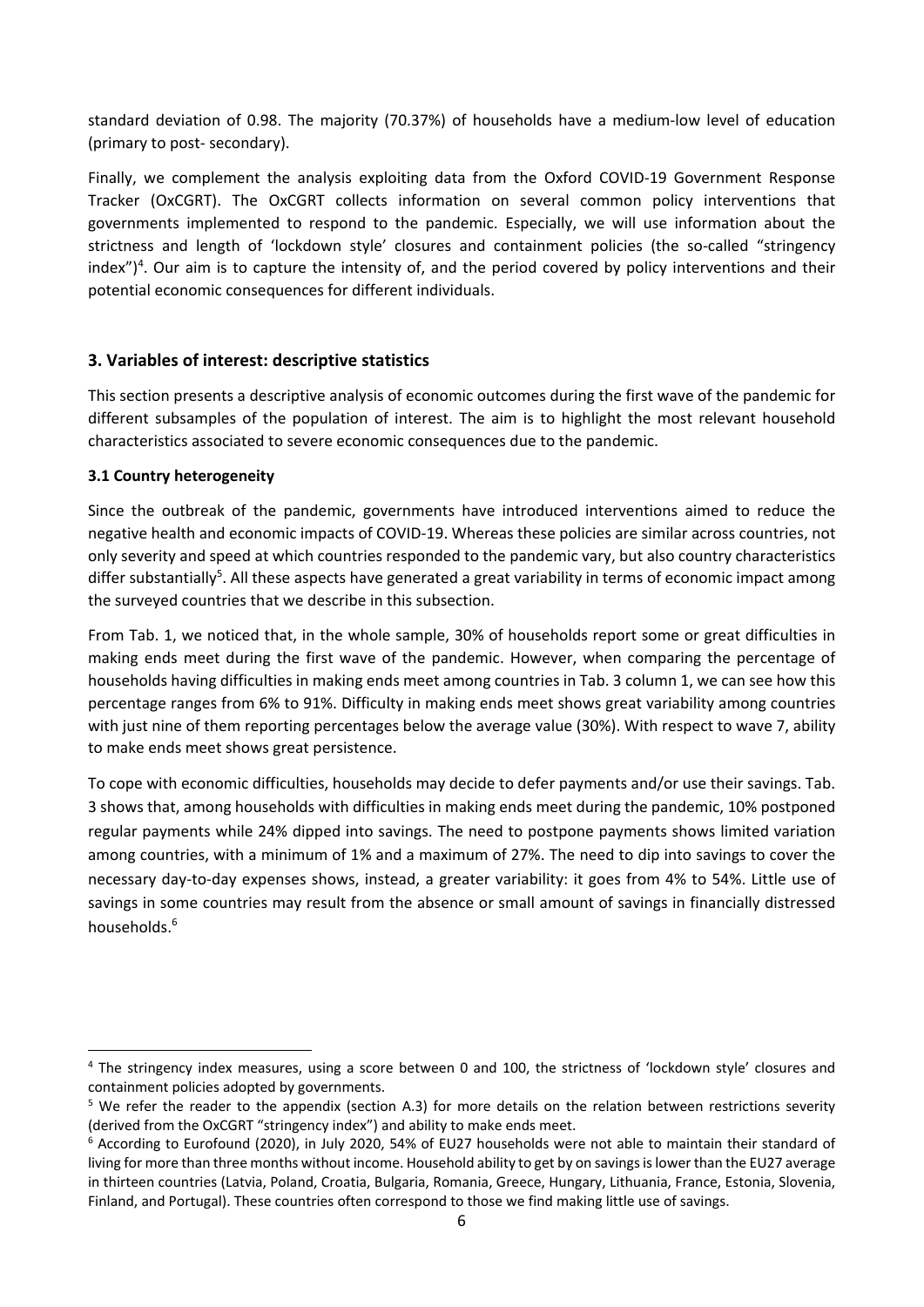|                    | <b>Difficulties in Making ends</b> |                            |        | <b>Difficulties in Making ends</b> |               |        | <b>Postpone</b> |                 |       | Dip into    |                |       |
|--------------------|------------------------------------|----------------------------|--------|------------------------------------|---------------|--------|-----------------|-----------------|-------|-------------|----------------|-------|
| <b>Country</b>     |                                    | <b>Meet (SHARE Corona)</b> |        |                                    | Meet (wave 7) |        |                 | <b>Payments</b> |       |             | <b>Savings</b> |       |
|                    | <b>Mean</b>                        | <b>SD</b>                  | Obs    | Mean                               | <b>SD</b>     | Obs    | <b>Mean</b>     | <b>SD</b>       | Obs   | <b>Mean</b> | SD             | Obs   |
| Germany            | 0.13                               | 0.33                       | 1,266  | 0.16                               | 0.37          | 1,266  | 0.06            | 0.24            | 130   | 0.29        | 0.45           | 130   |
| Sweden             | 0.08                               | 0.27                       | 685    | 0.09                               | 0.29          | 685    | 0.06            | 0.24            | 78    | 0.31        | 0.47           | 78    |
| Spain              | 0.33                               | 0.47                       | 465    | 0.41                               | 0.49          | 465    | 0.09            | 0.29            | 143   | 0.32        | 0.47           | 143   |
| <b>Italy</b>       | 0.46                               | 0.50                       | 1,245  | 0.54                               | 0.50          | 1,245  | 0.16            | 0.36            | 567   | 0.28        | 0.45           | 567   |
| France             | 0.17                               | 0.37                       | 901    | 0.22                               | 0.42          | 901    | 0.08            | 0.27            | 156   | 0.30        | 0.46           | 156   |
| <b>Denmark</b>     | 0.06                               | 0.23                       | 971    | 0.08                               | 0.28          | 971    | 0.01            | 0.11            | 64    | 0.42        | 0.50           | 64    |
| Greece             | 0.91                               | 0.29                       | 838    | 0.88                               | 0.32          | 838    | 0.17            | 0.38            | 756   | 0.15        | 0.35           | 756   |
| <b>Switzerland</b> | 0.15                               | 0.36                       | 662    | 0.15                               | 0.36          | 662    | 0.09            | 0.29            | 90    | 0.30        | 0.46           | 90    |
| <b>Belgium</b>     | 0.15                               | 0.35                       | 1,899  | 0.24                               | 0.43          | 1,899  | 0.11            | 0.31            | 331   | 0.32        | 0.47           | 331   |
| <b>Israel</b>      | 0.54                               | 0.50                       | 300    | 0.49                               | 0.50          | 300    | 0.06            | 0.24            | 129   | 0.09        | 0.28           | 129   |
| Czech Rep.         | 0.12                               | 0.32                       | 1,107  | 0.25                               | 0.43          | 1,107  | 0.04            | 0.19            | 104   | 0.54        | 0.50           | 104   |
| <b>Poland</b>      | 0.53                               | 0.50                       | 836    | 0.55                               | 0.50          | 836    | 0.06            | 0.24            | 408   | 0.14        | 0.35           | 408   |
| Luxembourg         | 0.07                               | 0.26                       | 222    | 0.14                               | 0.34          | 222    | 0.03            | 0.17            | 23    | 0.14        | 0.35           | 23    |
| <b>Hungary</b>     | 0.81                               | 0.39                       | 271    | 0.75                               | 0.43          | 271    | 0.18            | 0.39            | 198   | 0.28        | 0.45           | 198   |
| Portugal           | 0.51                               | 0.50                       | 360    | 0.58                               | 0.49          | 360    | 0.04            | 0.18            | 192   | 0.15        | 0.36           | 192   |
| Slovenia           | 0.49                               | 0.50                       | 1,301  | 0.54                               | 0.50          | 1,301  | 0.04            | 0.20            | 646   | 0.04        | 0.20           | 646   |
| Estonia            | 0.33                               | 0.47                       | 2,236  | 0.51                               | 0.50          | 2,236  | 0.02            | 0.16            | 719   | 0.08        | 0.27           | 719   |
| Croatia            | 0.62                               | 0.49                       | 703    | 0.68                               | 0.47          | 703    | 0.06            | 0.25            | 433   | 0.12        | 0.32           | 433   |
| Lithuania          | 0.43                               | 0.50                       | 601    | 0.63                               | 0.48          | 601    | 0.03            | 0.18            | 266   | 0.15        | 0.36           | 266   |
| <b>Bulgaria</b>    | 0.67                               | 0.47                       | 360    | 0.81                               | 0.39          | 360    | 0.14            | 0.35            | 246   | 0.25        | 0.43           | 246   |
| <b>Cyprus</b>      | 0.48                               | 0.50                       | 86     | 0.56                               | 0.50          | 86     | 0.14            | 0.35            | 43    | 0.33        | 0.47           | 43    |
| <b>Finland</b>     | 0.16                               | 0.37                       | 495    | 0.24                               | 0.43          | 495    | 0.27            | 0.45            | 74    | 0.34        | 0.48           | 74    |
| Latvia             | 0.56                               | 0.50                       | 299    | 0.68                               | 0.47          | 299    | 0.09            | 0.28            | 172   | 0.08        | 0.27           | 172   |
| <b>Malta</b>       | 0.32                               | 0.47                       | 239    | 0.50                               | 0.50          | 239    | 0.02            | 0.14            | 80    | 0.19        | 0.40           | 80    |
| Romania            | 0.70                               | 0.46                       | 535    | 0.72                               | 0.45          | 535    | 0.07            | 0.26            | 372   | 0.12        | 0.33           | 372   |
| Slovakia           | 0.55                               | 0.50                       | 394    | 0.49                               | 0.50          | 394    | 0.05            | 0.22            | 208   | 0.12        | 0.33           | 208   |
| <b>Total</b>       | 0.30                               | 0.46                       | 19,277 | 0.35                               | 0.48          | 19,277 | 0.10            | 0.30            | 6,628 | 0.24        | 0.42           | 6,628 |

#### **Tab. 3 Summary statistics (SHARE Corona and wave 7) – economic outcomes**

*Tab.3 The table shows for each country household descriptive statistics (mean, standard deviation, and number of observations), weighted using calibrated cross‐sectional household weights, of economic variables in the SHARE Corona survey and in wave 7. Difficulties in making ends meet is a binary indicator, taking value one if the household reports having had some or great difficulties in making ends meet. Postpone payments and deep into savings variables report information on households, with difficulties in making ends meet (in the SHARE Corona survey), who postponed payments (such as rent, mortgage and loan payments, and/or utility bills) and/or dipped into savings to cover day‐to‐day expenses during the first wave of the pandemic.* 

*Source: Authors' elaboration using SHARE Corona and SHARE waves 7 data.* 

#### **3.2 Employment and economic outcomes**

Participation in the labour market by working age individuals is obviously important in many respects, not least for their contribution to the overall household income. In this section, we assess the role of Covidrelated job interruptions (due to unemployment, lay off or business closure) and reduction of working hours on household economic conditions.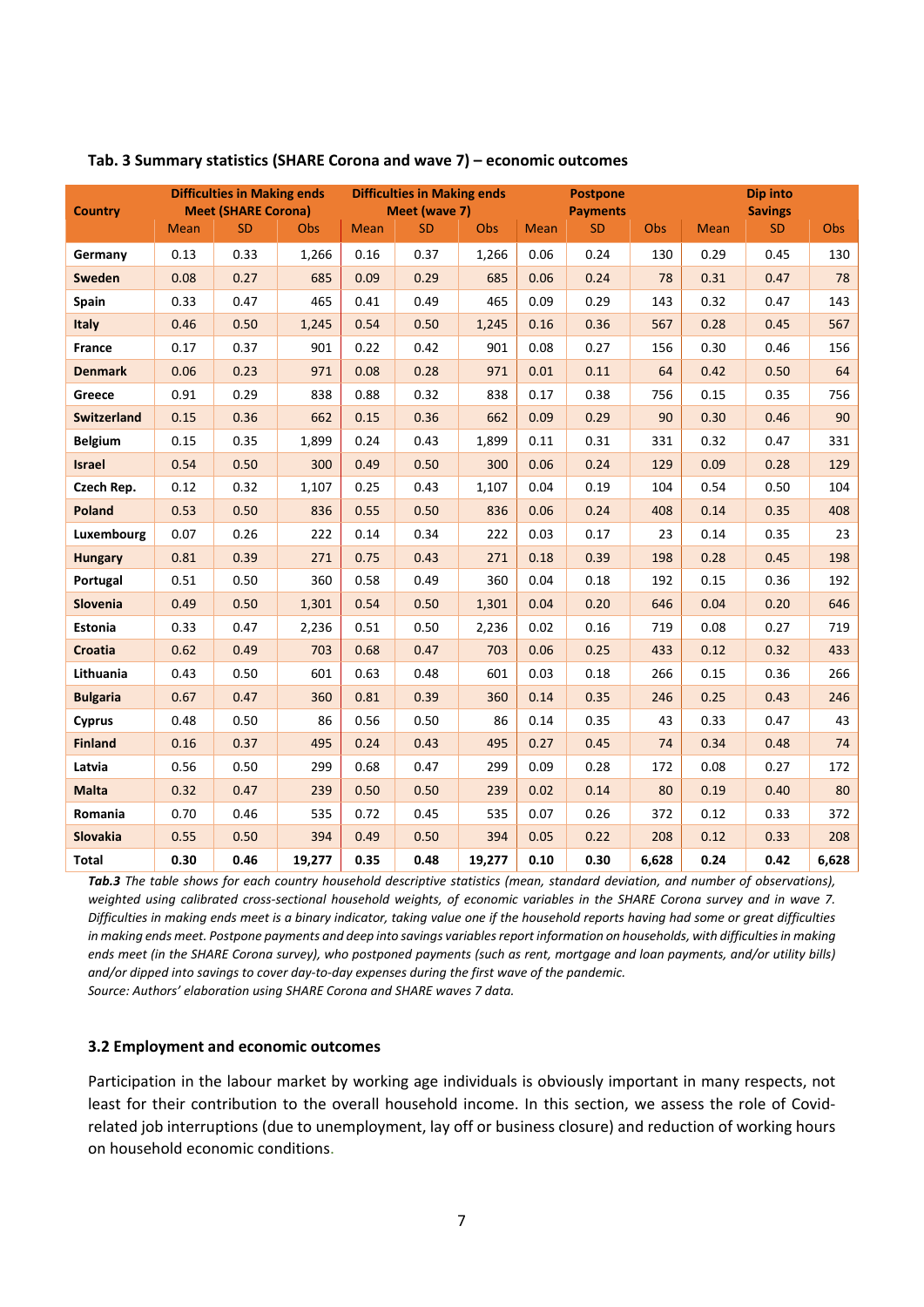Focusing on employed households, we define households with job interruption as households in which at least one respondent, who was employed before the pandemic, experienced one or more job interruptions during the pandemic. $<sup>7</sup>$ </sup>

Tab. 4 describes our sub‐sample (4,098 employed households) according to occurrence of job interruption. Tab. 4 shows that 21% of households experienced a job interruption. However, job interruption shows great variability among countries with just seven of them reporting percentages above the average value.

| <b>Country</b> | <b>Mean</b> | <b>SD</b> | Obs. | <b>Country</b> | <b>Mean</b> | <b>SD</b> | Obs. | <b>Country</b>  | <b>Mean</b> | <b>SD</b> | Obs.  |
|----------------|-------------|-----------|------|----------------|-------------|-----------|------|-----------------|-------------|-----------|-------|
| Germany        | 0.16        | 0.37      | 393  | <b>Israel</b>  | 0.10        | 0.30      | 67   | Lithuania       | 0.14        | 0.35      | 182   |
| Sweden         | 0.10        | 0.30      | 157  | Czech Rep.     | 0.16        | 0.36      | 172  | <b>Bulgaria</b> | 0.19        | 0.40      | 104   |
| <b>Spain</b>   | 0.26        | 0.45      | 51   | Poland         | 0.04        | 0.20      | 175  | <b>Cyprus</b>   | 0.42        | 0.52      | 12    |
| Italy          | 0.22        | 0.42      | 167  | Luxembourg     | 0.21        | 0.41      | 24   | <b>Finland</b>  | 0.19        | 0.39      | 160   |
| <b>France</b>  | 0.43        | 0.50      | 127  | <b>Hungary</b> | 0.04        | 0.20      | 31   | Latvia          | 0.03        | 0.16      | 75    |
| <b>Denmark</b> | 0.05        | 0.23      | 366  | Portugal       | 0.24        | 0.43      | 68   | <b>Malta</b>    | 0.08        | 0.28      | 34    |
| Greece         | 0.22        | 0.42      | 90   | Slovenia       | 0.30        | 0.46      | 91   | <b>Romania</b>  | 0.13        | 0.34      | 71    |
| Switzerland    | 0.33        | 0.47      | 160  | <b>Estonia</b> | 0.08        | 0.27      | 664  | Slovakia        | 0.14        | 0.34      | 127   |
| <b>Belgium</b> | 0.18        | 0.38      | 402  | Croatia        | 0.09        | 0.29      | 128  | <b>Total</b>    | 0.21        | 0.4       | 4.098 |

**Tab. 4 Summary statistics (SHARE Corona) – job interruptions**

*Tab. 4 The table shows descriptive statistics, weighted using calibrated cross‐sectional household weights, of job interruptions during the first wave of the pandemic due to unemployment, lay off or business closure. For each country, the table shows the number of employed households at the time pandemic broke out (Obs.), which are households with at least one employed respondent, and the fraction of them that experienced at least one job interruption during the pandemic (Mean), that is households with at least one employed respondent that experienced one or more job interruptions.*

*Source: Authors' elaboration using SHARE Corona data.* 

Job interruptions may be a channel through which the pandemic negatively affected household economic conditions. Indeed, job interruptions may cause an income loss and, consequently, may lead to financial distress. In the whole sub‐sample of employed households with an income loss, 38.62% also experienced at least one job interruption. However, income loss cannot be explained by the occurrence of job interruptions in 61.38% of the sub-sample. Focusing on employed households without job interruptions but with income losses, reduction of working hours explains an average fraction of 59.03%. Alternative possible explanations for income losses lie in the reduction of other sources of income.<sup>8</sup>

## **3.3 The role of education and age**

The pandemic and the consequent government interventions had a heterogeneous economic impact on individuals and households depending on their pre‐determined characteristics, and, among them, a key role was played by socio-demographic types. Literature has widely investigated, in particular, the role of education, age, and marital status on economic outcomes. In this section, we investigate the link between household education, age, and type (single vs. couple), and the economic impact of the pandemic, to shed light on their role in mitigating negative economic outcomes.

Fig. 1 shows, for household educational level, the percentage of households reporting no, low, some, and high financial distress during the first wave of the pandemic. We measure financial distress using a categorical Financial Distress Indicator (FDI). The Financial Distress Indicator is a comprehensive indicator that reflects the negative financial effect of the pandemic on households. The indicator is the sum of three dummy

 $^7$  We label as 'employed' those households with at least one employed household respondent at the time Corona broke out.

 $8$  We refer the reader to appendix A.1 for more details on employment and income losses.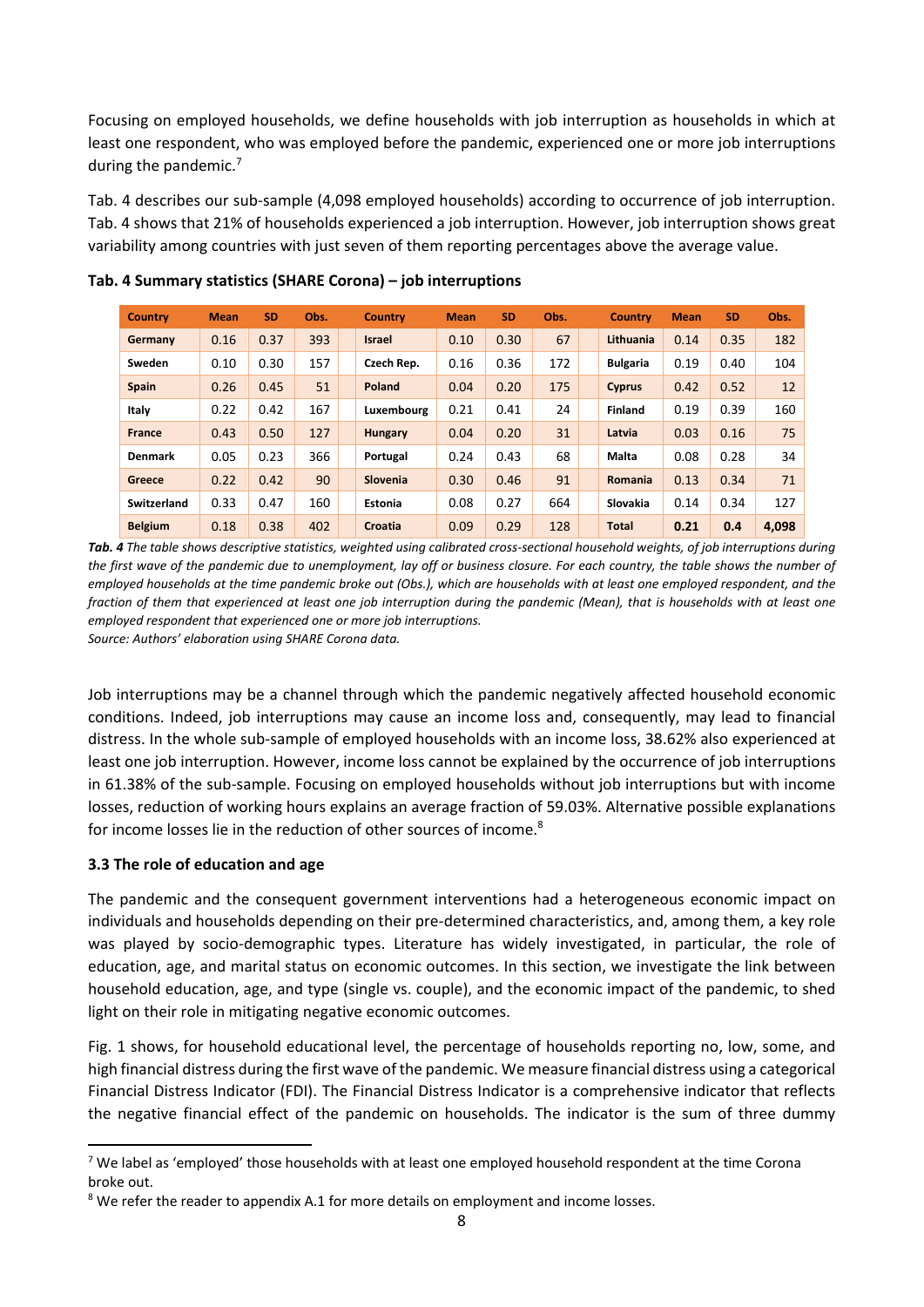variables: income loss (during the pandemic), difficulties in making ends meet (during the pandemic), and (conditional on experiencing difficulties) postponed payments. The Financial Distress Indicator measures, using a score between 0 and 3, the severity of the economic difficulties suffered by households during the pandemic.

From Fig. 1 we learn that households reporting distress are asymmetrically distributed among educational levels. Households with low education (primary and lower secondary) were more affected by distress compared to household characterized by medium‐high education (secondary and, especially, tertiary). These results suggest a protective role of education on financial distress (and on the worsening of the ability to make ends meet, see appendix A.1) during the first wave of the pandemic.



#### **Fig. 1 Household level of financial distress by education, %**

*Fig. 1 The figure shows the percentage of households that report no, low, some, and high financial distress during the first wave of the pandemic (SHARE Corona survey) by household level of education (i.e., the level of education of either the respondent ‐single household‐ or the most educated couple respondent), using calibrated cross‐sectional household weights. Each level of education is split according to the level of financial distress. Financial distress is measured using a score between 0 and 3. It reflects the severity of the economic difficulties suffered by households during the pandemic.* 

*Source: Authors' elaboration using SHARE Corona and SHARE waves 1‐2 and 4‐8 data (graphics program: STATA).* 

#### **Fig. 2 Household financial distress and age, %**



*Fig. 2 The figure shows the percentage of households that report no, low, some, and high financial distress during the first wave of the pandemic (SHARE Corona survey) by household composition defined according to type and age (i.e., single vs. couple, under 65 vs. 65 or over), using calibrated cross‐sectional household weights. Couple<65 consists of couples in which at least one member is younger than 65, while couple 65+ comprises couples with both members older than 64. Each household type is split according to the level of financial distress. Financial distress is measured using a score between 0 and 3. It reflects the severity of the economic difficulties suffered by households during the pandemic.* 

*Source: Authors' elaboration using SHARE Corona data (graphics program: STATA).*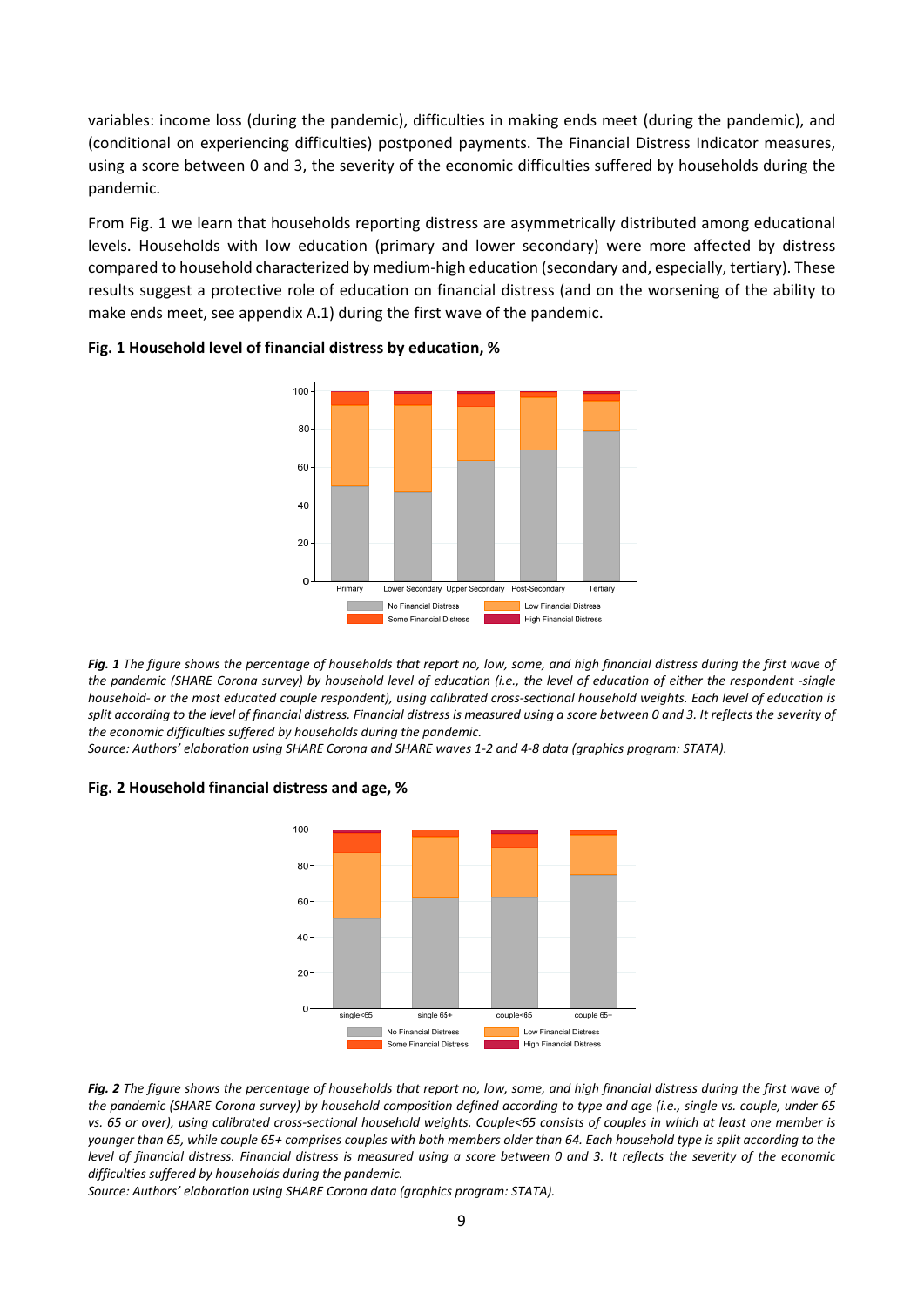We now investigate the role of age and household type on economic outcomes. Fig. 2 shows a protective role of both age and being in a couple on financial distress during the pandemic. Households who are 65 older report less distress compared to their younger counterparts (single and couples under 65). We can draw similar conclusions for being in a couple. Single households report more financial distress than couples.

Fig. 3, instead, shows the role of "second homes" in reporting a worsening in making ends meet between wave 7 and the first wave of the pandemic (SHARE Corona survey). Here we consider a subsample of households who can report a worsening in making ends meet, thus we restrict our attention on households with no difficulties in wave7. We can see from Fig. 3 that owners of second homes report less often a worsening in ability to make ends meet. Possible drivers of this result could be a general higher overall wealth of homeowners, and the additional income flow from second homes. Moreover, results in Fig. 3 confirm those of Fig. 2, as the percentage of households who report increased difficulties is (slightly) lower among those who are 65+. Thus, in this respect too, age plays a protective role.





*Fig. 3 The figure shows the percentage of households that worsened the economic condition, measured by a worsening in making ends meet ability between wave 7 (2017) and the first wave of the pandemic (SHARE Corona survey), by second home ownership and age, using calibrated cross‐sectional household weights. This graph refers to a subsample of households that did not report some or great difficulties in making ends meet in 2017. Bars are split according to the percentage of households reporting a worsening in ability to make ends meet.* 

*Source: Authors' elaboration using SHARE Corona and SHARE waves 1‐2 and 4‐8 data (graphics program: STATA).* 

### **4. Estimation results**

In this section, we present our estimation results when the dependent variable is a measure of household economic conditions during the first wave of the pandemic. Our dependent variables are a binary indicator for self-reported difficulties to make ends meet and a categorical Financial Distress Indicator (FDI).<sup>9</sup>

In Tab. 5 we report the ordinary least squares (OLS) estimates of key parameters of the models that explain the ability to make ends meet during the pandemic ("MeM\_Corona") and the "FDI" as a function of socio-demographic, economic and employment household characteristics, plus contextual information on COVID‐related policy interventions introduced by governments.

<sup>&</sup>lt;sup>9</sup> See section 3.3 for more details on the Financial Distress Indicator.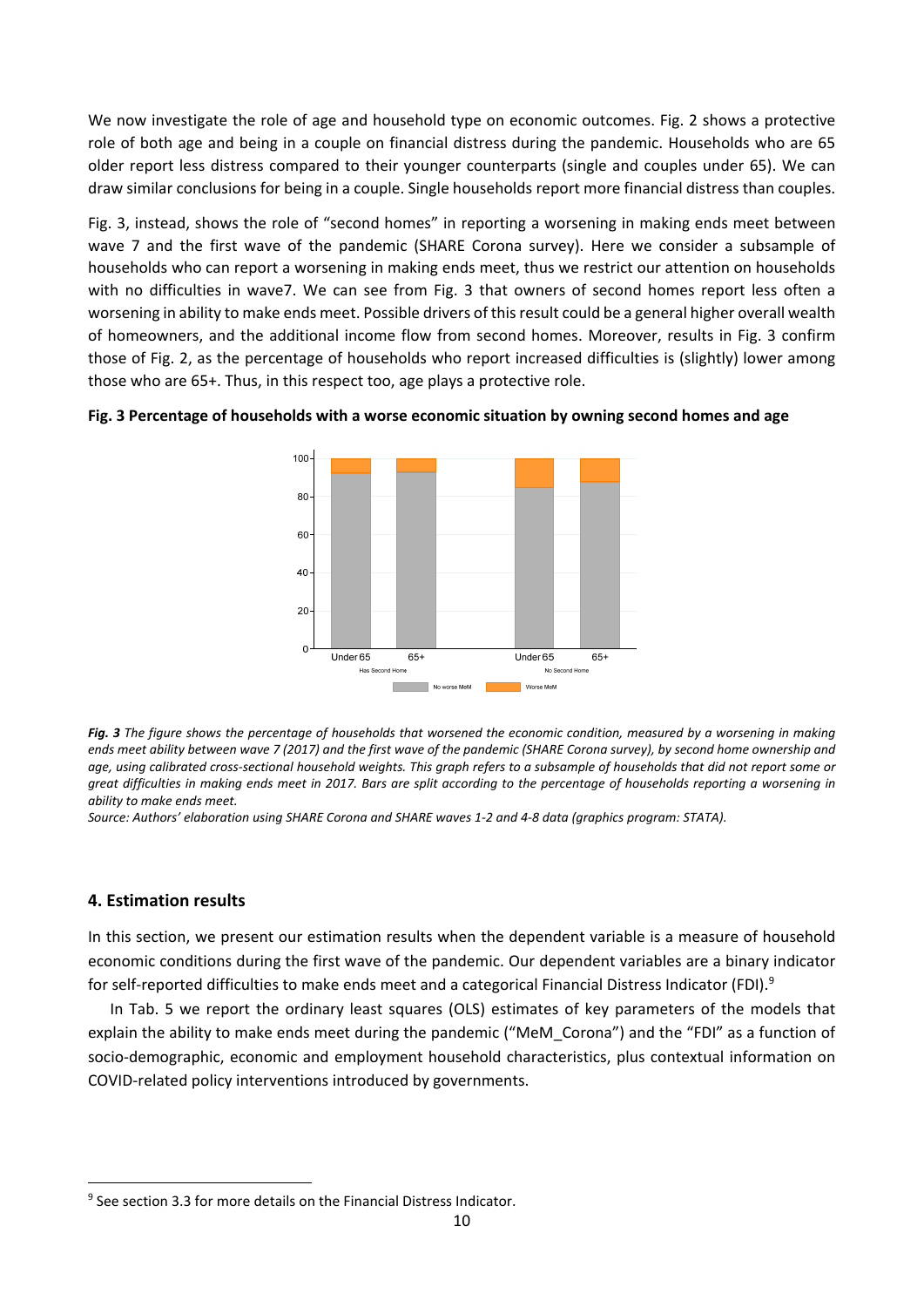|  |  |  | Tab. 5 OLS regressions - Dependent variables: difficulties in making ends meet (SHARE Corona) and FDI |
|--|--|--|-------------------------------------------------------------------------------------------------------|
|--|--|--|-------------------------------------------------------------------------------------------------------|

|                            | MeM Corona  | <b>FDI</b>  |
|----------------------------|-------------|-------------|
| Female                     | 0.001       | $-0.015$    |
|                            | (0.008)     | (0.011)     |
| Household size             | $0.029***$  | $0.052***$  |
|                            | (0.004)     | (0.006)     |
| HH composition and age:    |             |             |
| single $\geq 65$           | $-0.065***$ | $-0.132***$ |
|                            | (0.012)     | (0.018)     |
| couple<65                  | $0.046***$  | $-0.011$    |
|                            | (0.013)     | (0.020)     |
| couple≥65                  | $-0.010$    | $-0.103***$ |
|                            | (0.013)     | (0.020)     |
| Years of education         | $-0.002*$   | $-0.002**$  |
|                            | (0.001)     | (0.001)     |
| Employed                   | 0.000       | $0.035**$   |
|                            | (0.011)     | (0.015)     |
| Job interruption           | $-0.060*$   | $0.189***$  |
|                            | (0.032)     | (0.062)     |
| Home working               | $-0.002$    | $-0.047**$  |
|                            | (0.011)     | (0.019)     |
| Reduced working hours      | $0.032**$   | $0.306***$  |
|                            | (0.015)     | (0.028)     |
| Interrupted weeks          | $0.018***$  | $0.042***$  |
|                            | (0.004)     | (0.007)     |
| Income from others         | $0.013*$    | $0.026**$   |
|                            | (0.007)     | (0.010)     |
| Second homes               | $-0.015**$  | $-0.014$    |
|                            | (0.006)     | (0.009)     |
| Investments                | $-0.033***$ | $-0.042***$ |
|                            | (0.007)     | (0.009)     |
| Own business               | $0.038***$  | $0.081***$  |
|                            | (0.013)     | (0.022)     |
| Tenant                     | $0.050***$  | $0.080***$  |
|                            | (0.009)     | (0.012)     |
| Log(Income before Covid)   | $-0.268***$ | $-0.259***$ |
|                            | (0.010)     | (0.013)     |
| Length of restrictions     | $0.005***$  | $-0.001$    |
|                            | (0.002)     | (0.002)     |
| Avg. restriction intensity | 0.002       | 0.008       |
|                            | (0.005)     | (0.007)     |
| Make-ends-meet wave7       | $0.258***$  | $0.291***$  |
|                            | (0.008)     | (0.010)     |
| Observations               | 19,277      | 19,277      |
| $R^2$                      | 0.398       | 0.330       |

*Tab. 5 Dependent variable in columns 1 is a binary indicator for (some or great) difficulties in making ends meet during the pandemic, while dependent variable in column 2 is the Financial Distress Indicator. The latter variable reflects, using a score between 0 and 3, the negative financial effect of the pandemic on households. Robust standard errors in parentheses. \*\*\* p<0.01, \*\* p<0.05, \* p<0.1 Source: Authors' elaboration using SHARE Corona and SHARE waves 1‐2 and 4‐8 data.* 

We use the following household-level controls: country dummies, age, gender, household size and type (i.e., single vs. couple), education, employment related variables (e.g., occurrence of job interruptions, reduction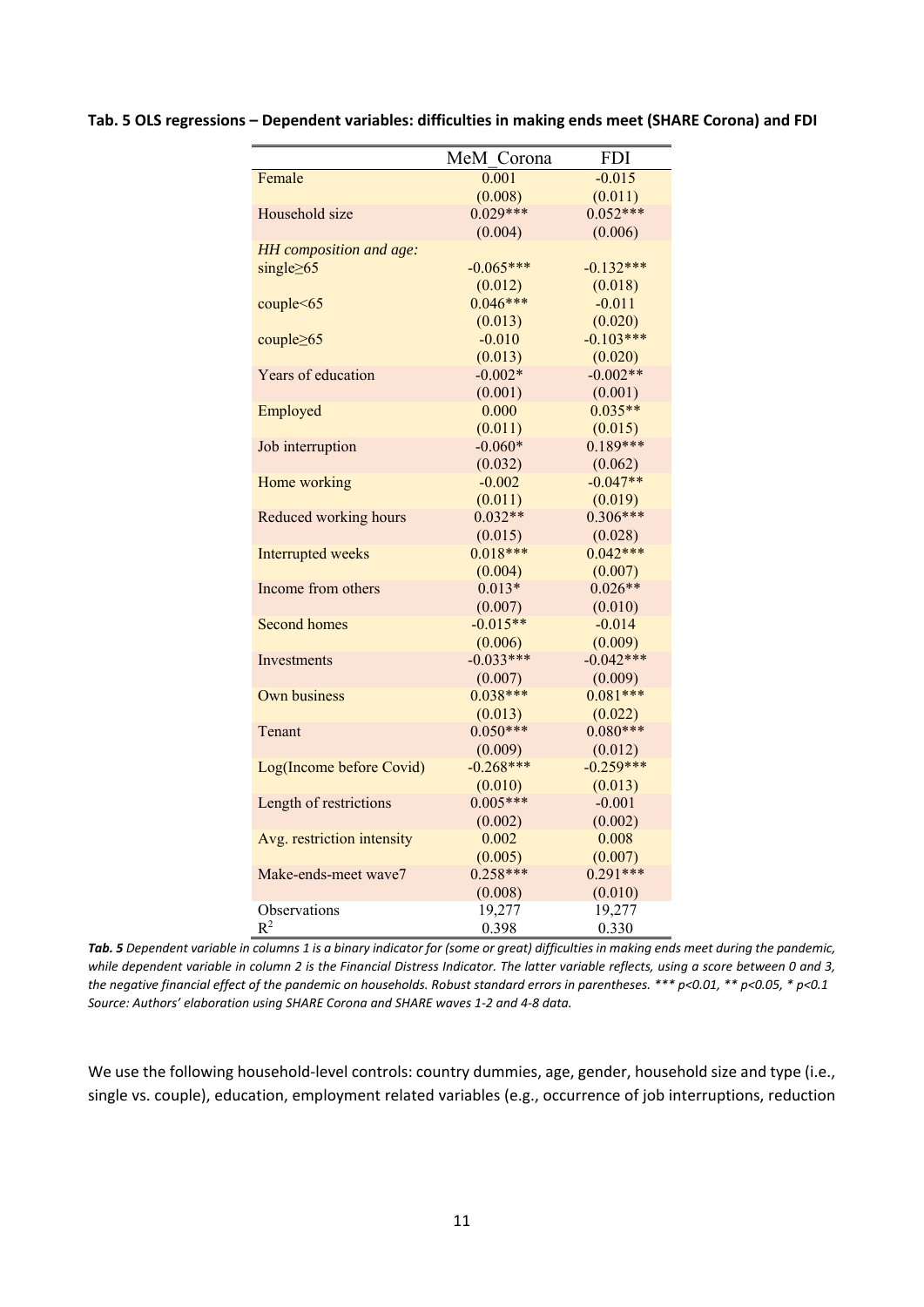of working hours), other sources of income (e.g., income from other household members, and businesses), being tenant/subtenant, income before Covid-19 crisis, length and intensity of restrictions<sup>10</sup>.

Estimation results with different dependent variables (income loss, postponed payments, and dip into savings) are presented in appendix A.2. Note that results when the dependent variable is the FDI are, in general, in line with the results we obtain using, in turn, difficulties in making ends meet, income loss, and postponed payments as dependent variables.

Results in Tab. 5 column 2 show that older age plays a protective role on FDI, as both coefficients for "single≥65" and "couple≥65" are negative and significant. Education and the income level before the outbreak of the pandemic also play a protective role. This suggests that the pension systems successfully insured the retired against the shock, while specific government policies for younger households did not fully offset the negative effects of the pandemic. Among working age households, the shock hit harder already vulnerable households, with low education and economic resources. Estimated coefficients for employment related variables ("Employed", "Job interruption", "Reduced working hours", "Interruption weeks") show greater financial distress for households with employed individuals, and, in particular, for those who experienced job interruptions or reductions in working hours, and could not work from home. Thus, less educated and less well-paid workers were not only more exposed to income losses and layoffs (ILO, 2020; Stiglitz, 2020), but are also more likely to experience financial distress.

It is also worth stressing that the coefficient on "Make-ends-meet wave 7" is positive and significant, indicating that difficulties show persistency. This suggests that ad‐hoc governmental measures were unable to protect the worse off.

Longitudinal data in our dataset allow us to study how household economic distress changed through time. Respondents provided information on their ability to make ends meet and on their income both in wave 7 and in the SHARE Corona survey. We can thus investigate which factors affect the probability to report a worsening ("MeM worsening") or an improvement ("MeM improvement") in make ends meet ability.

Tab. 6 shows the estimates of two OLS regressions when the dependent variable is either "MeM worsening" or "MeM improvement". For the former, we consider the subsample of households who could report a worsening in the SHARE Corona survey (thus, households without difficulties in making ends meet in wave 7); for the latter, we focus on the subsample of households who could experience an improvement (households with difficulties in wave 7).

 <sup>10</sup> Reference country for country dummies: Germany. "Female" is a dummy variable that equals one if either there is at least one female between the family respondents, or, in case of a single household, the respondent is a female. "Household size" takes values from 1 to 11, while for "HH composition and age" the reference category is single under 65. "Years of education" equals 5, 8, 13, 15, and 17 for, respectively, primary, lower secondary, upper secondary, post‐ secondary, and tertiary maximum level of education among household respondents. "Employed", "Job interruption", "Home working", and "Reduced working hours" are dummy variables that take value 1 if at least one household respondent, respectively, was employed at the time Corona broke out, experienced at least one job interruption, worked (at least partly) from home, and reduced working hours (but did not have any job interruption) during the pandemic. "Interrupted weeks" is a continuous variable reflecting the number of weeks of job interruption. "Income from others", "Second homes", "Investments", "Own business", and "Tenant" are dummy variables that equal one if the household receives income from other household members (different from the respondents), owns housing stock that is not used as main residence, owns financial investments, owns businesses, and occupies the dwelling they live in as tenant or subtenant. "Log(Income before Covid)" is the inverse hyperbolic sine of the income. "Length of restrictions" and "Avg. restriction intensity" are the average length and intensity of restrictions derived from the OxCGRT "stringency index". "Make-ends-meet wave 7" is a dummy variable that equals 1 if the household reported some or great difficulties in wave 7, and 0 otherwise.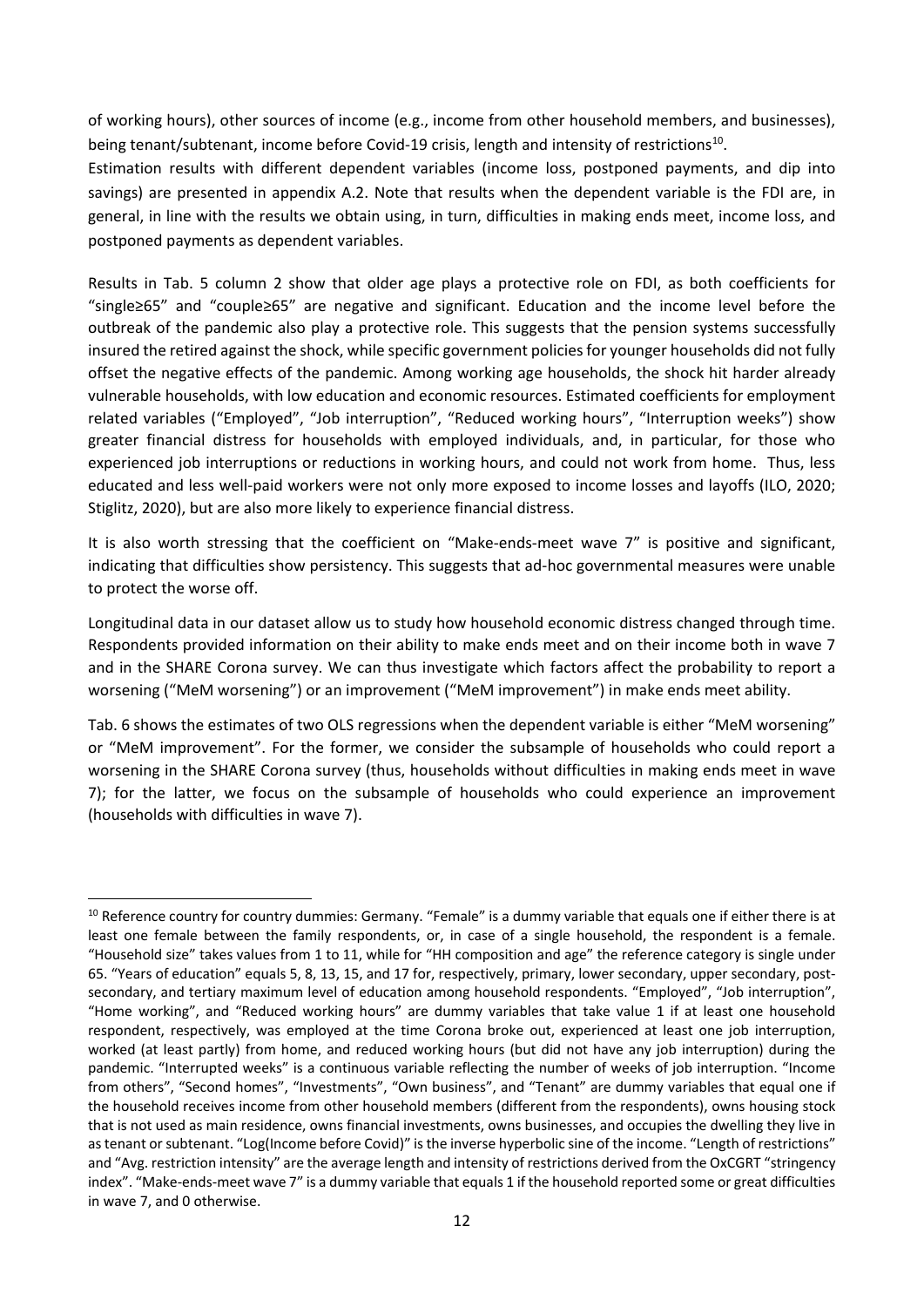We control for country, age, gender, household size (level and changes) and type, employment related variables (both in wave 7 and the SHARE Corona survey), education, dummies for income loss/gain between waves *(typical income before pandemic outbreak – typical income in wave 7)* and during the pandemic *(lowest income during the pandemic – typical income before pandemic outbreak)*, income before Covid‐19 crisis, other sources of income (e.g., income from other household members, and businesses), being tenant/subtenant, length and intensity of restrictions<sup>11</sup>.

Results in Tab. 6 column 1 confirm a protective role of older age, and income prior to the pandemic. The coefficients on income loss variables, both between surveys – "IncLoss\_waves" ‐ and during the pandemic – "IncLoss Corona" - are positive and significant, implying a higher probability of experiencing worse difficulties in making ends meet. Income losses during the pandemic were much more important than losses between waves, with coefficients that equal, respectively, 0.120 and 0.031.

Given the prominent role of income variables, we investigate which other factors affect the variation in ability to make ends meet for households with and without income losses/gains (see Appendix A.2). We find that, for households who experienced at least an income loss, "IncLoss Corona" significantly increases the probability of a worsening, while the coefficient for "IncLoss\_waves" is not significant. These results confirm that household worsening to make ends meet reacts more to income losses during the pandemic than to losses between waves. Employment and economic household variations between waves cover a long-time span but have little or no impact on the probability of a worsening. Covid-related variations, instead, affect the probability of a worsening despite referring to a more recent but shorter time window.

<sup>11</sup> For details on country dummies, "Female", "Household size", "HH composition and age", "Years of education", "Job interruption", "Home working", "Interrupted weeks", "Log(Income before Covid)", "Income from others", "Second homes", "Investments", "Own business", "Tenant", "Length of restrictions", and "Avg. restriction intensity" see footnote 9 (parameter values at the time of the SHARE Corona survey). "plusDeltaSize" and "minDeltaSize" are dummy indicators for positive and negative variation in household size between waves. For "Employment variation" the reference category is always not employed. "IncLoss Corona" and "IncLoss waves" are dummy variables that take a value equal to one if the household experienced an income loss of at least 5%, respectively, during the pandemic, or between wave 7 and the SHARE Corona survey. "IncGain\_Corona" and "IncGain\_waves" are the correspondent dummy indicators for income gains. We remind the reader that we record as income losses/gains only income variations of at least 5%.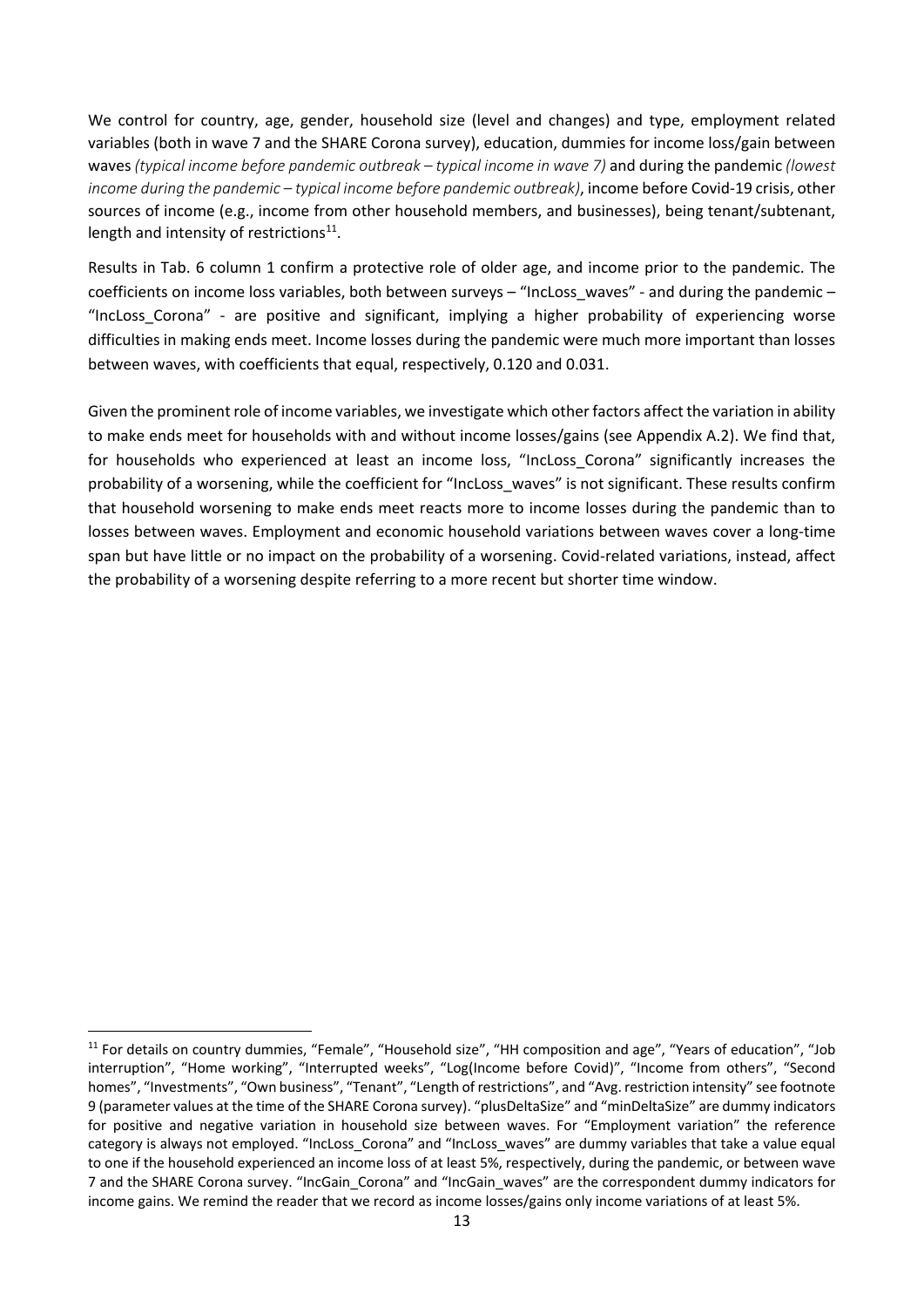#### **Tab. 6 OLS– Dependent variables: worsening and improvement in making ends meet**

| Female                       | <b>MeM</b> worsening<br>$-0.011$ | <b>MeM</b> improvement<br>$-0.030*$ |
|------------------------------|----------------------------------|-------------------------------------|
|                              |                                  |                                     |
|                              | (0.009)<br>$0.024***$            | (0.016)                             |
| Household size               |                                  | $-0.032***$                         |
|                              | (0.006)                          | (0.006)                             |
| plusDeltaSize                | 0.047                            | 0.047                               |
|                              | (0.031)                          | (0.034)                             |
| minDeltaSize                 | 0.018                            | 0.017                               |
|                              | (0.012)                          | (0.018)                             |
| HH composition and age:      | $-0.051***$                      |                                     |
| single $\geq 65$             |                                  | $0.061***$                          |
|                              | (0.015)                          | (0.019)                             |
| couple<65                    | 0.025                            | $-0.065***$                         |
|                              | (0.017)                          | (0.021)                             |
| couple $\geq 65$             | $-0.004$                         | 0.002                               |
|                              | (0.017)                          | (0.021)                             |
| Years of education           | $-0.002$                         | 0.002                               |
|                              | (0.001)                          | (0.001)                             |
| <b>Employment variation:</b> |                                  |                                     |
| Always employed              | 0.003                            | $-0.004$                            |
|                              | (0.013)                          | (0.021)                             |
| Employed-Not empl.           | 0.015                            | $-0.017$                            |
|                              | (0.012)                          | (0.022)                             |
| Not empl - Employed          | $-0.017$                         | $-0.024$                            |
|                              | (0.018)                          | (0.032)                             |
| Job interruption             | $-0.046$                         | $0.104*$                            |
|                              | (0.034)                          | (0.062)                             |
| Home working                 | $-0.004$                         | $0.049*$                            |
|                              | (0.011)                          | (0.029)                             |
| Reduced working hours        | 0.017                            | $-0.005$                            |
|                              | (0.016)                          | (0.033)                             |
| Interrupted weeks            | $0.010**$                        | $-0.027***$                         |
|                              | (0.004)                          | (0.006)                             |
| IncLoss CT                   | $0.120***$                       |                                     |
|                              | (0.015)                          |                                     |
| IncLoss waves                | $0.031***$                       |                                     |
|                              | (0.007)                          |                                     |
| IncGain CT                   |                                  | 0.006                               |
|                              |                                  | (0.022)                             |
| IncGain waves                |                                  | 0.018                               |
|                              |                                  | (0.011)                             |
| Log(Income before Covid)     | $-0.206***$                      | $0.322***$                          |
|                              | (0.014)                          | (0.013)                             |
| Income from others           | $-0.002$                         | $-0.026**$                          |
|                              | (0.008)<br>$-0.020***$           | (0.013)                             |
| Second homes                 |                                  | 0.014                               |
|                              | (0.007)<br>$-0.020***$           | (0.013)<br>$0.118***$               |
| Investments                  |                                  |                                     |
|                              | (0.006)                          | (0.022)                             |
| Own business                 | $0.043***$                       | 0.033                               |
|                              | (0.013)<br>$0.028***$            | (0.034)                             |
| Tenant                       |                                  | $-0.079***$                         |
|                              | (0.010)<br>$0.006***$            | (0.015)                             |
| Length of restrictions       |                                  | $-0.003$                            |
|                              | (0.002)                          | (0.003)                             |
| Avg. restriction intensity   | 0.002                            | 0.001                               |
|                              | (0.006)                          | (0.010)                             |
| Observations                 | 11,168                           | 8,109                               |
| $\mathbb{R}^2$               | 0.198                            | 0.230                               |

*Tab. 6 dependent variable in column 1 is a binary indicator for worsening in making ends meet from wave 7 to SHARE Corona, for the subsample of households that did not report some or great difficulties in making ends meet in wave7. Dependent variable in Column 2, instead, is a binary indicator for improvement in making ends meet from wave 7 to SHARE Corona, for the subsample of households who had some or great difficulties in wave7. Robust standard errors in parentheses. \*\*\* p<0.01, \*\* p<0.05, \* p<0.1 Source: Authors' elaboration using SHARE Corona and SHARE waves 1‐2 and 4‐8 data.*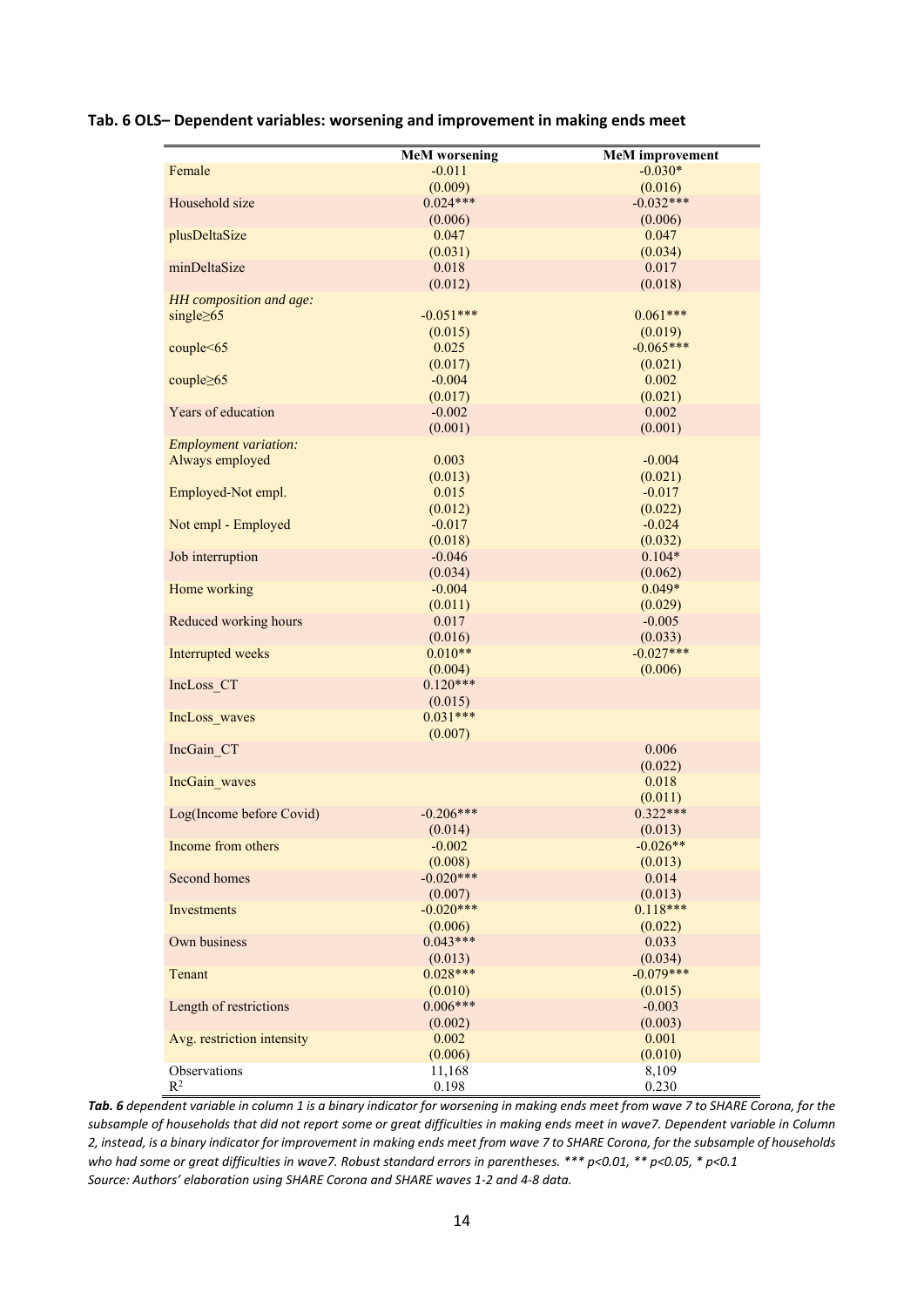#### **5. Conclusions**

In this paper, we have investigated the economic effects of the Covid‐19 crisis on households, using several indicators of financial distress. Our rich dataset on 50+ Europeans, which includes longitudinal data and data from the first SHARE Corona survey (run in June‐July 2020), allows us to identify the groups that have faced the most severe economic consequences.

We find heterogeneous economic consequences faced by households that depend on demographic characteristics, age, and household type, as well as on income and employment conditions before and during the pandemic. Using a new comprehensive Financial Distress Indicator (FDI), we show that 65+ households were less often in financial distress, indicating an efficient protection of individuals past retirement age by social security systems.

Lockdown measures negatively affected employment conditions for many working individuals. We find that those employed at the outbreak of the crisis who faced job interruptions and/or reduction of working hours during the pandemic increased the risk of financial distress. Interestingly, working from home had, instead, a protective effect. Education and high levels of income reduced financial distress, and this implies that the pandemic has worsened economic inequalities, because financial distress hit harder households who reported difficulties in the past.

We find a similar set of results when we look at the probability of a worsening in the ability to make ends meet between the wave 7 of SHARE (run in 2017-18) and the SHARE Corona survey (run in June-July 2020). We observe a prominent protective role played by age, and a detrimental effect of income losses during the pandemic and between waves. Interestingly, income losses during the pandemic had a larger impact (with a coefficient that is almost four times that for losses between waves).

This paper provides a new insight on the economic effects of the first wave of the pandemic on 50+ Europeans. It shows that the welfare state effectively protected individuals past retirement age but failed to do the same to younger 50+ Europeans. Indeed, in this second group the pandemic hit harder already vulnerable households. Our findings could help governments get prepared for future crises and devise more effective policy responses. However, to gain a better understanding of the economic consequences of the pandemic, more data are needed to study not only short-term but also long-term effects.

#### **References**

Börsch-Supan, A. (2020). Survey of Health, Ageing and Retirement in Europe (SHARE) Wave 1. Release version: 7.1.0. SHARE‐ERIC. Data set. DOI: 10.6103/SHARE.w1.710

Börsch-Supan, A. (2020). Survey of Health, Ageing and Retirement in Europe (SHARE) Wave 2. Release version: 7.1.0. SHARE‐ERIC. Data set. DOI: 10.6103/SHARE.w2.710

Börsch-Supan, A. (2020). Survey of Health, Ageing and Retirement in Europe (SHARE) Wave 4. Release version: 7.1.0. SHARE‐ERIC. Data set. DOI: 10.6103/SHARE.w4.710

Börsch‐Supan, A. (2020). Survey of Health, Ageing and Retirement in Europe (SHARE) Wave 5. Release version: 7.1.0. SHARE‐ERIC. Data set. DOI: 10.6103/SHARE.w5.710

Börsch-Supan, A. (2020). Survey of Health, Ageing and Retirement in Europe (SHARE) Wave 6. Release version: 7.1.0. SHARE‐ERIC. Data set. DOI: 10.6103/SHARE.w6.710

Börsch-Supan, A. (2020). Survey of Health, Ageing and Retirement in Europe (SHARE) Wave 7. Release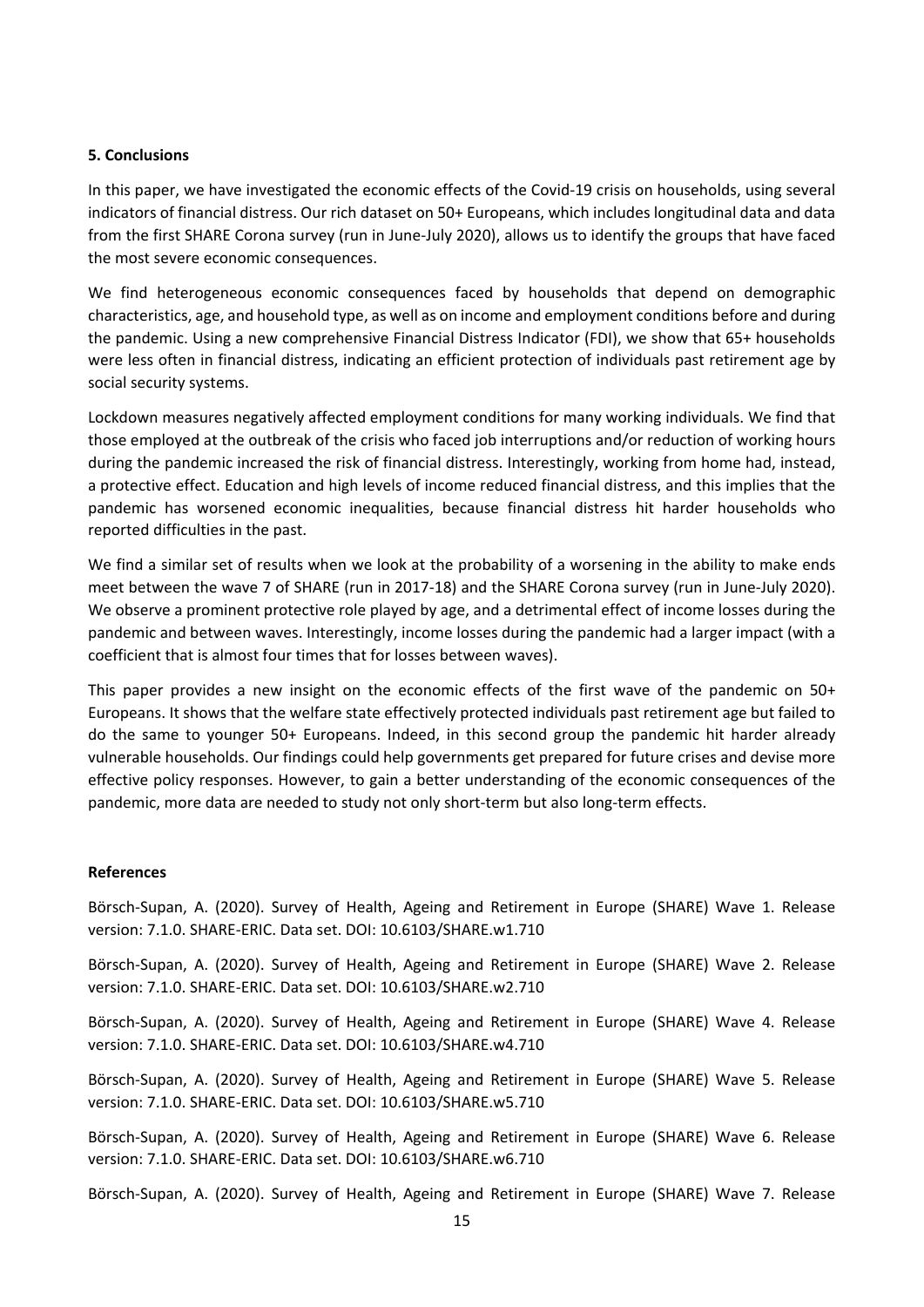version: 7.1.1. SHARE‐ERIC. Data set. DOI: 10.6103/SHARE.w7.711

Börsch-Supan, A. (2020). Survey of Health, Ageing and Retirement in Europe (SHARE) Wave 8. COVID-19 Survey 1. Release version: 0.0.1. beta. SHARE‐ERIC. Data set. DOI: 10.6103/SHARE.w8cabeta.001

Börsch‐Supan, A., M. Brandt, C. Hunkler, T. Kneip, J. Korbmacher, F. Malter, B. Schaan, S. Stuck, S. Zuber (2013). Data Resource Profile: The Survey of Health, Ageing and Retirement in Europe (SHARE). International Journal of Epidemiology. DOI: 10.1093/ije/dyt088

Bui TTM, Button P, Picciotti EG (2020) Early Evidence on the Impact of Coronavirus Disease 2019 (COVID‐19) and the Recession on Older Workers. Public Policy & Aging Report 30:154–159. https://doi.org/10.1093/ppar/praa029

Deaton A (2021) COVID‐19 and Global Income Inequality. National Bureau of Economic Research Working Paper Series No. 28392. https://doi.org/10.3386/w28392

De Nardi M, French E, Benson D (2012) Consumption and the Great Recession. Federal Reserve Bank of Chicago Economic Perspectives 36:1–16.

Eurofound (2020) Living, working and COVID‐19. COVID‐19 series, Publications Office of the European Union Luxembourg, page 17.

Fana M, Torrejón Pérez,Fernández‐Macías (2020) Employment impact of Covid‐19 crisis: from short term effects to long terms prospects. Journal of Industrial and Business Economics 47:391–410. https://doi.org/10.1007/s40812‐020‐00168‐5

ILO (2020) ILO Monitor 2nd edition: COVID‐19 and the world of work.

Li Y, Mutchler JE (2020) Older Adults and the Economic Impact of the COVID‐19 Pandemic. Journal of Aging and Social Policy 32:477–487. https://doi.org/10.1080/08959420.2020.1773191

Meyer BD, Sullivan JX (2013) Consumption and Income Inequality and the Great Recession. American Economic Review 103:178–183. http://dx.doi.org/10.1257/aer.103.3.178

Saunders P, Halleröd B, Matheson (1994) Making Ends Meet in Australia and Sweden: A Comparative Analysis Using the Subjective Poverty Line Methodology. Acta Sociologica 37:3–22. https://doi.org/10.1177/000169939403700101

Scherpenzeel A, Axt K, Bergmann M, Douhou S, Oepen A, Sand G, Schuller K, Stuck S, Wagner M, Börsch‐ Supan A (2020) Collecting survey data among the 50+ population during the COVID‐19 outbreak: The survey of health, ageing and retirement in Europe (SHARE). Survey Research Methods 14:217–221. https://doi.org/10.18148/srm/2020.v14i2.7738

Stiglitz J (2020) Point of View: Conquering the Great Divide. Finance & Development 0057:A005, accessed May 6, 2021, https://isni.org/isni/0000000404811396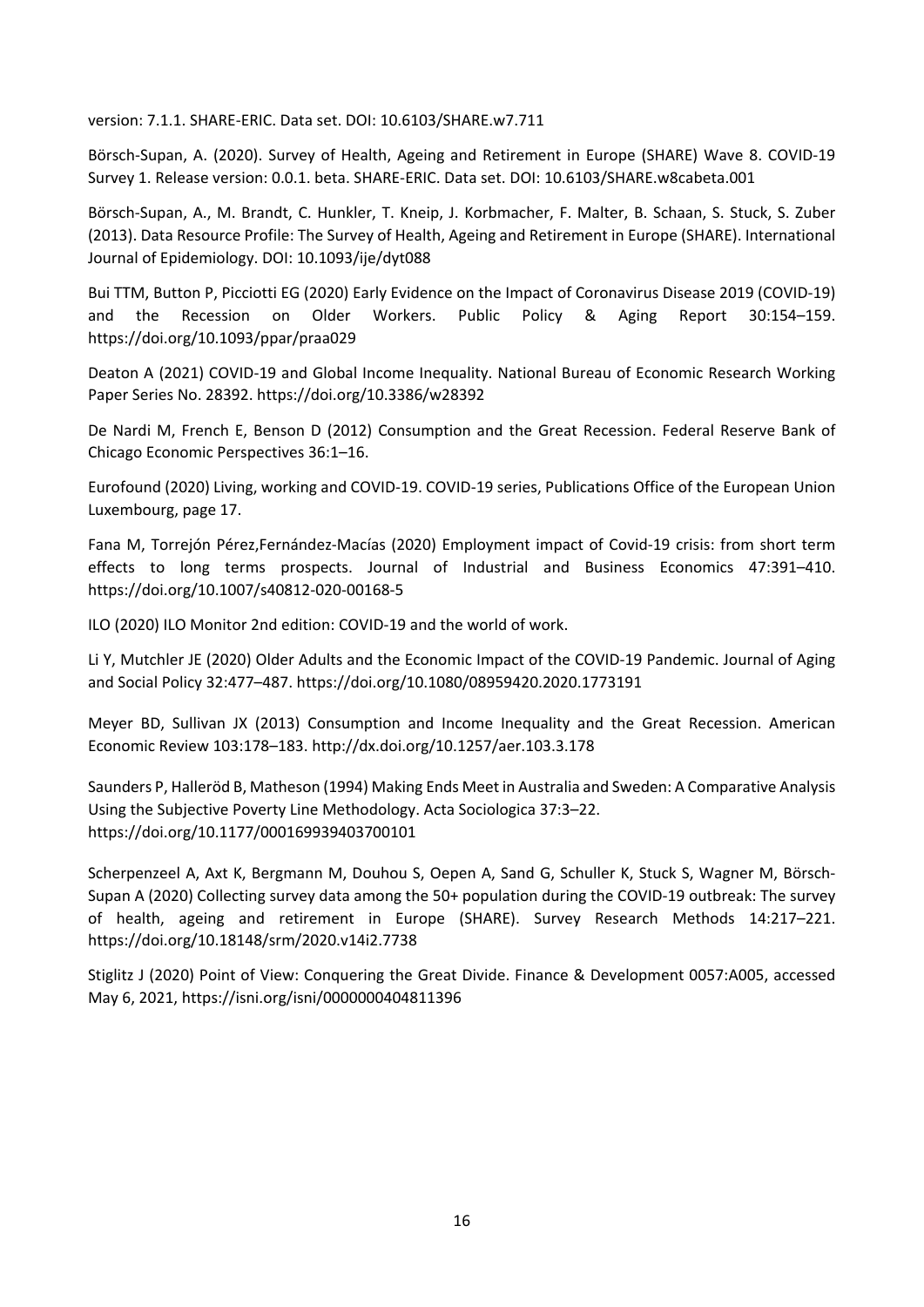## **Appendix**

## **A.1**

In this subsection, we present descriptive analyses of economic outcomes (income losses, and variation in ability to make ends meet) during the first wave of the pandemic for different subsamples of the population of interest. We first investigate the relation between employment and income losses, then we move to education and ability to make ends meet.

## **Employment and economic outcomes**

Fig. 4 shows the incidence of job interruptions among employed households with an income loss. We consider an income loss when the lowest household income during the pandemic is at least 5% lower than the typical household income before Corona broke out. We choose the 5% threshold to account for possible errors and/or rounding in reporting the amounts.

As expected, Fig. 4 shows a substantial link between job interruptions and income loss. In the whole sub‐ sample of employed households with an income loss, 38.62% also experienced at least one job interruption. This is true for more than 50% of households in ten countries (Spain, France, Greece, Switzerland, Israel, Luxembourg, Portugal, Slovenia, Cyprus, and Finland).

Fig. 4 shows that, among employed households, income loss cannot be explained by the occurrence of job interruptions in 61.38% of the sub-sample. Fig. 5 focuses on employed households who experienced an income loss but no job interruption.<sup>12</sup> It displays how many of these households reduced their working hours during the first wave of the pandemic, i.e., if at least one household member who was employed when Corona broke out reduced working hours during the pandemic.



## Fig. 4 Percentage of job interruptions for households that experienced an income loss, by country

*Fig. 4 The figure shows job interruption occurrence for households that experienced an income loss during the first wave of the pandemic (SHARE Corona survey), using calibrated cross‐sectional household weights. We consider an income loss when the lowest household income during the pandemic is at least 5% lower than the typical household income before Corona broke out. For each country, the figure shows the percentage of employed households that reported an income loss (height of the bars). Each country bar is then split according to job interruption occurrence (i.e., if at least one household respondent who was employed at the outbreak of the pandemic had one or more job interruptions during the pandemic).* 

*Source: Authors' elaboration using SHARE Corona data (graphics program: STATA).* 

 $12$  Fig. 3 excludes all employed households with an income loss and at least one job interruption. Thus, it also does not include households where one partner experienced a job interruption and the other reduced working hours without any job interruption.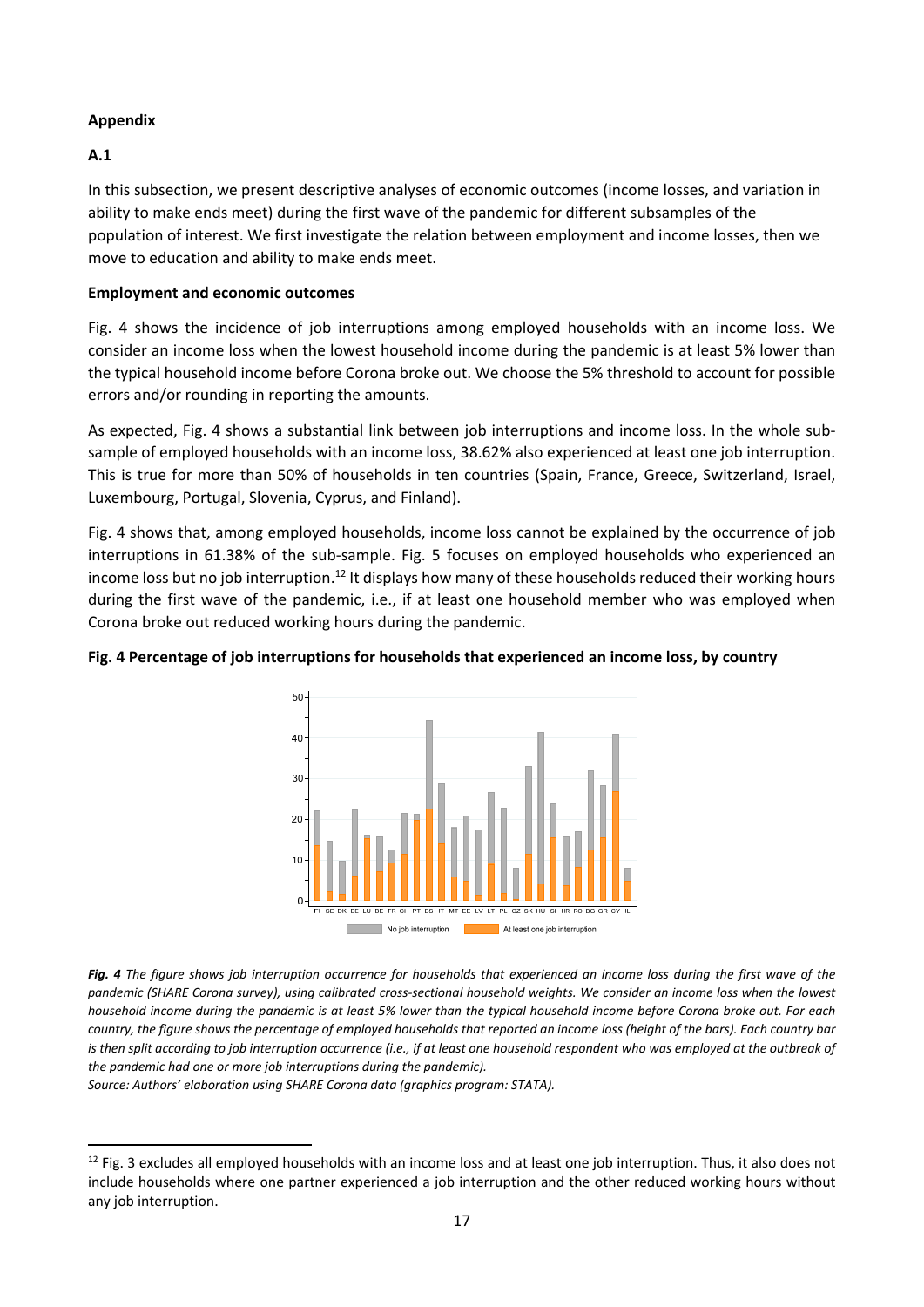Among employed households with income loss and no job interruption, reduction of working hours explains an average fraction of 59.03%, but with marked country differences. Alternative possible explanations for income loss (in case of no job interruption and no reduction of working hours) lie in the reduction of other sources of income, such as income from household members other than the respondents (such as co-resident grown children), "second homes" (that is housing stock that is not used as main residence), financial investments, and businesses.



#### Fig. 5 Percentage reduction in working hours for households with an income loss, by country

*Fig. 5 The figure shows working hours reduction for employed households that experienced an income loss but did not incur in job interruptions during the first wave of the pandemic (SHARE Corona survey), using calibrated cross‐sectional household weights. We consider an income loss when the lowest household income during the pandemic is at least 5% lower than the typical household income before Corona broke out. Each country bar is split according to working hours reduction occurrence (i.e., if at least one household respondent who was employed at the outbreak of the pandemic reduced working hours during the pandemic). Source: Authors' elaboration using SHARE Corona data (graphics program: STATA).* 

Tab. 7 shows the distribution of these other sources of income in our sample. More than half of the sample (50.21% of households) has at least another source of income in addition to employment and/or pension incomes of members included in the interview. More in detail, 18.98% of households can count on income flows from other household members, 20.20% own "second homes", 21.48% hold financial assets, and 6.70% are business owners (either entirely or partially). We can also see from Tab. 7 that 16.78% of respondents are tenants or subtenants of the dwelling they live in, while the remaining 83.22% are homeowners, rentfree, or members of a cooperative.

| <b>Outcomes (Household level)</b>              | <b>Mean</b> | St. dev. | Obs.   |
|------------------------------------------------|-------------|----------|--------|
| Other sources of income (at least one)         | 50.21%      | 50.00%   | 19,277 |
| Income from other household members            | 18.98%      | 39.21%   | 19,277 |
| <b>Second homeowners</b>                       | 20.20%      | 40.15%   | 19,277 |
| Financial assets (stocks, bonds, mutual funds) | 21.48%      | 41.07%   | 19.277 |
| <b>Business owners</b>                         | 6.70%       | 24.99%   | 19,277 |
| <b>Tenant/Subtenant</b>                        | 16.78%      | 37.37%   | 19,277 |

|  |  |  |  |  |  |  |  |  | Tab. 7 Summary statistics (wave 1-wave 8) - other sources of income and home-ownership |
|--|--|--|--|--|--|--|--|--|----------------------------------------------------------------------------------------|
|--|--|--|--|--|--|--|--|--|----------------------------------------------------------------------------------------|

*Tab. 7 The table shows descriptive statistics, weighted using calibrated cross‐sectional household weights, of other sources of income and home ownership (most recent information collected in waves 1, 2, 4, 5, 6, 7, and 8). Other sources of income is a dummy indicator that takes value 1 if the household reports having at least one of the following income sources: Income from other household members not included in the interview, second homes, investments in financial assets, and businesses. Tenant is a dummy variable that equals 1 if the household occupies the dwelling they live as tenant or subtenant.* 

*Source: Authors' elaboration using SHARE Corona and SHARE waves 1‐2 and 4‐8 data.*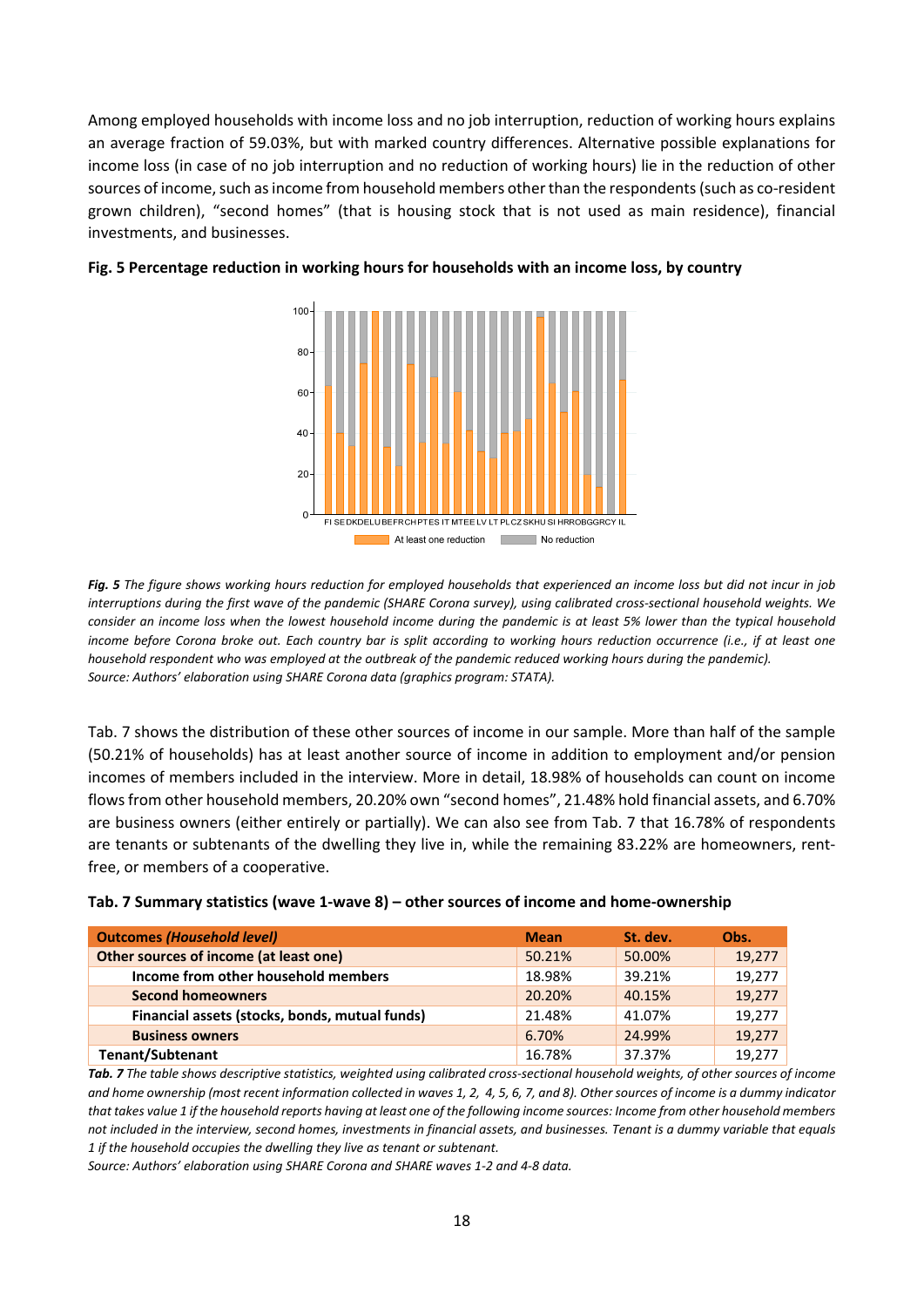Information in Tab. 7 can help explain the drivers of income losses households experienced during the pandemic. Thus, we move here our focus from employed households, as in Fig. 1 and Fig.2, to all households. We can see from Fig. 6 how these additional sources of income could explain a large fraction of income loss in households without both hour reduction and job interruption. Note that households without hour reduction and job interruption represent the great majority of the sample (18,065 households – 93.7%), and, among them, only 6% reported an income loss (965 households). Pooling all countries together, we observe that most households have other sources of income (average percentage: 49.97%). At the country level, instead, we observe large percentages for Nordic countries and low percentages for Eastern countries.

## **Fig. 6 Other income sources for households with an income loss but no job interruption/hour reduction, percentage by country**



*Fig. 6 The figure shows the percentage of households that experienced an income loss but neither job interruption nor hour reduction with respect to other sources of income, during the first wave of the pandemic (SHARE Corona survey), using calibrated cross‐sectional household weights. We consider an income loss when the lowest household income during the pandemic is at least 5% lower than the typical household income before Corona broke out. For each country, the figure shows the percentage of households who reported an income loss (height of the bars). Each country bar is then split according to receiving other sources of income. Source: Authors' elaboration using SHARE Corona and SHARE waves 1‐2 and 4‐8 data (graphics program: STATA).* 

#### **The role of education and age**

Fig. 7 suggests a protective role of education on the variation in ability to make ends meet between SHARE w7 and the SHARE Corona survey. Fig. 7 shows that the fraction of households who reported any variation in ability to make ends meet decreases as education increases. Similarly, the percentage of households who worsened their economic condition, moving from no difficulties to some or great difficulties, decreases (from around 20% to 10%) with education.

Fig. 8 is like Fig. 2 but households are split according to type and age groups. The youngest group (u60) includes households who have at least one respondent below age 60. The oldest group (65+) includes households where all respondents are 65 or more years of age. The middle group includes households where at least one respondent is between 60 and 64. Fig. 8 shows that households past pension eligibility age are much less often in financial distress than households where at least one member is potentially in the labor market. Given the similarity between the u60 and the 60‐64 groups, in our econometric analysis we aggregate them.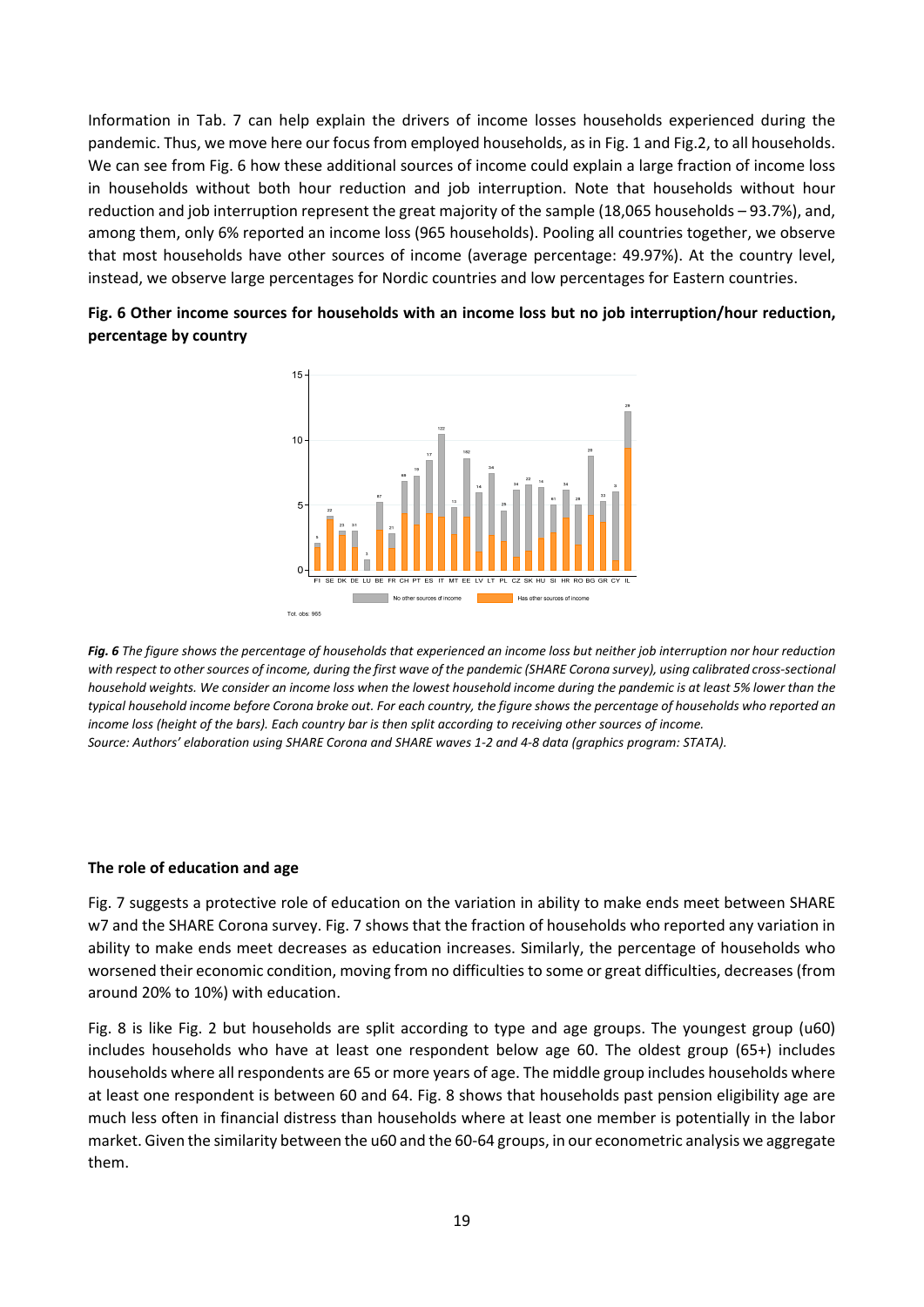#### **Fig. 7 Percentage change in ability to make ends meet between wave 7 and SHARE Corona by education**



*Fig. 7 The figure shows household variation in ability to make ends meet between wave 7 (2017) and the SHARE Corona survey (first wave of the pandemic ‐ 2020) by household level of education (i.e., the level of education of either the respondent ‐single household‐ or the most educated couple respondent), using calibrated cross‐sectional household weights. For each level of education, the figure shows the percentage of households that had some or great difficulties in making ends meet in wave 7 but that did not have those difficulties during the first wave of the pandemic (Improvement, red bar), the percentage of households that have experienced a worsening of their ability to make ends meet (from no difficulties to some or great difficulties – Worsening, orange bar), and the percentage of households that did not experience any variation between the two surveys (either they did not have or they had difficulties in making ends meet in both surveys – No variation, grey bar).* 

*Source: Authors' elaboration using SHARE Corona and SHARE waves 1‐2 and 4‐8 data (graphics program: STATA).* 



#### **Fig. 8 Household financial distress and age group, %**

*Fig. 8 The figure shows the percentage of households that report no, low, some, and high financial distress during the first wave of the pandemic (SHARE‐CT survey) by household composition defined according to type (singles vs couples) and age group, using calibrated cross‐sectional household weights. The youngest group (u60) includes households who have at least one respondent below age 60. The oldest group (65+) includes households where all respondents are 65 or more years of age. The middle group includes households where at least one respondent is between 60 and 64. Each household type is split according to the level of financial distress. Financial distress is measured using a score between 0 and 3. It reflects the severity of the economic difficulties suffered by households during the pandemic.* 

*Source: Authors' elaboration using SHARE‐CT data (graphics program: STATA).*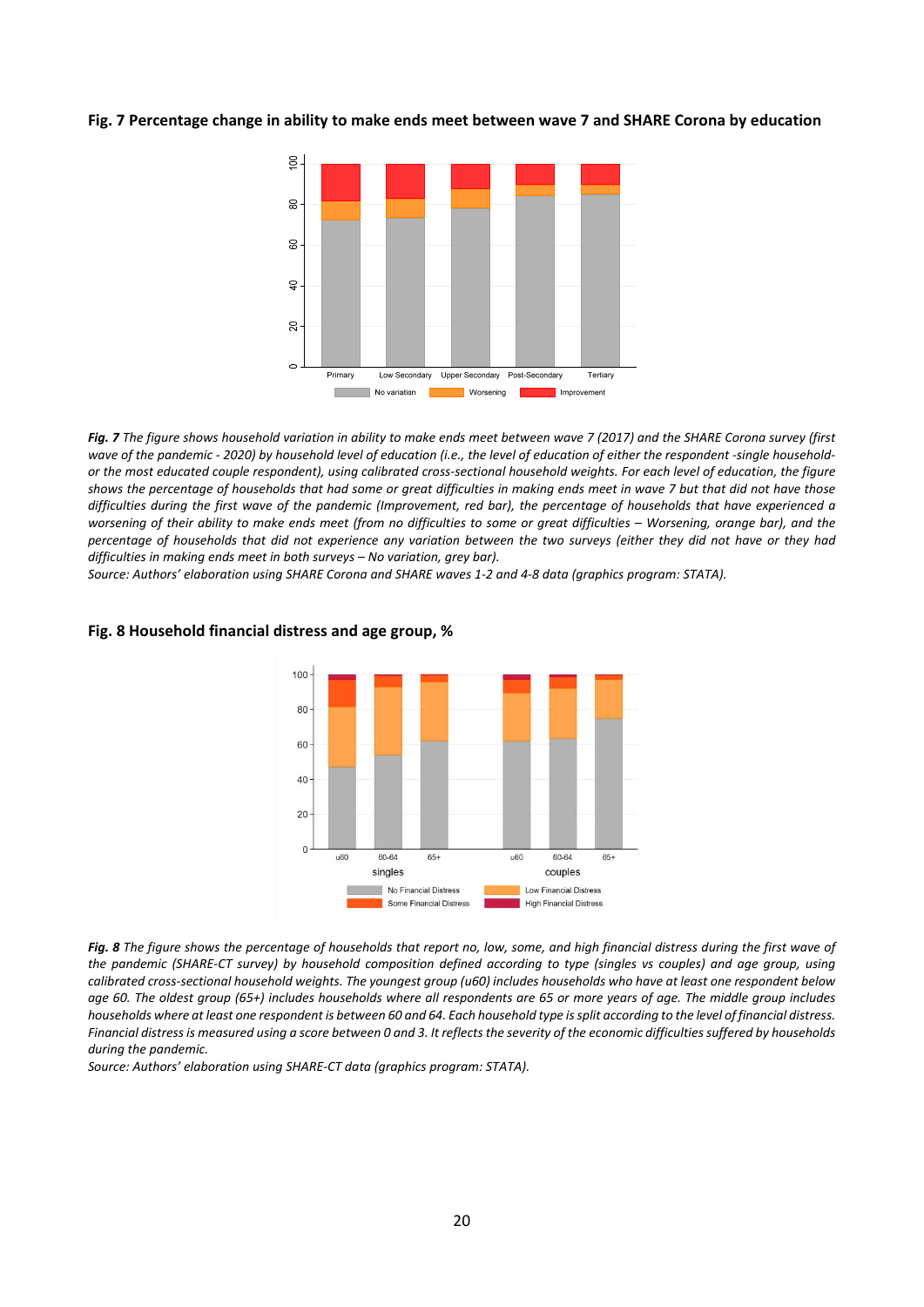In this subsection, we present our estimation results when the dependent variable is a measure of COVID‐19 impact on household economic conditions. Tab. 8 reports the OLS estimates for the models that explain difficulty in making ends meet, postponed payments, dip into savings, and income loss.

Columns 1, and 4 present estimates over the full sample, while columns 2 and 3 show results for the subsample of households who reported difficulties in making ends meet. In all specifications, we use the following controls at the household level: country dummies, gender, household size, household type (i.e. single vs. couple) by age (young olds vs. old olds), years of education, employment status, occurrence of job interruptions, working from home, reduction of working hours, number of weeks of job interruption, other sources of income (i.e. income from other household member, second homes, investments, and businesses), being tenant/subtenant, income before Covid-19 crisis, length and intensity of restrictions, ability to make ends meet reported in wave 7. See footnote 9 for more details.

Results in columns 1 shows only few differences with respect to column 2 of Tab. 5 that are worth underlying. First, age plays a protective role only for singles (negative and significant coefficient for "single ≥65"), while being in a couple under 65 increases the probability to report difficulties in making ends meet (positive and significant coefficient for "couple<65"). Second, among employment variables, only "Reduced working hours" and "Interrupted weeks" are relevant, with positive and significant coefficients. Third, owning "Second homes" reduces the probability of reporting make ends meet difficulties. Lastly, "Length of restrictions" shows a positive (although small) and significant coefficient.

Columns 2 and 3 show the OLS estimates using as dependent variable a dummy for either postponed payments or dip into savings. In both regressions, age plays a protective role for couples with a negative and significant coefficient for "couple≥65". Coefficients for "single≥65" are also negative, but significant only in column 2. "Reduced working hours" increases the probability to postpone payments and dip into savings, while "Job interruption" shows a positive and significant coefficient only in column 3. Owning "Second homes" and "Own businesses" has a significant and negative effect (positive coefficients) only for the probability to dip into savings, while being "Tenant" increases the probability to postpone payments. "Log(Income before Covid)" is negative but significant only in the postpone payment regression (column 2). As regard government policies, results confirm that only the "Length of restrictions" is relevant, with a negative sign, but statistically significant only in column 2. While "Years of education" are not relevant for postpone payments, its coefficient is significant and positive for dip into savings, indicating that education increases the probability to resort to accumulated savings in case of need. Note, however, that results in column 3 may be misleading as the non‐use of savings includes two different kinds of reasons: no need to use savings (and, consequently, no severe difficulties), and absence of savings (and, thus, great economic difficulties). Consequently, results for education may reflect more the availability than the need to use savings. "Make-ends-meet wave 7" is positive and significant only for postpone payments, confirming how the pandemic has exacerbated economic inequalities.

We can see in column 4 how our regressors affect the probability to suffer from an income loss during the first wave of the pandemic. Income loss is defined as a dummy variable that equals one when the lowest household income during the pandemic is at least 5% lower than the typical household income before the outbreak. "Household composition and age" plays an important role, with all coefficients that are negative and significant. Thus, being 65 or more and/or being in a couple reduces the probability to suffer from an income loss. All employment variables ("Employed", "Job interruption", "Home working", "Reduced working hours", and "Interruption weeks"), but "Home working", have a negative and significant effect (positive coefficients). Coefficient for "Home working", instead, is negative and significant. "Log(Income before Covid)" increases the probability of an income loss (positive and significant coefficient). Among the other possible

#### **A.2**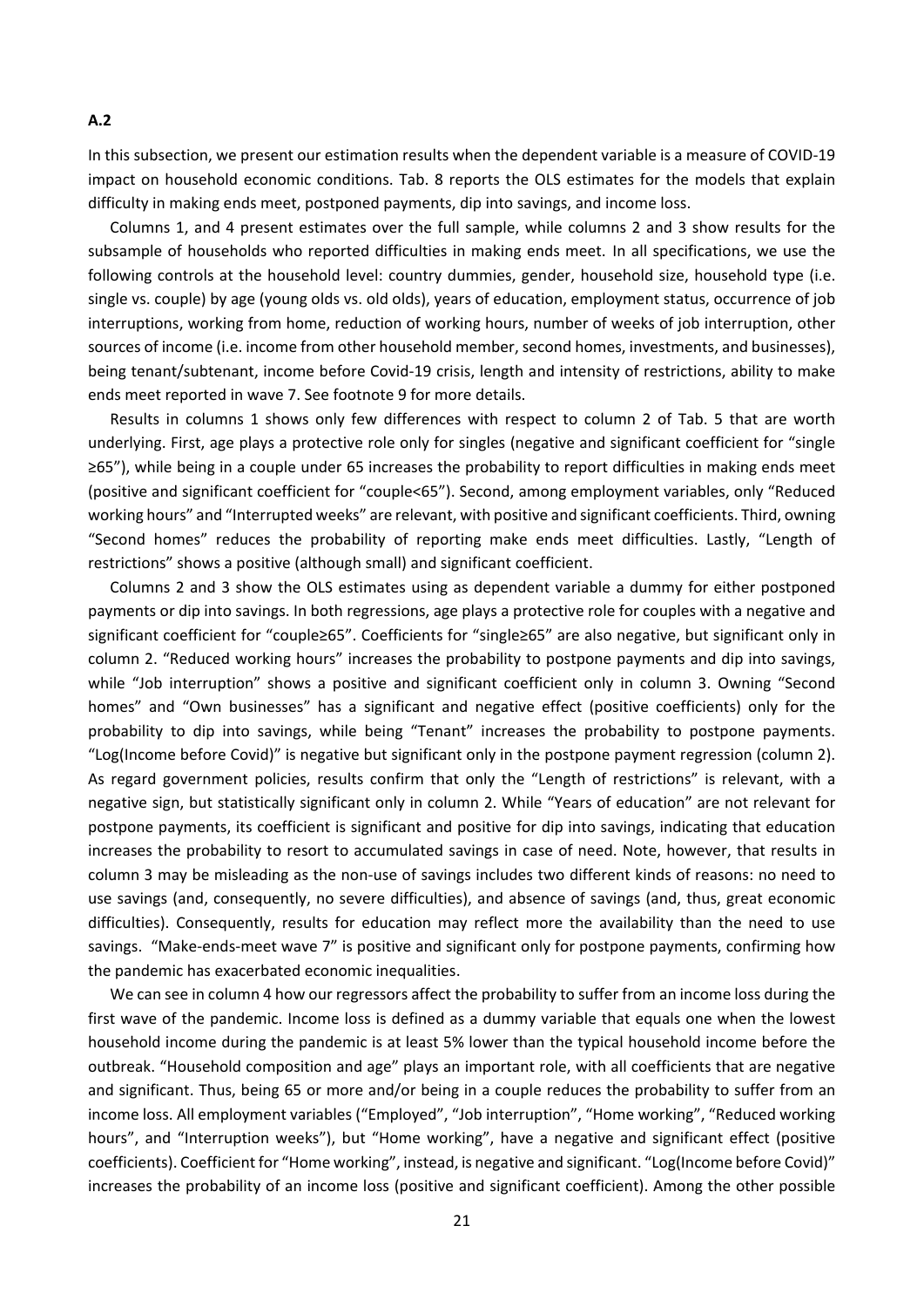sources of income, "Income from others" and "Own business" coefficients, coherently with the effects of income deciles, are positive and significant, while "Investments" shows a significant but negative coefficient. "Tenant" and "Make‐ends‐meet wave 7" negatively affect the probability with coefficients that are positive and significant. Lastly the "Length of restrictions" reduces the probability of an income loss.

|                            | MeM Corona  | Postpay     | DipSav      | IncLoss Corona |
|----------------------------|-------------|-------------|-------------|----------------|
| Female                     | 0.001       | $-0.014$    | $-0.012$    | $-0.012**$     |
|                            | (0.008)     | (0.010)     | (0.015)     | (0.006)        |
| Household size             | $0.029***$  | $0.019***$  | 0.007       | $0.012***$     |
|                            | (0.004)     | (0.004)     | (0.005)     | (0.003)        |
| HH composition and age:    |             |             |             |                |
| single $\geq 65$           | $-0.065***$ | $-0.062***$ | $-0.028$    | $-0.035***$    |
|                            | (0.012)     | (0.014)     | (0.018)     | (0.009)        |
| couple<65                  | $0.046***$  | $-0.020$    | $-0.011$    | $-0.048***$    |
|                            | (0.013)     | (0.016)     | (0.021)     | (0.011)        |
| couple $\geq 65$           | $-0.010$    | $-0.051***$ | $-0.060***$ | $-0.069***$    |
|                            | (0.013)     | (0.016)     | (0.020)     | (0.010)        |
| Years of education         | $-0.002*$   | $-0.000$    | $0.006***$  | $-0.001$       |
|                            | (0.001)     | (0.001)     | (0.001)     | (0.001)        |
| Employed                   | 0.000       | $-0.005$    | $-0.017$    | $0.037***$     |
|                            | (0.011)     | (0.014)     | (0.018)     | (0.008)        |
| Job interruption           | $-0.060*$   | 0.046       | $0.187**$   | $0.255***$     |
|                            | (0.032)     | (0.056)     | (0.074)     | (0.039)        |
| Home working               | $-0.002$    | 0.022       | $-0.001$    | $-0.046***$    |
|                            | (0.011)     | (0.024)     | (0.032)     | (0.012)        |
| Reduced working hours      | $0.032**$   | $0.074***$  | $0.107***$  | $0.252***$     |
|                            | (0.015)     | (0.028)     | (0.037)     | (0.019)        |
| Interrupted weeks          | $0.018***$  | 0.008       | 0.008       | $0.018***$     |
|                            | (0.004)     | (0.006)     | (0.008)     | (0.004)        |
| Income from others         | $0.013*$    | $-0.002$    | 0.008       | $0.013**$      |
|                            | (0.007)     | (0.009)     | (0.011)     | (0.005)        |
| <b>Second homes</b>        | $-0.015**$  | 0.003       | $0.023*$    | $-0.000$       |
|                            | (0.006)     | (0.009)     | (0.012)     | (0.005)        |
| Investments                | $-0.033***$ | 0.005       | 0.030       | $-0.010*$      |
|                            | (0.007)     | (0.014)     | (0.025)     | (0.005)        |
| Own business               | $0.038***$  | 0.034       | $0.098***$  | $0.032**$      |
|                            | (0.013)     | (0.024)     | (0.035)     | (0.013)        |
| Tenant                     | $0.050***$  | $0.039***$  | $-0.018$    | $0.013**$      |
|                            | (0.009)     | (0.012)     | (0.016)     | (0.006)        |
| Log(Income before          | $-0.268***$ | $-0.058***$ | $-0.012$    | $0.046***$     |
| Covid)                     |             |             |             |                |
|                            | (0.010)     | (0.010)     | (0.013)     | (0.006)        |
| Length of restrictions     | $0.005***$  | $-0.005**$  | $-0.001$    | $-0.004***$    |
|                            | (0.002)     | (0.002)     | (0.003)     | (0.001)        |
| Avg. restriction intensity | 0.002       | 0.005       | 0.009       | 0.003          |
|                            | (0.005)     | (0.006)     | (0.010)     | (0.003)        |
| Make-ends-meet wave7       | $0.258***$  | $0.023***$  | 0.014       | $0.013***$     |
|                            | (0.008)     | (0.006)     | (0.011)     | (0.004)        |
| Observations               | 19,277      | 6,628       | 6,628       | 19,277         |
| $R^2$                      | 0.398       | 0.062       | 0.090       | 0.150          |

| Tab. 8 OLS regressions – dependent variables: difficulties in make ends meet, postpone payments, dip into |  |
|-----------------------------------------------------------------------------------------------------------|--|
| savings, and income loss                                                                                  |  |

*Tab. 8 Dependent variables are binary indicators for: (some or great) difficulties in making ends meet during the pandemic (column 1), postpone payment (column 2), dip into savings (column 3), and income losses during the pandemic (column 4). Robust standard errors in parentheses. \*\*\* p<0.01, \*\* p<0.05, \* p<0.1* 

*Source: Authors' elaboration using SHARE Corona and SHARE waves 1‐2 and 4‐8 data.*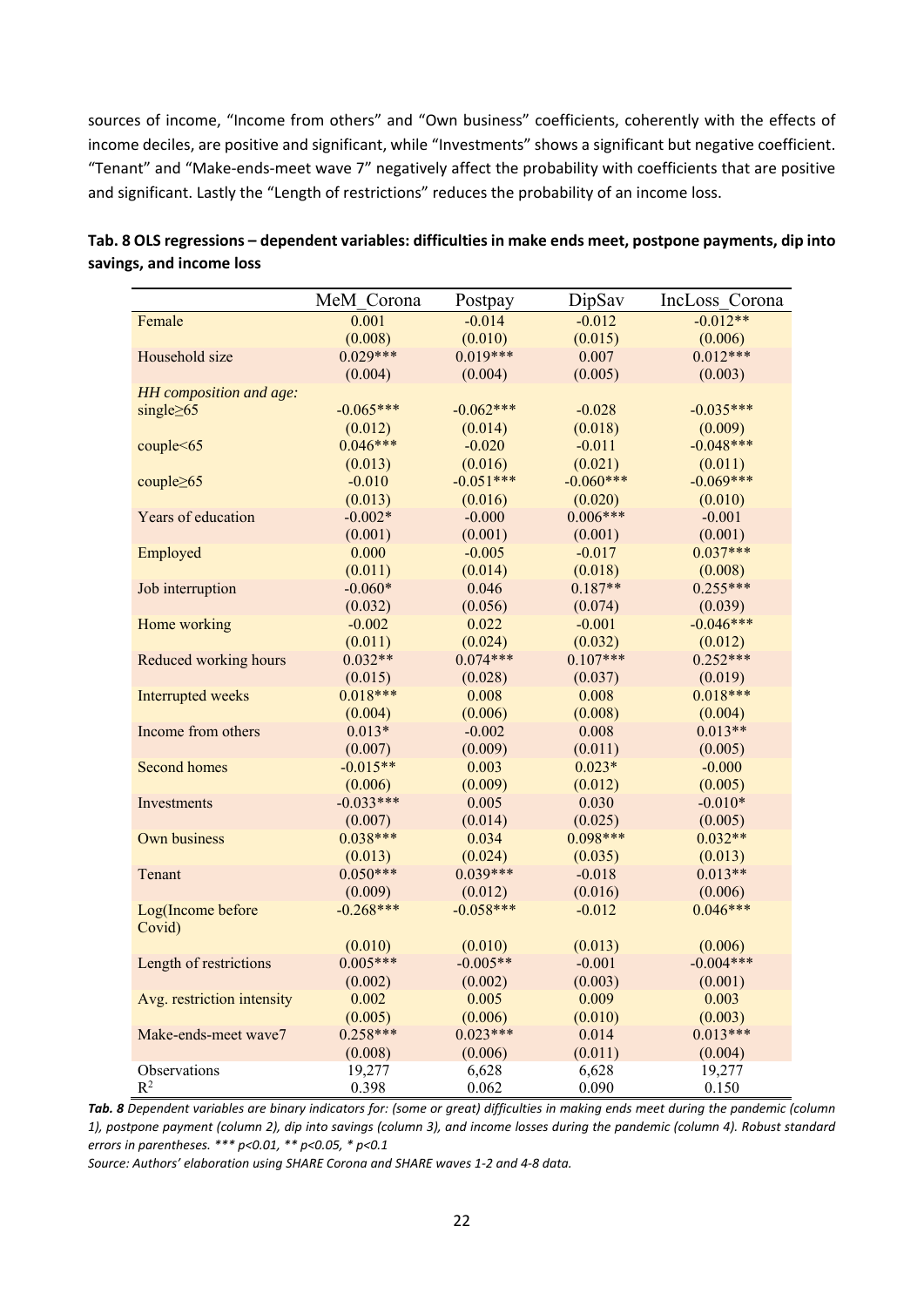|                            | Income loss (Corona)  |                       |                       |                       | Percentage income loss (Corona) |  |  |
|----------------------------|-----------------------|-----------------------|-----------------------|-----------------------|---------------------------------|--|--|
|                            | (full sample)         | JI or RWH             | No JI and No RWH      | <b>JI</b> or RWH      | No JI and No RWH                |  |  |
| Female                     | $-0.012**$            | $-0.024$              | $-0.011**$            | 0.347                 | 0.300                           |  |  |
|                            | (0.006)               | (0.050)               | (0.005)               | (2.536)               | (0.313)                         |  |  |
| Household size             | $0.012***$            | 0.015                 | $0.013***$            | $-0.479$              | $-0.183$                        |  |  |
|                            | (0.003)               | (0.019)               | (0.003)               | (0.837)               | (0.183)                         |  |  |
| HH composition and age:    |                       |                       |                       |                       |                                 |  |  |
| single $\geq 65$           | $-0.035***$           | $-0.024$              | $-0.032***$           | $4.315*$              | $1.225***$                      |  |  |
|                            | (0.009)               | (0.060)               | (0.009)               | (2.453)               | (0.458)                         |  |  |
| couple<65                  | $-0.048***$           | $-0.128***$           | $-0.038***$           | $6.146***$            | 3.086***                        |  |  |
|                            | (0.011)               | (0.049)               | (0.010)               | (2.304)               | (0.586)                         |  |  |
| couple $\geq 65$           | $-0.069***$           | $-0.127**$            | $-0.064***$           | $6.927**$             | $3.653***$                      |  |  |
|                            | (0.010)               | (0.062)               | (0.010)               | (2.929)               | (0.537)                         |  |  |
| Years of education         | $-0.001$              | $-0.011**$            | $-0.000$              | $0.443*$              | 0.017                           |  |  |
|                            | (0.001)               | (0.005)               | (0.000)               | (0.254)               | (0.032)                         |  |  |
| Employed                   | $0.037***$            |                       | $0.024***$            |                       | 0.354                           |  |  |
|                            | (0.008)               |                       | (0.008)               |                       | (0.407)                         |  |  |
| Job interruption           | $0.255***$            |                       |                       |                       |                                 |  |  |
|                            | (0.039)               |                       |                       |                       |                                 |  |  |
| Home working               | $-0.046***$           | $-0.072**$            | $-0.015$              | 2.210                 | $1.317***$                      |  |  |
|                            | (0.012)               | (0.031)               | (0.012)               | (1.381)               | (0.504)                         |  |  |
| Reduced working hours      | $0.252***$            |                       |                       |                       |                                 |  |  |
|                            | (0.019)               |                       |                       |                       |                                 |  |  |
| Interrupted weeks          | $0.018***$            | $0.020***$            |                       | $-0.952***$           |                                 |  |  |
|                            | (0.004)               | (0.003)               |                       | (0.126)               |                                 |  |  |
| Income from others         | $0.013**$             | 0.002                 | $0.014***$            | $-0.886$              | $-0.065$                        |  |  |
|                            | (0.005)               | (0.037)               | (0.005)               | (1.712)               | (0.337)                         |  |  |
| <b>Second homes</b>        | $-0.000$              | 0.025                 | $-0.002$              | $-0.302$              | 0.010                           |  |  |
|                            | (0.005)               | (0.032)               | (0.004)               | (1.347)               | (0.246)                         |  |  |
| Investments                | $-0.010*$             | $-0.049$              | $-0.006$              | $-1.061$              | $-0.108$                        |  |  |
|                            | (0.005)               | (0.037)               | (0.005)               | (1.673)               | (0.256)                         |  |  |
| Own business               | $0.032**$             | 0.060                 | $0.031***$            | $-3.432*$             | $-1.147*$                       |  |  |
| Tenant                     | (0.013)<br>$0.013**$  | (0.040)<br>$0.125***$ | (0.012)<br>0.005      | (1.877)<br>$-5.023**$ | (0.601)                         |  |  |
|                            |                       |                       |                       |                       | 0.163                           |  |  |
| Log(Income before Covid)   | (0.006)<br>$0.046***$ | (0.046)<br>$0.120***$ | (0.005)<br>$0.039***$ | (2.076)<br>$-3.776*$  | (0.316)<br>$-4.439***$          |  |  |
|                            | (0.006)               | (0.040)               | (0.006)               | (2.004)               | (0.464)                         |  |  |
| Length of restrictions     | $-0.004***$           | $-0.008$              | $-0.004***$           | 0.292                 | 0.045                           |  |  |
|                            | (0.001)               | (0.009)               | (0.001)               | (0.333)               | (0.066)                         |  |  |
| Avg. restriction intensity | 0.003                 | $-0.006$              | 0.004                 | 0.803                 | $-0.009$                        |  |  |
|                            | (0.003)               | (0.027)               | (0.003)               | (1.060)               | (0.163)                         |  |  |
| Make-ends-meet wave7       | $0.013***$            | 0.054                 | $0.010**$             | $-1.871$              | $-0.354$                        |  |  |
|                            | (0.004)               | (0.034)               | (0.004)               | (1.372)               | (0.274)                         |  |  |
| Observations               | 19,277                | 1,212                 | 18,065                | 1,212                 | 18,065                          |  |  |
| $R^2$                      | 0.150                 | 0.121                 | 0.034                 | 0.137                 | 0.060                           |  |  |

## **Tab. 9 OLS regressions – Dependent variables: income loss during the pandemic, percentage income variation during the pandemic**

*Tab. 9 Dependent variables in columns 1‐3 are binary indicators for income losses during the pandemic. Column 1 refers to the entire sample. Column 2 focuses on the subsample of households that reported either a "Job interruption" (JI) or "Reduced Working Hours" (RWH). Column 3 refers to the subsample of households that did not have "Job interruption" (JI) or "Reduced Working Hours" (RWH). Columns 4 and 5 focus on the same subsamples of columns 2 and 3 but use as dependent variables income variations, in percentage terms, during the pandemic (they span from negative to positive values). Robust standard errors in parentheses. \*\*\* p<0.01, \*\* p<0.05, \* p<0.1* 

*Source: Authors' elaboration using SHARE Corona and SHARE waves 1‐2 and 4‐8 data.* 

Tab. 9 investigates which factors affect the probability to experience an income loss during the pandemic, distinguishing between all households (column 1), households with a job interruption or a reduction of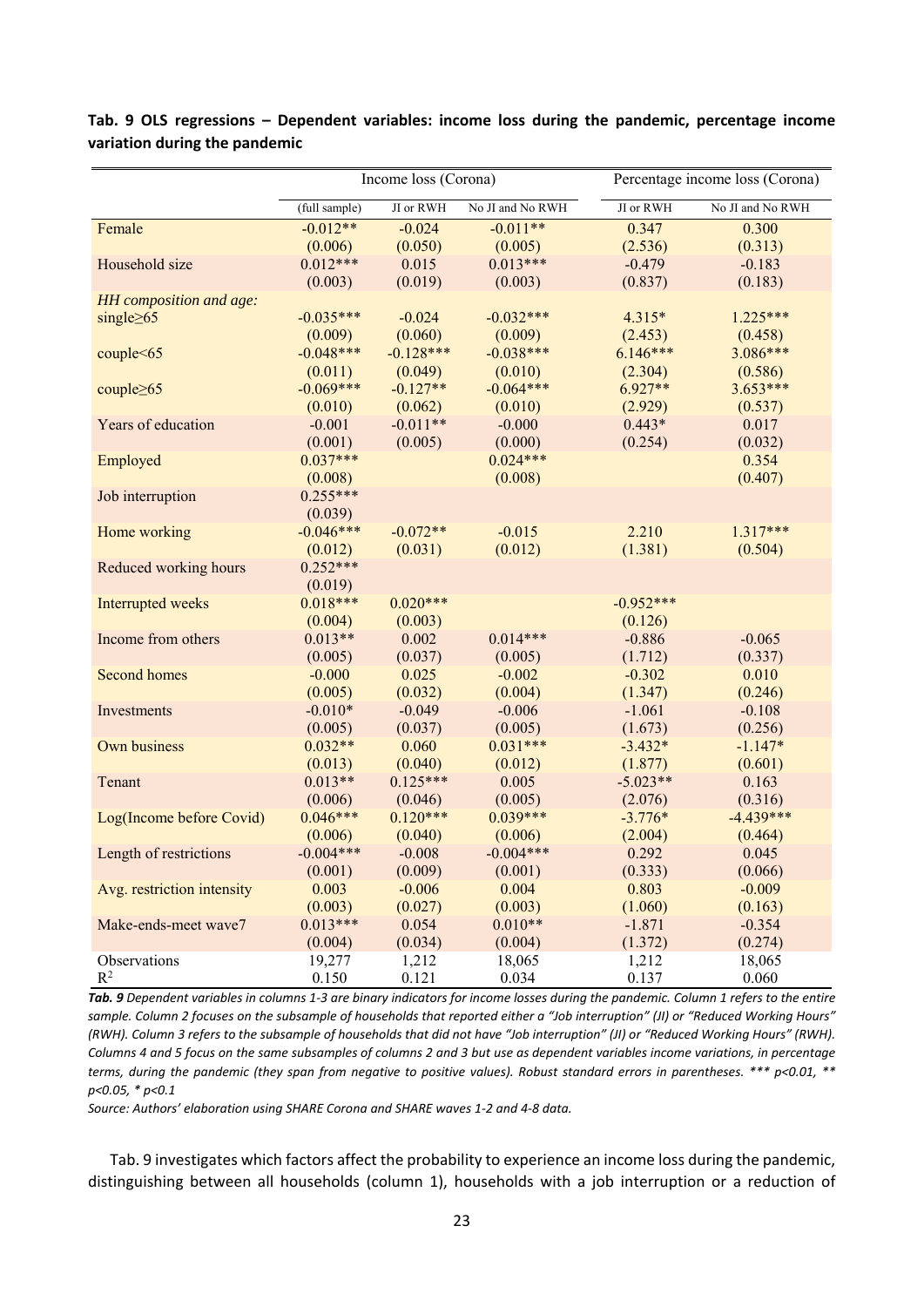working hours (column 2), and households without interruptions and reductions (column 3). Note that column (1) is the same regression as in column 4 of Tab. 8. The two subsamples on which we focus in columns 2 and 3 are justified by the prominent role that job interruption and hour reduction show in column 1. Results in column 3 are in line with column 1 and suggest that these households (that represent 93.7% of the sample) drive the results for the full sample. Columns 4 and 5 focus on the same subsamples of columns 2 and 3 but use as dependent variables income variations, in percentage terms, during the pandemic (they span from negative to positive values).

Finally, Tab. 10 reports the OLS estimates for the models that explain make ends meet worsening (columns 1‐3) and improvement (columns 4‐6). See footnote 10 for details on regression variables. Results in columns 1 and 4 were presented also in Tab. 6. As previously discussed, column 1 shows a protective role of age and income, and a detrimental role of income losses. Among employment variables, instead, only "Reduced working hours" significantly increases the probability of a worsening. Moving to other sources of income, "Second homes" and "Investments" reduce the probability of a deterioration in ability to make ends meet, while the coefficient for "Own business" is positive and significant. Lastly, being "Tenant" and the "Length of restrictions" negatively affect make ends meet variation. Estimation results for "make ends meet" improvements, column 4, mirror, in general, the results in column 1.

We add here four additional regressions that make use of specific subsamples. Columns 2 and 3 show results for a worsening in ability to make ends meet between wave 7 and the SHARE Corona, for the subsample of households that did not report some or great difficulties in making ends meet in wave7. Columns 5 and 6, instead, present specular information: improvements in making ends meet for households who had some or great difficulties in wave7. Columns 2 and 5 focus, respectively, on the subsample of households with an income loss or an income gain (either between waves or during the pandemic), while columns 3 and 6 concentrates, respectively, on the subsamples of households without any income loss or income gain.

Results in columns 2 and 3 are like those in column 1 but with some relevant differences. For households who experienced at least an income loss (column 2), education plays a protective role (negative and significant coefficient), while the greater the number of "Interrupted weeks" the greater the probability of a make ends meet worsening. Coefficients for income losses are positive but significant only for pandemic variations ("IncLoss\_Corona").

On the other hand, from column 3 we learn that for households who do not experience any large income loss (of at least 5%), the coefficient for "Reduced working hours" is positive and significant.

Moving to ability improvements in columns 4‐6, we can see that many of the results are in line with columns 1‐3, although specular. We can however underline two notable differences. First, not only the coefficient for "single≥65" is positive and significant (in columns 4‐6) but also the coefficient for "couple<65" is negative and significant in columns 4 and 5, meaning that being in a couple reduces the probability of an improvement. Second, "Income from others" reduces the probability of an ability improvement (negative and significant coefficient in columns 4 and 5). Finally, coefficients for income gains are not significant.

| Tab. 10 OLS- Dependent variables: worsening and improvement in making ends meet |  |
|---------------------------------------------------------------------------------|--|
|                                                                                 |  |

|                | MeM worsening                     |          |            | MeM improvement |                  |             |  |
|----------------|-----------------------------------|----------|------------|-----------------|------------------|-------------|--|
|                | (Income Loss)<br>(No Income Loss) |          |            | (Income Gain)   | (No Income gain) |             |  |
|                |                                   |          |            |                 |                  |             |  |
| Female         | $-0.011$                          | $-0.015$ | $-0.007$   | $-0.030*$       | $-0.032$         | $-0.031$    |  |
|                | (0.009)                           | (0.015)  | (0.010)    | (0.016)         | (0.023)          | (0.023)     |  |
| Household size | $0.024***$                        | 0.010    | $0.032***$ | $-0.032***$     | $-0.046***$      | $-0.025***$ |  |
|                | (0.006)                           | (0.009)  | (0.008)    | (0.006)         | (0.009)          | (0.008)     |  |
| plusDeltaSize  | 0.047                             | 0.084    | 0.014      | 0.047           | 0.062            | 0.036       |  |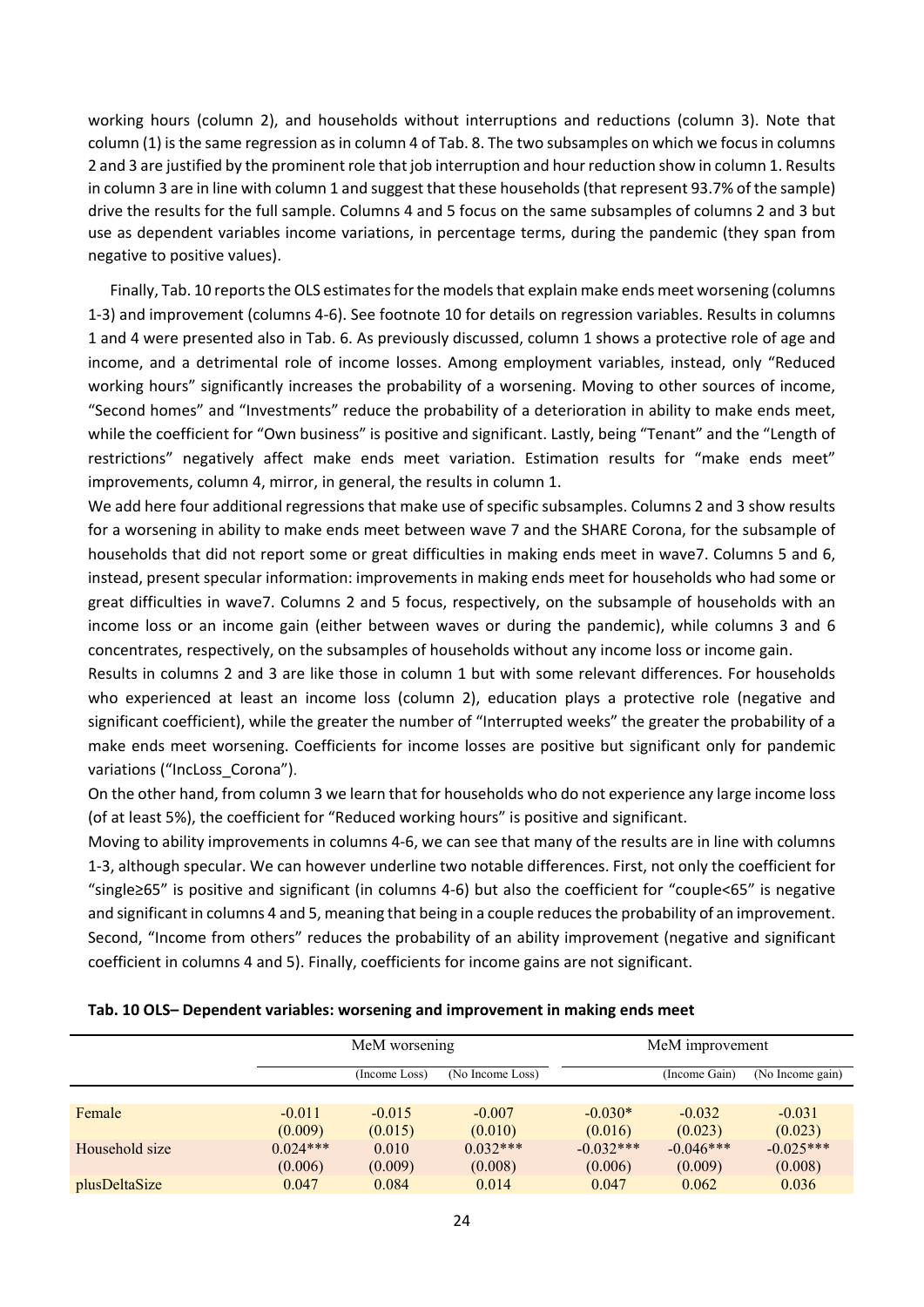|                              | (0.031)               | (0.051)               | (0.036)          | (0.034)             | (0.046)             | (0.053)             |
|------------------------------|-----------------------|-----------------------|------------------|---------------------|---------------------|---------------------|
| minDeltaSize                 | 0.018                 | 0.007                 | 0.013            | 0.017               | 0.017               | 0.014               |
|                              | (0.012)               | (0.017)               | (0.016)          | (0.018)             | (0.031)             | (0.023)             |
| HH composition and age:      |                       |                       |                  |                     |                     |                     |
| single $\geq 65$             | $-0.051***$           | $-0.063***$           | $-0.033*$        | $0.061***$          | $0.049*$            | $0.082***$          |
|                              | (0.015)               | (0.024)               | (0.019)          | (0.019)             | (0.025)             | (0.027)             |
| couple < 65                  | 0.025                 | 0.023                 | 0.026            | $-0.065***$         | $-0.100***$         | $-0.006$            |
|                              | (0.017)               | (0.026)               | (0.020)          | (0.021)             | (0.029)             | (0.031)             |
| couple $\geq 65$             | $-0.004$              | $-0.013$              | 0.008            | 0.002               | $-0.026$            | 0.042               |
|                              | (0.017)               | (0.026)               | (0.021)          | (0.021)             | (0.029)             | (0.031)             |
| Years of education           | $-0.002$              | $-0.004**$            | $-0.000$         | 0.002               | 0.003               | $-0.001$            |
|                              | (0.001)               | (0.002)               | (0.001)          | (0.001)             | (0.002)             | (0.002)             |
| <b>Employment variation:</b> |                       |                       |                  |                     |                     |                     |
| Always employed              | 0.003                 | $-0.015$              | 0.020            | $-0.004$            | $-0.004$            | $-0.022$            |
|                              | (0.013)<br>0.015      | (0.022)<br>0.012      | (0.016)<br>0.013 | (0.021)<br>$-0.017$ | (0.027)<br>$-0.023$ | (0.033)<br>$-0.026$ |
| Employed-Not empl.           | (0.012)               | (0.016)               | (0.017)          | (0.022)             | (0.035)             | (0.028)             |
| Not empl - Employed          | $-0.017$              | $-0.019$              | $-0.015$         | $-0.024$            | $-0.007$            | $-0.060$            |
|                              | (0.018)               | (0.031)               | (0.020)          | (0.032)             | (0.037)             | (0.061)             |
| Job interruption             | $-0.046$              | $-0.036$              | $-0.044$         | $0.104*$            | 0.053               | $0.192**$           |
|                              | (0.034)               | (0.051)               | (0.037)          | (0.062)             | (0.089)             | (0.088)             |
| Home working                 | $-0.004$              | $-0.003$              | $-0.009$         | $0.049*$            | 0.034               | 0.067               |
|                              | (0.011)               | (0.019)               | (0.013)          | (0.029)             | (0.037)             | (0.045)             |
| Reduced working hours        | 0.017                 | 0.004                 | $0.045**$        | $-0.005$            | 0.032               | $-0.030$            |
|                              | (0.016)               | (0.023)               | (0.021)          | (0.033)             | (0.044)             | (0.049)             |
| Interrupted weeks            | $0.010**$             | $0.012**$             | 0.006            | $-0.027***$         | $-0.027***$         | $-0.024***$         |
|                              | (0.004)               | (0.006)               | (0.005)          | (0.006)             | (0.010)             | (0.008)             |
| IncLoss Corona               | $0.120***$            | $0.130***$            |                  |                     |                     | $-0.024$            |
|                              | (0.015)               | (0.026)               |                  |                     |                     | (0.031)             |
| IncLoss waves                | $0.031***$            | 0.038                 |                  |                     |                     | 0.024               |
|                              | (0.007)               | (0.031)               |                  |                     |                     | (0.015)             |
| IncGain Corona               |                       |                       | 0.044            | 0.006               | 0.032               |                     |
|                              |                       |                       | (0.033)          | (0.022)             | (0.032)             |                     |
| IncGain waves                |                       |                       | $-0.004$         | 0.018               | 0.025               |                     |
|                              |                       |                       | (0.008)          | (0.011)             | (0.038)             |                     |
| Log(Income before Covid)     | $-0.206***$           | $-0.221***$           | $-0.190***$      | $0.322***$          | $0.357***$          | $0.297***$          |
|                              | (0.014)               | (0.026)               | (0.013)          | (0.013)             | (0.018)             | (0.020)             |
| Income from others           | $-0.002$              | $-0.010$              | 0.004            | $-0.026**$          | $-0.031*$           | $-0.022$            |
|                              | (0.008)               | (0.014)               | (0.009)          | (0.013)             | (0.017)             | (0.019)             |
| Second homes                 | $-0.020***$           | $-0.021*$             | $-0.015*$        | 0.014               | 0.010               | 0.016               |
|                              | (0.007)               | (0.012)               | (0.008)          | (0.013)             | (0.018)             | (0.019)             |
| Investments                  | $-0.020***$           | $-0.036***$           | $-0.010$         | $0.118***$          | $0.099***$          | $0.137***$          |
| Own business                 | (0.006)<br>$0.043***$ | (0.011)<br>$0.072***$ | (0.007)<br>0.016 | (0.022)<br>0.033    | (0.030)<br>0.052    | (0.034)<br>0.015    |
|                              | (0.013)               | (0.020)               | (0.014)          | (0.034)             | (0.051)             | (0.046)             |
|                              | $0.028***$            | $0.045***$            | 0.015            | $-0.079***$         | $-0.107***$         | $-0.039*$           |
| Tenant                       | (0.010)               | (0.017)               | (0.011)          | (0.015)             | (0.021)             | (0.023)             |
| Length of restrictions       | $0.006***$            | $0.008**$             | $0.004*$         | $-0.003$            | 0.001               | $-0.008*$           |
|                              | (0.002)               | (0.003)               | (0.002)          | (0.003)             | (0.005)             | (0.004)             |
| Avg. restriction intensity   | 0.002                 | 0.007                 | $-0.004$         | 0.001               | 0.008               | $-0.007$            |
|                              | (0.006)               | (0.009)               | (0.007)          | (0.010)             | (0.014)             | (0.015)             |
| Observations                 | 11,168                | 4,716                 | 6,452            | 8,109               | 4,735               | 3,374               |
| $R^2$                        | 0.198                 | 0.217                 | 0.161            | 0.230               | 0.216               | 0.232               |

*Tab. 10 Dependent variables in columns 1, 2 and 3 are binary indicators for worsening in making ends meet from wave 7 to SHARE Corona, for the subsample of households that did not report some or great difficulties in making ends meet in wave7. Dependent variables in Columns 4, 5 and 6, instead, are binary indicators for improvement in making ends meet from wave 7 to SHARE Corona, for the subsample of households who had some or great difficulties in wave7. Columns 1 and 4 refer to the full (respective) subsamples. Columns 2 and 5 focus, respectively, on the subsample of households with an income loss or an income gain (either between waves or during the pandemic), while columns 3 and 6 focuses, respectively, on the subsample of households without any income loss or income gain. Robust standard errors in parentheses. \*\*\* p<0.01, \*\* p<0.05, \* p<0.1 Source: Authors' elaboration using SHARE Corona and SHARE waves 1‐2 and 4‐8 data.*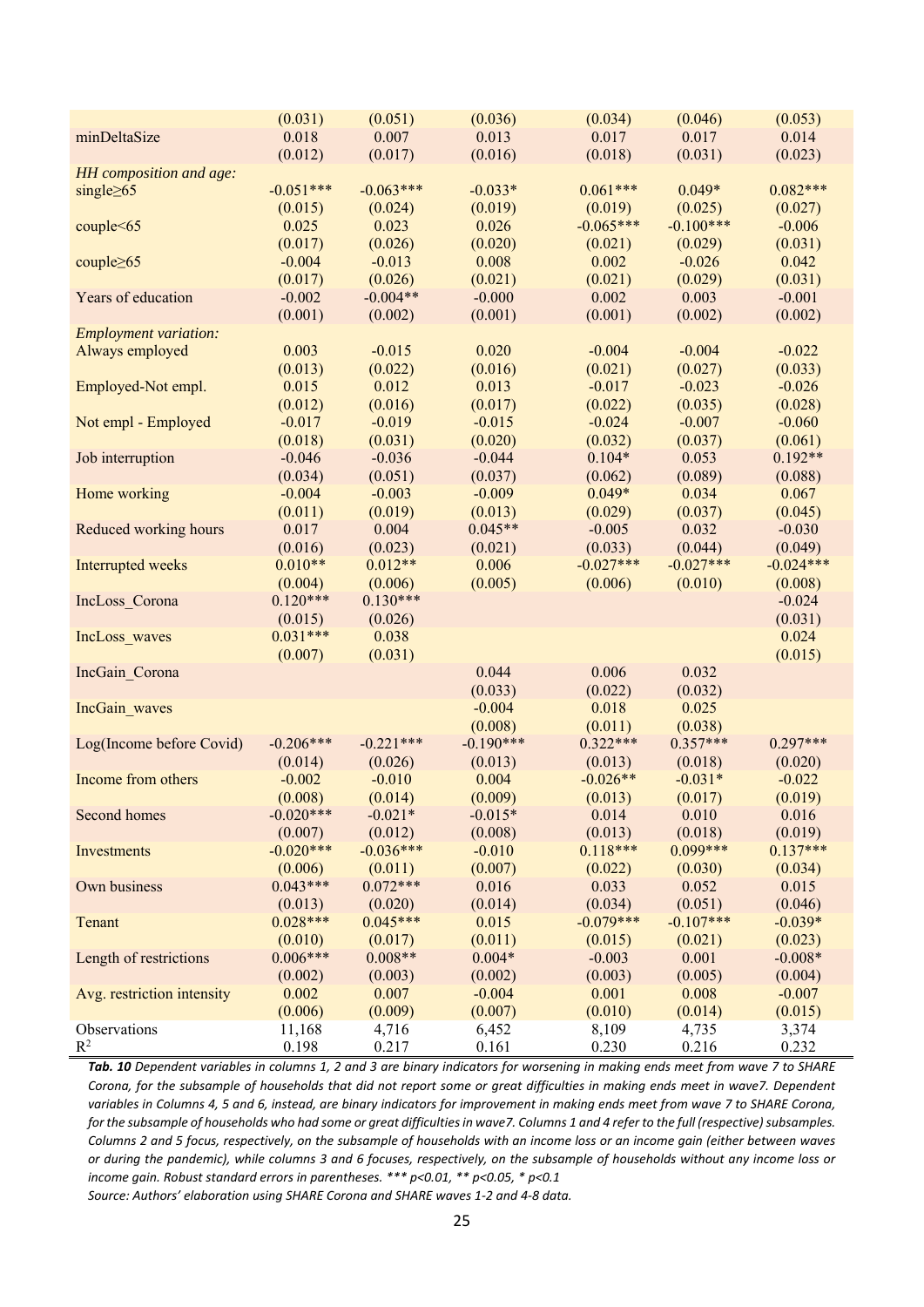From Tab. 10 we learn that income losses are important drivers of make ends meet variations, at least in case of a worsening. We cannot state the same for the effect of income gains on ability improvement. Tab. 11 and 12 report summary statistics for income losses and gains. The tables differ for the sample in use. While Tab. 11 reports statistics over the full sample, Tab. 12 restricts to the subsample of households in which the same respondent provided income information both in wave 7 and in the SHARE Corona. Results in the tables show that income variations (losses and gains) are more frequent between waves that during the pandemic. Income gains are more common than income losses between waves, but that the opposite holds for pandemic variations. Differently from income gains (between waves and during the pandemic) and income losses between waves, income losses during the pandemic affected households differently according to their age profile. We can see in Tab. 11 that 18% of households with at least one respondent younger than 65 reported an income loss, compared to 5% for households with all 65+ respondents. We learn from Tab. 11 and Tab. 12 that the significant role played by income losses compared to the non-significance of income gains, on the probability of making ends meet improvement/worsening (see Tab. 10), is not explained by the number of households who reported income variations. It results, instead, (at least for the variations during the pandemic) from the age characteristics of the households who experienced the variations.

| <b>Outcomes</b>           | <b>Mean</b> | St. dev. | Obs.   |
|---------------------------|-------------|----------|--------|
| <b>Income loss Corona</b> | 10.97       | 31.26    | 19,277 |
| At least one under 65     | 17.91       | 38.35    | 5,504  |
| All $65+$                 | 4.82        | 21.41    | 13,773 |
| Income loss between waves | 36.95       | 48.27    | 19,277 |
| At least one under 65     | 37.23       | 48.27    | 5,504  |
| All 65+                   | 36.70       | 48.35    | 13,773 |
| <b>Income gain Corona</b> | 1.84        | 13.45    | 19,277 |
| At least one under 65     | 2.28        | 14.94    | 5,504  |
| All 65+                   | 1.45        | 11.96    | 13,773 |
| Income gain between waves | 44.32       | 49.68    | 19,277 |
| At least one under 65     | 45.81       | 49.83    | 5,504  |
| All 65+                   | 43.00       | 49.51    | 13,773 |

**Tab. 11 Summary statistics (wave 7 and SHARE Corona) – income losses/gains**

*Tab. 11 The table shows household descriptive statistics (mean, standard deviation, and number of observations), weighted using calibrated cross‐sectional household weights, of income losses and gains between wave 7 and the SHARE Corona survey, and during the first wave of the pandemic. We consider an income loss/gain when the income variation is 5% or greater. Income loss Corona and Income gain Corona result from the difference between the lowest household income during the pandemic and the typical household income before Corona broke out. Income loss waves and Income gain waves, instead, are the indicators for losses and gains resulting from the comparison of the typical household income before Corona broke out and the typical household income in wave 7. Source: Authors' elaboration using SHARE Corona and SHARE waves 7 data.*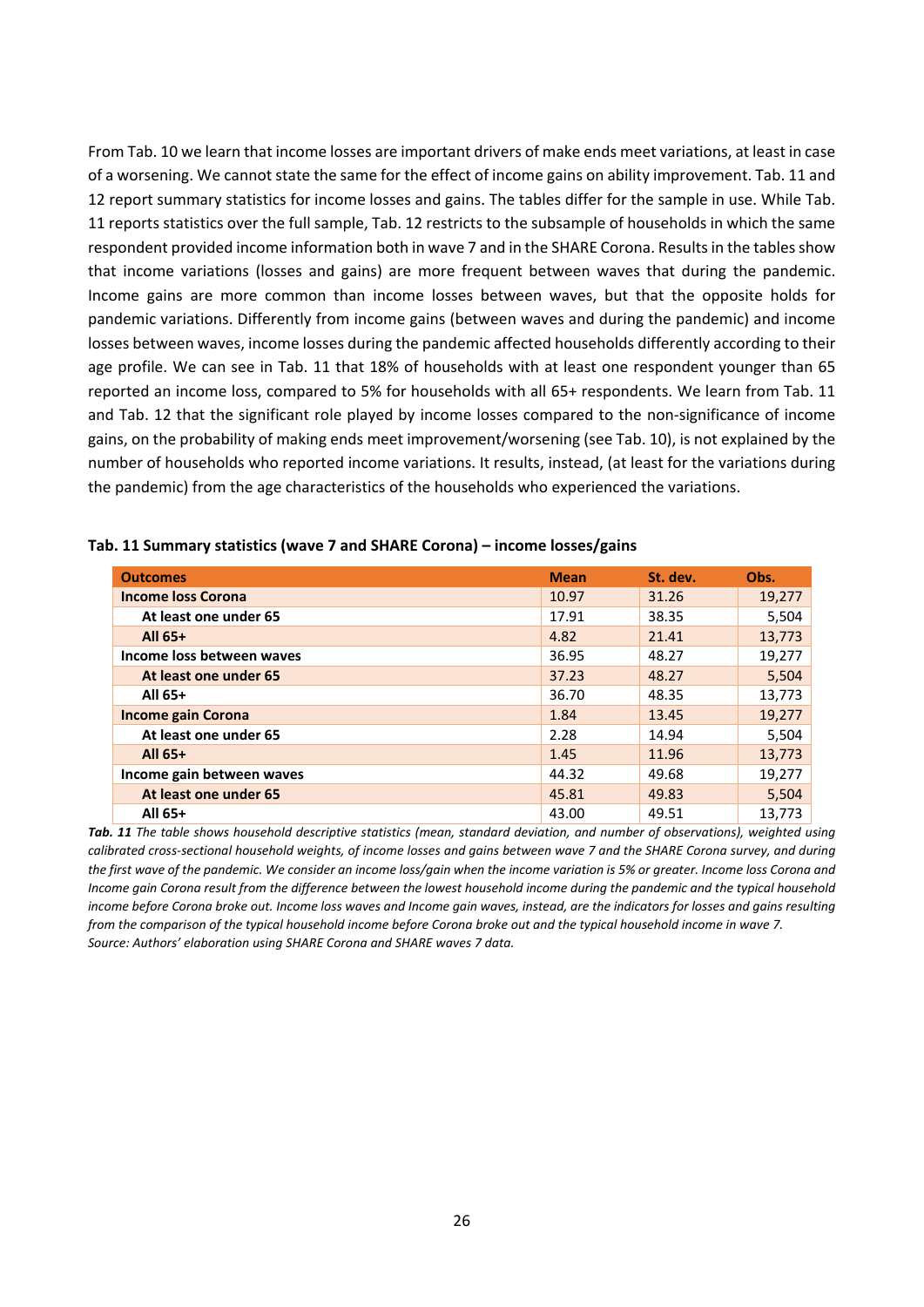| <b>Outcomes</b>           | <b>Mean</b> | St. dev. | Obs.   |
|---------------------------|-------------|----------|--------|
| <b>Income loss Corona</b> | 9.62        | 29.49    | 12,166 |
| At least one under 65     | 16.70       | 37.30    | 3,156  |
| All 65+                   | 4.30        | 20.28    | 9,010  |
| Income loss between waves | 36.61       | 48.17    | 12,166 |
| At least one under 65     | 36.97       | 48.28    | 3,156  |
| All 65+                   | 36.33       | 48.10    | 9,010  |
| <b>Income gain Corona</b> | 1.80        | 13.30    | 12,166 |
| At least one under 65     | 2.24        | 14.80    | 3,156  |
| All 65+                   | 1.47        | 12.05    | 9,010  |
| Income gain between waves | 44.68       | 49.72    | 12,166 |
| At least one under 65     | 45.60       | 49.72    | 3,156  |
| All 65+                   | 43.99       | 49.64    | 9.010  |

*Tab. 12 The table shows household descriptive statistics (mean, standard deviation, and number of observations), weighted using calibrated cross‐sectional household weights, of income losses and gains between wave 7 and the SHARE Corona survey, and during the first wave of the pandemic. The table reports summary statistics of income losses and gains, for households in which the same respondent provided income information both in wave 7 and in the SHARE Corona. We consider an income loss/gain when the income variation is 5% or greater. Income loss Corona and Income gain Corona result from the difference between the lowest household income during the pandemic and the typical household income before Corona broke out. Income loss waves and Income gain waves, instead, are the indicators for losses and gains resulting from the comparison of the typical household income before Corona broke out and the typical household income in wave 7.* 

*Source: Authors' elaboration using SHARE Corona and SHARE waves 7 data.* 

### **A.3**

In this section we extend our investigation on the determinants of different measures of financial distress that we discussed in section 4 and Appendix A.2. In Tab. 13, Tab. 14, and Tab. 15 we present OLS estimation results when including additional employment characteristics: last job industry (the kind of business, industry, or services of the last job) and last job type (private‐sector employee, public sector employee, or self-employed)<sup>13</sup>. We refer the reader to footnotes 9 and 10 for more details about the controls.

Results in all three tables show that our previous findings are robust to the inclusion of information on last job industry and type. The only relevant variations, with respect to previous results, pertain "Years of education", "Employed", and "Own business" in Tab. 13 (correspondent regressions in Tab. 5 and Tab. 8). "Employed" and "Own business" slightly lose significance (respectively in columns 4, and 5 ‐ and in columns 1, 3, 4 and 5), but this is a result we can expect given the inclusion of the variables "Private employee", "Public employee", and "Self-employed". This last variable shows positive and significant coefficients in columns 4 and 5.

Moving our attention to the last job type we can see in Tab. 13 that the coefficient for "Private employee" is positive and significant for Dip into savings, while being "Self-employed" significantly increases financial distress and the probability to suffer from income losses during the pandemic.

 $13$  Household last job industry and type correspond to the (SHARE Corona) first respondent last job industry and type. "Private employee", "Public employee", and "Self‐employed" are dummy variables that take value 1 if the household respondent's last job was, respectively, in the private sector, in the public sector, or if he was self‐employed. "Industries" is a set of thirteen dummy variables that equal 1 if the household respondent's last job was in "Mining and quarrying", "Manufacturing, "Electricity, gas and water", "Construction", "Wholesale and retail trade", "Hotels and restaurants", "Transport, storage, communic.","Financial intermediation", "Real estate, renting, businesses", "Public admin. and defence", "Education", "Health and social work", or "Other community" industry. The reference industry category is "Agriculture, hunting, forestry, fishing".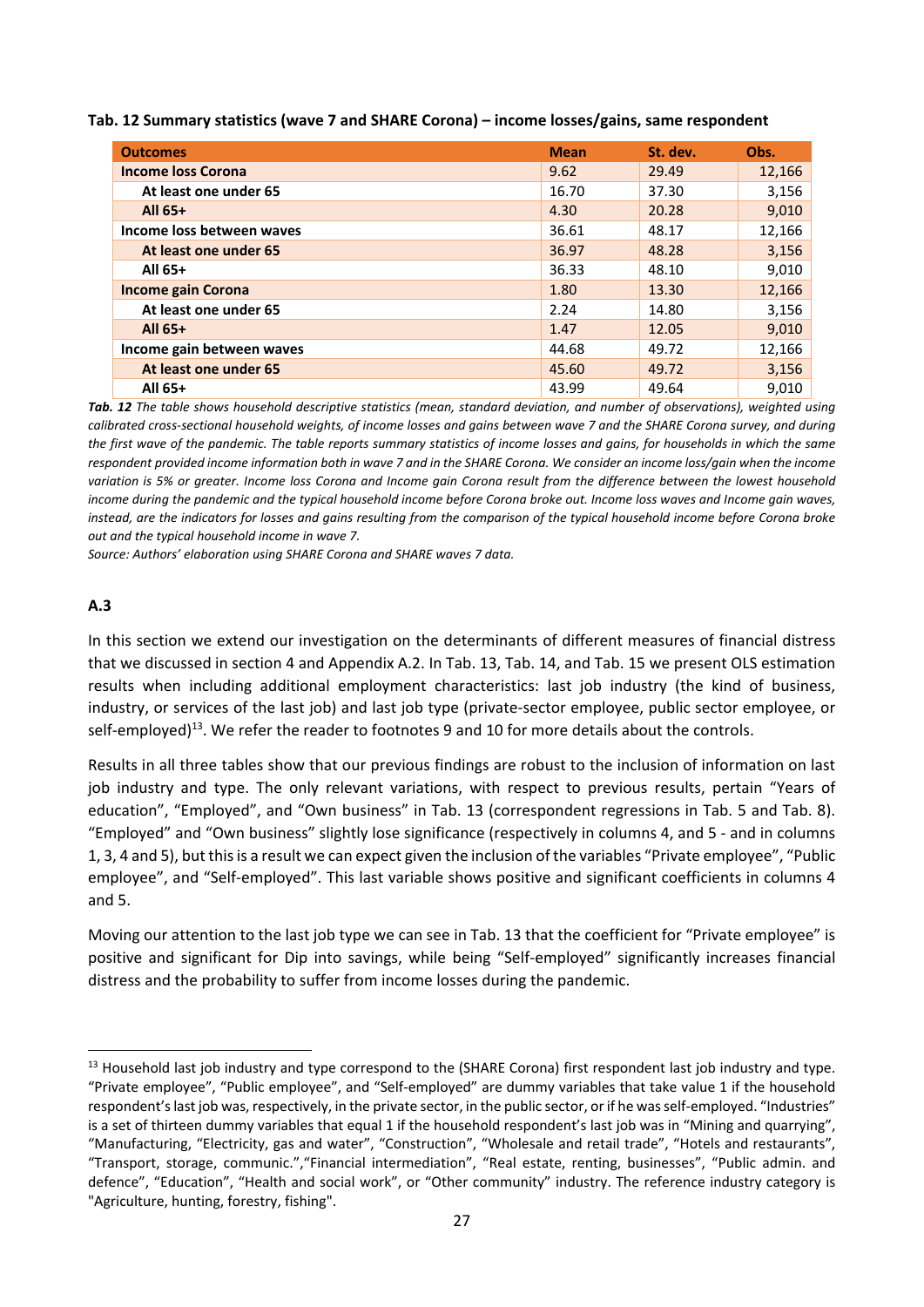From Tab. 15, instead, we learn that working in "Manufacturing" and "Other community" decrease the probability of a make ends meet improvement, while working in "Hotels and restaurants" increases the probability of a make ends meet ability deterioration.

| Tab. 13 OLS regressions – dependent variables: difficulties in make ends meet, postpone payments, dip |  |  |  |  |  |
|-------------------------------------------------------------------------------------------------------|--|--|--|--|--|
| into savings, income loss, and financial distress indicator                                           |  |  |  |  |  |

|                                  | MeM Corona           | Postpay             | DipSav              | IncLoss Corona   | FDI                   |
|----------------------------------|----------------------|---------------------|---------------------|------------------|-----------------------|
|                                  |                      |                     |                     |                  |                       |
| Female                           | $-0.000$             | $-0.011$            | $-0.015$            | $-0.011*$        | $-0.015$              |
|                                  | (0.008)              | (0.011)             | (0.015)             | (0.006)          | (0.012)               |
| Household size                   | $0.028***$           | $0.020***$          | 0.007               | $0.011***$       | $0.051***$            |
|                                  | (0.004)              | (0.005)             | (0.006)             | (0.003)          | (0.006)               |
| HH composition and age:          |                      |                     |                     |                  |                       |
| single $\geq 65$                 | $-0.067***$          | $-0.051***$         | $-0.037**$          | $-0.036***$      | $-0.130***$           |
|                                  | (0.012)              | (0.014)             | (0.019)             | (0.009)          | (0.018)               |
| couple<65                        | $0.050***$           | $-0.022$            | $-0.017$            | $-0.050***$      | $-0.009$              |
|                                  | (0.014)              | (0.017)             | (0.022)             | (0.011)          | (0.021)               |
| couple $\geq 65$                 | $-0.008$             | $-0.054***$         | $-0.068***$         | $-0.071***$      | $-0.103***$           |
|                                  | (0.014)              | (0.016)             | (0.022)             | (0.010)          | (0.021)               |
| Years of education               | $-0.001$             | 0.000               | $0.005***$          | $-0.001$         | $-0.001$              |
|                                  | (0.001)              | (0.001)             | (0.001)             | (0.001)          | (0.001)               |
| Employed                         | 0.007                | $-0.007$            | $-0.086**$          | 0.026            | 0.035                 |
|                                  | (0.019)              | (0.030)             | (0.038)             | (0.018)          | (0.029)               |
| Private employee                 | $-0.009$             | 0.016               | $0.067**$           | 0.020            | 0.011                 |
|                                  | (0.015)              | (0.026)             | (0.032)             | (0.015)          | (0.024)               |
| Public employee                  | $-0.012$             | $-0.018$            | 0.026               | $-0.020$         | $-0.039$              |
|                                  | (0.014)              | (0.025)             | (0.032)             | (0.015)          | (0.024)               |
| Self employed                    | 0.027                | 0.036               | 0.070               | $0.059***$       | $0.097***$            |
|                                  | (0.019)              | (0.036)             | (0.045)             | (0.021)          | (0.034)               |
| Industries:                      |                      |                     |                     |                  |                       |
| Mining and quarrying             | 0.013                | 0.020               | $-0.046$            | 0.011            | 0.031                 |
|                                  | (0.024)              | (0.027)             | (0.030)             | (0.015)          | (0.033)               |
| Manufacturing                    | $0.027**$            | 0.001               | $-0.004$            | 0.008            | $0.035**$             |
|                                  | (0.012)              | (0.011)             | (0.015)             | (0.007)          | (0.015)               |
| Electricity, gas and water       | 0.028                | 0.009               | 0.011               | 0.019            | $0.052**$             |
|                                  | (0.020)<br>$0.036**$ | (0.023)             | (0.031)             | (0.014)          | (0.026)<br>$0.048***$ |
| Construction                     |                      | 0.015               | 0.013               | 0.004            |                       |
| Wholesale and retail trade       | (0.014)<br>$0.026*$  | (0.015)<br>0.004    | (0.020)<br>$0.037*$ | (0.009)<br>0.014 | (0.019)<br>$0.041**$  |
|                                  |                      |                     |                     | (0.009)          |                       |
| Hotels and restaurants           | (0.014)<br>$0.053**$ | (0.015)<br>$-0.014$ | (0.021)<br>$-0.015$ | $0.038***$       | (0.018)<br>$0.087***$ |
|                                  | (0.022)              | (0.018)             | (0.026)             | (0.014)          | (0.030)               |
| Transport, storage, communic.    | 0.016                | 0.006               | 0.011               | $-0.004$         | 0.014                 |
|                                  | (0.015)              | (0.016)             | (0.022)             | (0.009)          | (0.019)               |
| Financial intermediation         | $0.043**$            | 0.040               | 0.044               | $-0.005$         | $0.047*$              |
|                                  | (0.019)              | (0.034)             | (0.049)             | (0.013)          | (0.026)               |
| Real estate, renting, businesses | $0.045*$             | 0.067               | 0.034               | 0.004            | $0.065*$              |
|                                  | (0.025)              | (0.047)             | (0.056)             | (0.020)          | (0.036)               |
| Public admin. and defence        | 0.002                | $-0.005$            | $-0.030$            | $-0.007$         | $-0.004$              |
|                                  | (0.013)              | (0.016)             | (0.022)             | (0.008)          | (0.017)               |
| Education                        | 0.011                | $-0.030**$          | 0.008               | $-0.008$         | $-0.000$              |
|                                  | (0.014)              | (0.014)             | (0.023)             | (0.009)          | (0.018)               |
| Health and social work           | $0.024*$             | $-0.000$            | 0.024               | 0.013            | $0.039**$             |
|                                  | (0.014)              | (0.016)             | (0.025)             | (0.009)          | (0.019)               |
| Other community                  | $0.031**$            | 0.013               | 0.029               | $0.018**$        | $0.058***$            |
|                                  | (0.013)              | (0.014)             | (0.018)             | (0.008)          | (0.017)               |
| Job interruption                 | $-0.060*$            | 0.040               | $0.186**$           | $0.243***$       | $0.175***$            |
|                                  | (0.032)              | (0.056)             | (0.074)             | (0.039)          | (0.061)               |
| Home working                     | $-0.003$             | 0.025               | $-0.001$            | $-0.044***$      | $-0.046**$            |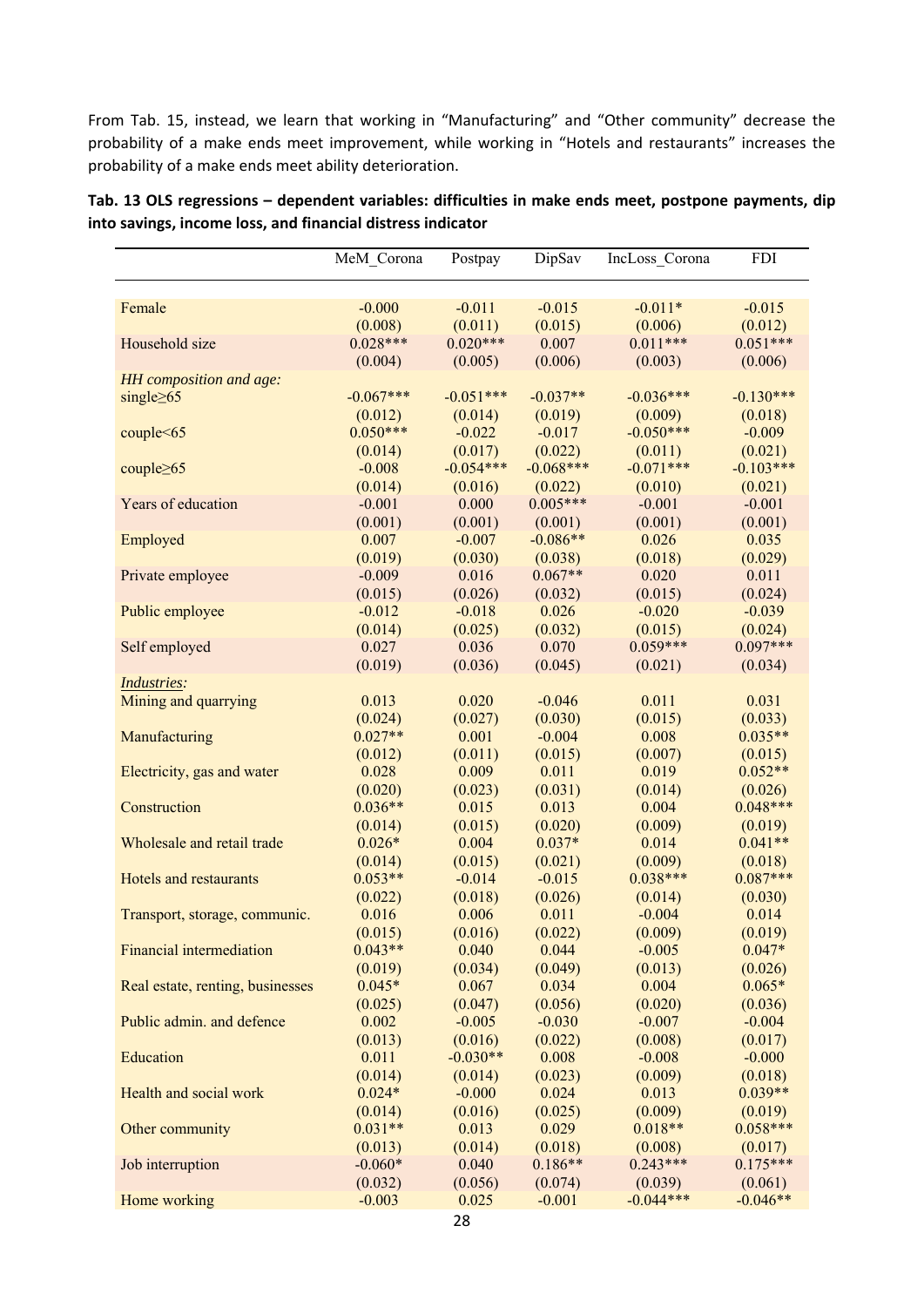|                            | (0.011)     | (0.024)     | (0.033)    | (0.012)     | (0.019)     |
|----------------------------|-------------|-------------|------------|-------------|-------------|
| Reduced working hours      | $0.032**$   | $0.068**$   | $0.108***$ | $0.249***$  | $0.302***$  |
|                            | (0.015)     | (0.028)     | (0.036)    | (0.019)     | (0.028)     |
| Interrupted weeks          | $0.017***$  | 0.009       | 0.008      | $0.018***$  | $0.041***$  |
|                            | (0.004)     | (0.006)     | (0.008)    | (0.004)     | (0.008)     |
| Income from others         | 0.012       | $-0.001$    | 0.005      | $0.011**$   | $0.024**$   |
|                            | (0.007)     | (0.009)     | (0.012)    | (0.005)     | (0.010)     |
| Second homes               | $-0.013**$  | $-0.001$    | 0.020      | $-0.001$    | $-0.014$    |
|                            | (0.006)     | (0.009)     | (0.013)    | (0.005)     | (0.009)     |
| Investments                | $-0.033***$ | 0.004       | 0.022      | $-0.009*$   | $-0.041***$ |
|                            | (0.007)     | (0.014)     | (0.025)    | (0.005)     | (0.009)     |
| Own business               | $0.025*$    | 0.018       | $0.083**$  | 0.015       | $0.046**$   |
|                            | (0.014)     | (0.025)     | (0.037)    | (0.013)     | (0.023)     |
| Tenant                     | $0.049***$  | $0.036***$  | $-0.025$   | $0.013**$   | $0.077***$  |
|                            | (0.009)     | (0.013)     | (0.017)    | (0.006)     | (0.012)     |
| Log(Income before Covid)   | $-0.269***$ | $-0.056***$ | $-0.006$   | $0.050***$  | $-0.254***$ |
|                            | (0.010)     | (0.011)     | (0.013)    | (0.006)     | (0.013)     |
| Length of restrictions     | $0.005***$  | $-0.005**$  | $-0.000$   | $-0.003***$ | 0.000       |
|                            | (0.002)     | (0.002)     | (0.003)    | (0.001)     | (0.002)     |
| Avg. restriction intensity | 0.003       | 0.003       | 0.008      | 0.004       | 0.009       |
|                            | (0.005)     | (0.006)     | (0.011)    | (0.003)     | (0.007)     |
| Make-ends-meet wave7       | $0.256***$  | $0.024***$  | 0.012      | $0.013***$  | $0.289***$  |
|                            | (0.008)     | (0.006)     | (0.011)    | (0.004)     | (0.010)     |
| <b>Observations</b>        | 18,533      | 6,159       | 6,159      | 18,533      | 18,533      |
| $R^2$                      | 0.387       | 0.065       | 0.097      | 0.155       | 0.323       |

*Tab. 13 Dependent variables are binary indicators for: (some or great) difficulties in making ends meet during the pandemic (column 1), postpone payment (column 2), dip into savings (column 3), income losses during the pandemic (column 4), and Financial Distress Indicator. Robust standard errors in parentheses. \*\*\* p<0.01, \*\* p<0.05, \* p<0.1* 

*Source: Authors' elaboration using SHARE Corona and SHARE waves 1‐2 and 4‐8 data.* 

|                         |               | Income loss (Corona) | Percentage income loss (Corona) |            |                  |
|-------------------------|---------------|----------------------|---------------------------------|------------|------------------|
|                         | (full sample) | JI or RWH            | No JI and No RWH                | JI or RWH  | No JI and No RWH |
|                         |               |                      |                                 |            |                  |
| Female                  | $-0.011*$     | $-0.018$             | $-0.011**$                      | 0.526      | 0.329            |
|                         | (0.006)       | (0.051)              | (0.006)                         | (2.547)    | (0.325)          |
| Household size          | $0.011***$    | 0.019                | $0.012***$                      | $-0.536$   | $-0.178$         |
|                         | (0.003)       | (0.019)              | (0.003)                         | (0.834)    | (0.181)          |
| HH composition and age: |               |                      |                                 |            |                  |
| single $\geq 65$        | $-0.036***$   | $-0.036$             | $-0.033***$                     | $5.539**$  | $1.146**$        |
|                         | (0.009)       | (0.060)              | (0.009)                         | (2.476)    | (0.473)          |
| couple < 65             | $-0.050***$   | $-0.156***$          | $-0.038***$                     | $6.653***$ | $3.261***$       |
|                         | (0.011)       | (0.051)              | (0.011)                         | (2.429)    | (0.631)          |
| couple $\geq 65$        | $-0.071***$   | $-0.168***$          | $-0.063***$                     | 8.428***   | $3.695***$       |
|                         | (0.010)       | (0.064)              | (0.010)                         | (3.066)    | (0.567)          |
| Years of education      | $-0.001$      | $-0.006$             | $-0.000$                        | 0.329      | 0.014            |
|                         | (0.001)       | (0.006)              | (0.001)                         | (0.249)    | (0.033)          |
| Employed                | 0.026         |                      | 0.004                           |            | $1.508**$        |
|                         | (0.018)       |                      | (0.018)                         |            | (0.735)          |
| Private employee        | 0.020         | 0.022                | 0.023                           | $-1.271$   | $-1.149*$        |
|                         | (0.015)       | (0.039)              | (0.015)                         | (1.877)    | (0.609)          |
| Public employee         | $-0.020$      | $-0.043$             | $-0.001$                        | 1.556      | $-0.520$         |
|                         | (0.015)       | (0.038)              | (0.015)                         | (1.552)    | (0.585)          |
| Self employed           | $0.059***$    | $0.084*$             | $0.050**$                       | $-5.706**$ | $-2.204**$       |
|                         | (0.021)       | (0.046)              | (0.022)                         | (2.388)    | (1.012)          |
| <i>Industries:</i>      |               |                      |                                 |            |                  |
| Mining and quarrying    | 0.011         | 0.153                | 0.004                           | $-0.751$   | $-0.170$         |

## **Tab. 14 OLS regressions – Dependent variables: Income loss during the pandemic, percentage income variation during the pandemic**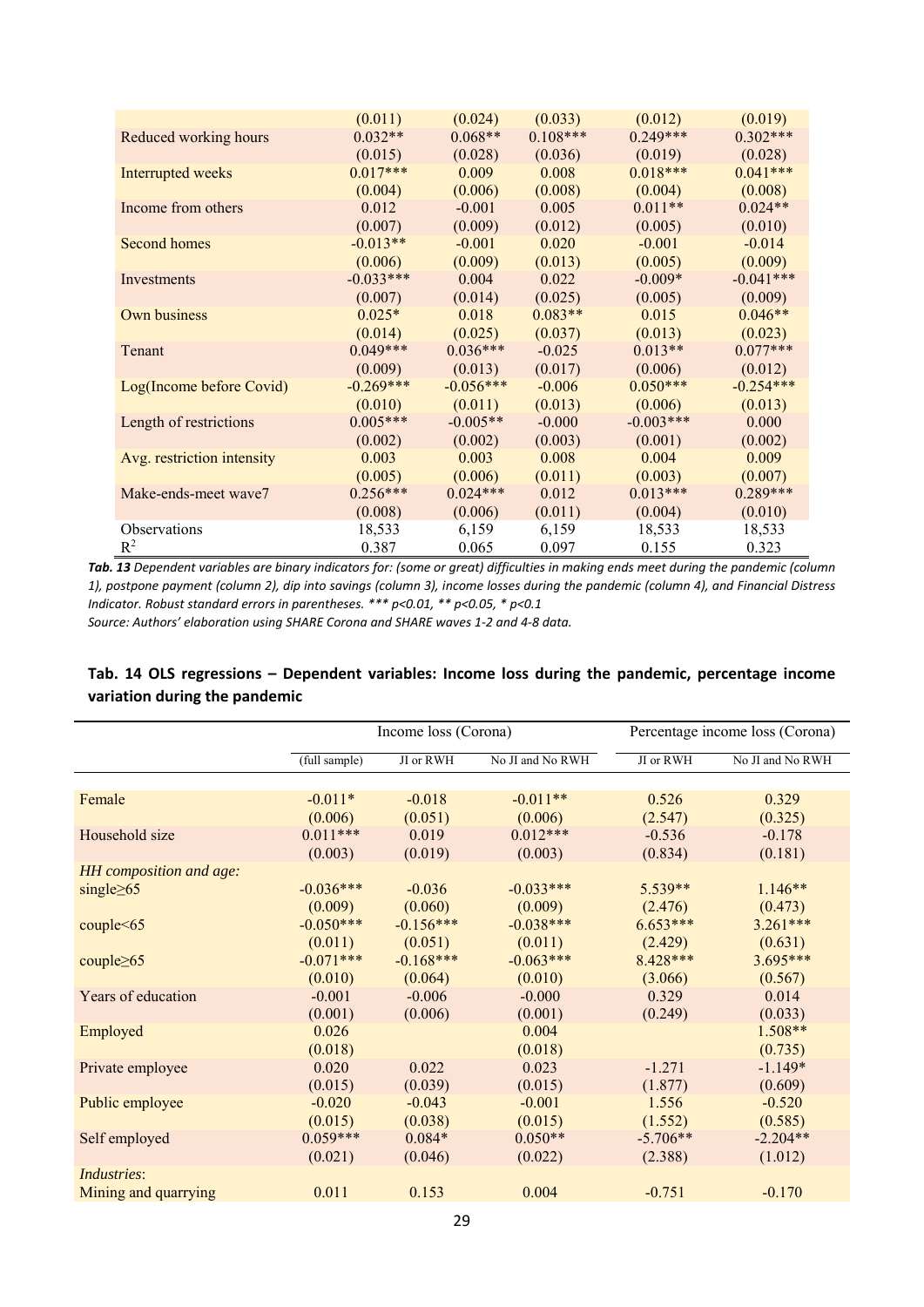|                                     | (0.015)     | (0.145)    | (0.014)     | (5.617)     | (0.871)     |
|-------------------------------------|-------------|------------|-------------|-------------|-------------|
| Manufacturing                       | 0.008       | 0.017      | 0.006       | 0.773       | $-0.195$    |
|                                     | (0.007)     | (0.079)    | (0.007)     | (3.313)     | (0.401)     |
| Electricity, gas and water          | 0.019       | 0.049      | 0.016       | $-0.033$    | $-1.206$    |
|                                     | (0.014)     | (0.118)    | (0.013)     | (5.900)     | (0.770)     |
| Construction                        | 0.004       | 0.086      | $-0.002$    | $-2.121$    | $-0.097$    |
|                                     | (0.009)     | (0.088)    | (0.008)     | (3.926)     | (0.479)     |
| Wholesale and retail trade          | 0.014       | 0.053      | 0.008       | $-1.919$    | $-0.370$    |
|                                     | (0.009)     | (0.087)    | (0.008)     | (3.630)     | (0.457)     |
| Hotels and restaurants              | $0.038***$  | 0.139      | $0.025*$    | $-2.878$    | $-1.056$    |
|                                     | (0.014)     | (0.101)    | (0.014)     | (5.286)     | (0.872)     |
| Transport, storage, communic.       | $-0.004$    | 0.093      | $-0.011$    | $-3.916$    | 0.807       |
|                                     | (0.009)     | (0.087)    | (0.008)     | (3.774)     | (0.499)     |
| <b>Financial intermediation</b>     | $-0.005$    | 0.021      | $-0.008$    | $-2.998$    | 0.205       |
|                                     | (0.013)     | (0.116)    | (0.012)     | (4.908)     | (0.662)     |
| Real estate, renting, business act. | 0.004       | $-0.087$   | 0.016       | $-2.021$    | $-1.200$    |
|                                     | (0.020)     | (0.117)    | (0.019)     | (5.727)     | (1.051)     |
| Public admin. and defence           | $-0.007$    | $-0.083$   | $-0.004$    | 2.575       | 0.189       |
|                                     | (0.008)     | (0.088)    | (0.008)     | (3.631)     | (0.457)     |
| Education                           | $-0.008$    | $-0.112$   | $-0.003$    | 2.154       | $0.958**$   |
|                                     | (0.009)     | (0.086)    | (0.008)     | (3.921)     | (0.427)     |
| Health and social work              | 0.013       | 0.058      | 0.010       | $-4.528$    | $-0.548$    |
|                                     | (0.009)     | (0.090)    | (0.009)     | (3.982)     | (0.558)     |
| Other community                     | $0.018**$   | 0.065      | 0.013       | $-3.161$    | $-0.033$    |
|                                     | (0.008)     | (0.080)    | (0.008)     | (3.643)     | (0.439)     |
| Job interruption                    | $0.243***$  |            |             |             |             |
|                                     | (0.039)     |            |             |             |             |
| Home working                        | $-0.044***$ | $-0.062*$  | $-0.013$    | $2.309*$    | $1.099**$   |
|                                     | (0.012)     | (0.032)    | (0.012)     | (1.372)     | (0.497)     |
| Reduced working hours               | $0.249***$  |            |             |             |             |
|                                     | (0.019)     |            |             |             |             |
| <b>Interrupted</b> weeks            | $0.018***$  | $0.018***$ |             | $-0.868***$ |             |
|                                     | (0.004)     | (0.003)    |             | (0.124)     |             |
| Income from others                  | $0.011**$   | 0.002      | $0.012**$   | $-0.975$    | $-0.093$    |
|                                     | (0.005)     | (0.037)    | (0.005)     | (1.689)     | (0.326)     |
| <b>Second homes</b>                 | $-0.001$    | 0.020      | $-0.003$    | 0.049       | $-0.017$    |
|                                     | (0.005)     | (0.032)    | (0.004)     | (1.332)     | (0.245)     |
| Investments                         | $-0.009*$   | $-0.051$   | $-0.006$    | $-0.816$    | $-0.126$    |
|                                     | (0.005)     | (0.037)    | (0.005)     | (1.655)     | (0.258)     |
| Own business                        | 0.015       | 0.009      | $0.021*$    | $-0.566$    | $-0.722$    |
|                                     | (0.013)     | (0.043)    | (0.012)     | (2.190)     | (0.617)     |
| Tenant                              | $0.013**$   | $0.109**$  | 0.005       | $-3.974*$   | 0.225       |
|                                     | (0.006)     | (0.045)    | (0.005)     | (2.072)     | (0.319)     |
| Log(Income before Covid)            | $0.050***$  | $0.136***$ | $0.041***$  | $-4.485**$  | $-4.336***$ |
|                                     | (0.006)     | (0.040)    | (0.006)     | (2.044)     | (0.478)     |
| Length of restrictions              | $-0.003***$ | $-0.010$   | $-0.003***$ | 0.376       | 0.018       |
|                                     | (0.001)     | (0.009)    | (0.001)     | (0.329)     | (0.066)     |
| Avg. restriction intensity          | 0.004       | $-0.006$   | 0.004       | 0.740       | $-0.050$    |
|                                     | (0.003)     | (0.027)    | (0.003)     | (1.056)     | (0.164)     |
| Make-ends-meet wave7                | $0.013***$  | 0.049      | $0.010**$   | $-1.665$    | $-0.377$    |
|                                     | (0.004)     | (0.034)    | (0.004)     | (1.368)     | (0.275)     |
| Observations                        | 18,533      | 1,203      | 17,330      | 1,203       | 17,330      |
| $R^2$                               | 0.155       | 0.150      | 0.036       | 0.163       | 0.057       |
|                                     |             |            |             |             |             |

*Tab. 14 Dependent variables in columns 1‐3 are binary indicators for income losses during the pandemic. Column 1 refers to the entire sample. Column 2 focuses on the subsample of households that reported either a "Job interruption" (JI) or "Reduced Working Hours" (RWH). Column 3 refers to the subsample of households that did not have "Job interruption" (JI) or "Reduced Working Hours" (RWH). Columns 4 and 5 focus on the same subsamples of columns 2 and 3 but use as dependent variables income variations, in percentage terms, during the pandemic (they span from negative to positive values). Robust standard errors in parentheses. \*\*\* p<0.01, \*\* p<0.05, \* p<0.1* 

*Source: Authors' elaboration using SHARE Corona and SHARE waves 1‐2 and 4‐8 data.*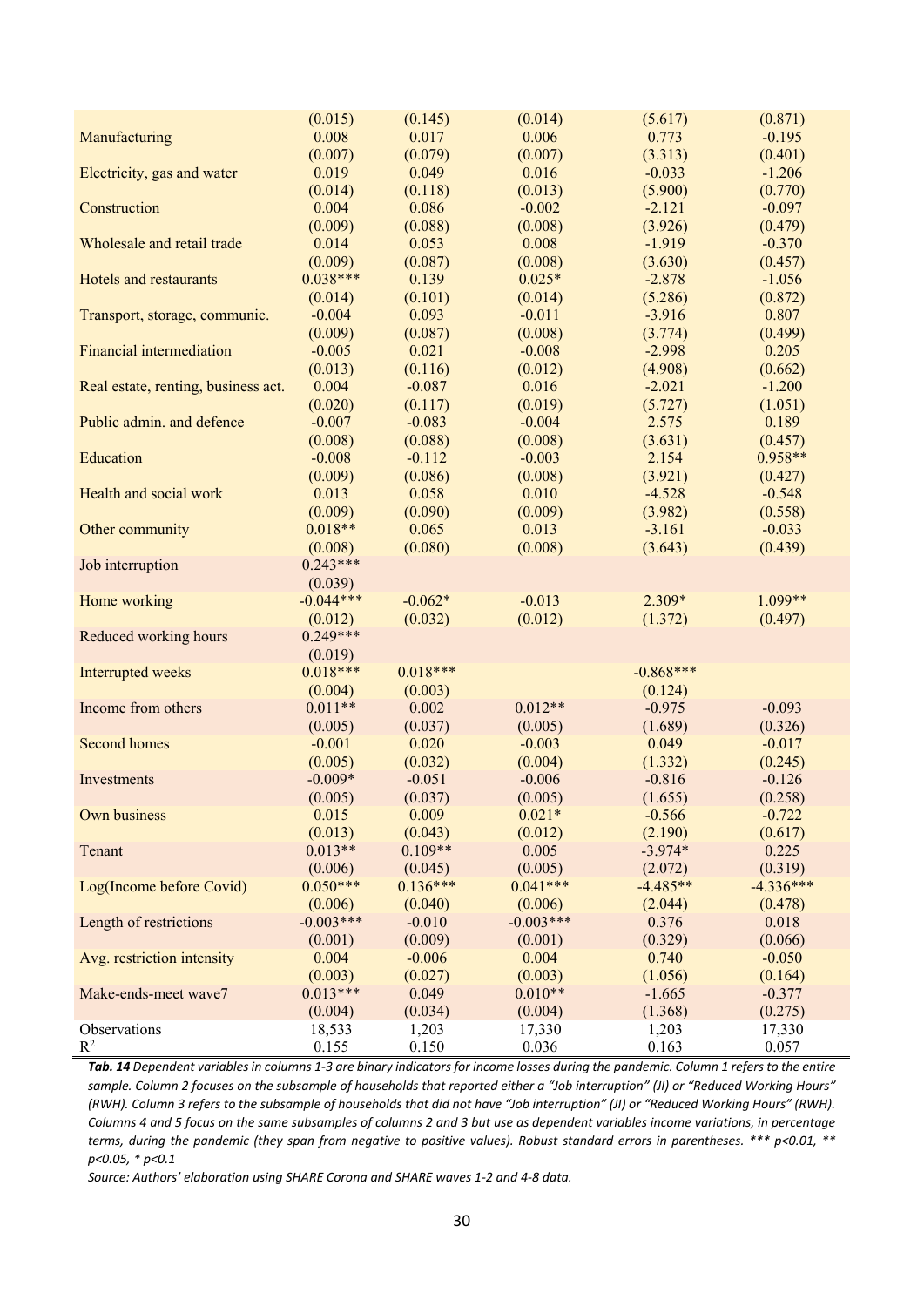|                              | MeM worsening |               |                  | MeM improvement        |                        |                  |  |
|------------------------------|---------------|---------------|------------------|------------------------|------------------------|------------------|--|
|                              |               | (Income Loss) | (No Income Loss) |                        | (Income Gain)          | (No Income Gain) |  |
|                              | $-0.014$      | $-0.016$      | $-0.010$         | $-0.036**$             | $-0.027$               | $-0.052**$       |  |
| Female                       | (0.009)       | (0.016)       | (0.010)          | (0.017)                | (0.024)                | (0.024)          |  |
| Household size               | $0.022***$    | 0.008         | $0.032***$       | $-0.032***$            | $-0.046***$            | $-0.026***$      |  |
|                              | (0.006)       | (0.009)       | (0.008)          | (0.006)                | (0.010)                | (0.009)          |  |
| plusDeltaSize                | $0.054*$      | $0.096*$      | 0.018            | 0.046                  | 0.061                  | 0.038            |  |
|                              | (0.031)       | (0.052)       | (0.037)          | (0.037)                | (0.048)                | (0.059)          |  |
| minDeltaSize                 | 0.016         | 0.005         | 0.009            | 0.018                  | 0.033                  | 0.007            |  |
|                              | (0.012)       | (0.017)       | (0.016)          |                        | (0.032)                | (0.023)          |  |
|                              |               |               |                  | (0.019)                |                        |                  |  |
| HH composition and age:      | $-0.050***$   | $-0.057**$    | $-0.038*$        | $0.064***$             | $0.052*$               | $0.080***$       |  |
| single $\geq 65$             |               |               |                  |                        |                        |                  |  |
|                              | (0.016)       | (0.024)       | (0.019)          | (0.020)<br>$-0.064***$ | (0.027)<br>$-0.100***$ | (0.029)          |  |
| couple<65                    | $0.030*$      | 0.031         | 0.025            |                        |                        | $-0.004$         |  |
|                              | (0.017)       | (0.028)       | (0.021)          | (0.023)                | (0.031)                | (0.034)          |  |
| couple $\geq 65$             | $-0.002$      | $-0.007$      | 0.003            | 0.005                  | $-0.025$               | 0.045            |  |
|                              | (0.017)       | (0.027)       | (0.021)          | (0.023)                | (0.031)                | (0.034)          |  |
| Years of education           | $-0.001$      | $-0.004**$    | 0.001            | 0.001                  | 0.003                  | $-0.004*$        |  |
|                              | (0.001)       | (0.002)       | (0.001)          | (0.002)                | (0.002)                | (0.002)          |  |
| <b>Employment variation:</b> |               |               |                  |                        |                        |                  |  |
| Always employed              | 0.013         | 0.000         | 0.025            | $-0.013$               | $-0.021$               | $-0.029$         |  |
|                              | (0.021)       | (0.033)       | (0.026)          | (0.039)                | (0.051)                | (0.061)          |  |
| Employed-Not empl.           | 0.014         | 0.008         | 0.010            | $-0.019$               | $-0.027$               | $-0.029$         |  |
|                              | (0.012)       | (0.016)       | (0.017)          | (0.022)                | (0.036)                | (0.028)          |  |
| Not empl - Employed          | $-0.010$      | $-0.012$      | $-0.011$         | $-0.022$               | $-0.016$               | $-0.046$         |  |
|                              | (0.023)       | (0.039)       | (0.026)          | (0.044)                | (0.054)                | (0.080)          |  |
| Private employee             | $-0.008$      | $-0.002$      | $-0.010$         | 0.014                  | 0.018                  | 0.020            |  |
|                              | (0.015)       | (0.025)       | (0.018)          | (0.031)                | (0.039)                | (0.050)          |  |
| Public employee              | $-0.016$      | $-0.029$      | $-0.008$         | 0.001                  | 0.014                  | $-0.020$         |  |
|                              | (0.015)       | (0.024)       | (0.017)          | (0.030)                | (0.038)                | (0.048)          |  |
| Self employed                | 0.009         | $-0.005$      | 0.021            | $-0.033$               | $-0.074$               | 0.034            |  |
|                              | (0.020)       | (0.031)       | (0.023)          | (0.044)                | (0.059)                | (0.065)          |  |
| Industries:                  |               |               |                  |                        |                        |                  |  |
| Mining and quarrying         | $-0.016$      | 0.008         | $-0.036$         | $-0.040$               | $-0.078$               | 0.007            |  |
|                              | (0.029)       | (0.049)       | (0.033)          | (0.041)                | (0.054)                | (0.063)          |  |
| Manufacturing                | 0.013         | 0.032         | $-0.002$         | $-0.041**$             | $-0.057**$             | $-0.017$         |  |
|                              | (0.015)       | (0.026)       | (0.019)          | (0.018)                | (0.024)                | (0.029)          |  |
| Electricity, gas and water   | 0.009         | 0.028         | $-0.011$         | $-0.034$               | 0.021                  | $-0.127**$       |  |
|                              | (0.023)       | (0.038)       | (0.027)          | (0.037)                | (0.049)                | (0.054)          |  |
| Construction                 | $0.033*$      | $0.089***$    | $-0.007$         | $-0.039*$              | $-0.057*$              | $-0.015$         |  |
|                              | (0.018)       | (0.030)       | (0.021)          | (0.022)                | (0.030)                | (0.033)          |  |
| Wholesale and retail trade   | 0.028         | $0.058**$     | 0.005            | $-0.020$               | $-0.022$               | $-0.019$         |  |
|                              | (0.017)       | (0.028)       | (0.021)          | (0.022)                | (0.030)                | (0.033)          |  |
| Hotels and restaurants       | $0.059**$     | $0.096**$     | 0.015            | $-0.038$               | $-0.048$               | $-0.020$         |  |
|                              | (0.029)       | (0.047)       | (0.034)          | (0.032)                | (0.043)                | (0.049)          |  |
| Transport, storage,          | 0.008         | $0.055*$      | $-0.024$         | $-0.024$               | $-0.019$               | $-0.034$         |  |
| communic.                    |               |               |                  |                        |                        |                  |  |
|                              | (0.018)       | (0.030)       | (0.022)          | (0.024)                | (0.032)                | (0.037)          |  |
| Financial intermediation     | $0.040*$      | 0.053         | 0.031            | $-0.031$               | $-0.065$               | 0.021            |  |
|                              | (0.020)       | (0.034)       | (0.025)          | (0.046)                | (0.059)                | (0.075)          |  |
| Real estate, renting,        | 0.028         | 0.062         | 0.004            | $-0.076$               | 0.006                  | $-0.176**$       |  |
| business act.                |               |               |                  |                        |                        |                  |  |
|                              | (0.026)       | (0.040)       | (0.032)          | (0.063)                | (0.089)                | (0.082)          |  |
| Public admin. and defence    | $-0.003$      | 0.017         | $-0.021$         | $-0.004$               | 0.000                  | $-0.004$         |  |
|                              | (0.016)       | (0.027)       | (0.019)          | (0.025)                | (0.033)                | (0.039)          |  |
| Education                    | 0.010         | 0.041         | $-0.016$         | 0.009                  | $-0.037$               | $0.076*$         |  |
|                              |               |               |                  |                        |                        |                  |  |
|                              | (0.016)       | (0.027)       | (0.019)          | (0.026)                | (0.033)                | (0.041)          |  |

## **Tab. 15 OLS regressions – Dependent variables: worsening and improvement in making ends meet**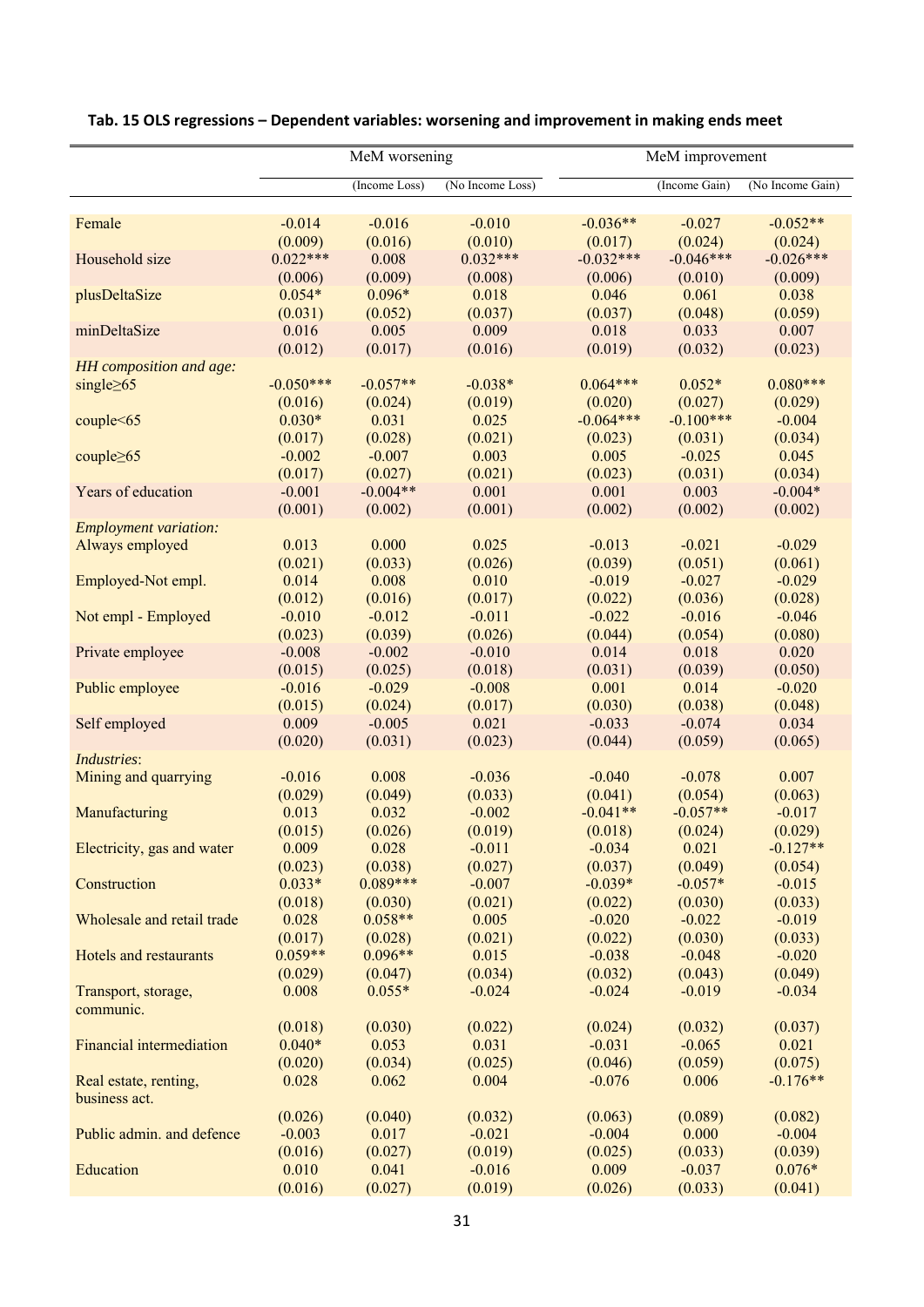| Health and social work     | 0.025       | $0.054*$    | 0.003       | $-0.001$    | $-0.039$    | 0.052       |
|----------------------------|-------------|-------------|-------------|-------------|-------------|-------------|
|                            | (0.017)     | (0.028)     | (0.021)     | (0.027)     | (0.035)     | (0.041)     |
| Other community            | 0.014       | $0.057**$   | $-0.017$    | $-0.041**$  | $-0.033$    | $-0.056*$   |
|                            | (0.016)     | (0.027)     | (0.019)     | (0.020)     | (0.027)     | (0.030)     |
| Job interruption           | $-0.043$    | $-0.030$    | $-0.049$    | $0.104*$    | 0.041       | $0.214**$   |
|                            | (0.034)     | (0.051)     | (0.037)     | (0.063)     | (0.091)     | (0.089)     |
| Home working               | $-0.004$    | $-0.000$    | $-0.011$    | $0.049*$    | 0.037       | 0.059       |
|                            | (0.012)     | (0.019)     | (0.013)     | (0.029)     | (0.037)     | (0.047)     |
| Reduced working hours      | 0.017       | 0.003       | $0.046**$   | $-0.007$    | 0.034       | $-0.033$    |
|                            | (0.016)     | (0.023)     | (0.021)     | (0.033)     | (0.044)     | (0.050)     |
| Interrupted weeks          | $0.010**$   | $0.011*$    | 0.007       | $-0.025***$ | $-0.025**$  | $-0.024***$ |
|                            | (0.004)     | (0.006)     | (0.005)     | (0.007)     | (0.010)     | (0.009)     |
| IncLoss Corona             | $0.116***$  | $0.122***$  |             |             |             | $-0.030$    |
|                            | (0.015)     | (0.026)     |             |             |             | (0.032)     |
| IncLoss waves              | $0.030***$  | 0.033       |             |             |             | $0.030*$    |
|                            | (0.007)     | (0.031)     |             |             |             | (0.017)     |
| IncGain Corona             |             |             | 0.042       | 0.005       | 0.026       |             |
|                            |             |             | (0.033)     | (0.023)     | (0.033)     |             |
| IncGain waves              |             |             | $-0.003$    | 0.016       | 0.025       |             |
|                            |             |             | (0.008)     | (0.012)     | (0.039)     |             |
| Log(Income before Covid)   | $-0.203***$ | $-0.219***$ | $-0.185***$ | $0.335***$  | $0.363***$  | $0.321***$  |
|                            | (0.015)     | (0.027)     | (0.013)     | (0.014)     | (0.019)     | (0.021)     |
| Income from others         | $-0.002$    | $-0.007$    | 0.002       | $-0.024*$   | $-0.029*$   | $-0.021$    |
|                            | (0.008)     | (0.014)     | (0.009)     | (0.013)     | (0.017)     | (0.020)     |
| Second homes               | $-0.019***$ | $-0.019$    | $-0.014*$   | 0.009       | 0.005       | 0.015       |
|                            | (0.007)     | (0.012)     | (0.008)     | (0.014)     | (0.019)     | (0.020)     |
| Investments                | $-0.021***$ | $-0.034***$ | $-0.012*$   | $0.116***$  | $0.094***$  | $0.142***$  |
|                            | (0.006)     | (0.011)     | (0.007)     | (0.023)     | (0.030)     | (0.035)     |
| Own business               | $0.035**$   | $0.067***$  | 0.006       | 0.045       | 0.071       | 0.023       |
|                            | (0.014)     | (0.022)     | (0.016)     | (0.035)     | (0.052)     | (0.049)     |
| Tenant                     | $0.029***$  | $0.045***$  | 0.018       | $-0.076***$ | $-0.108***$ | $-0.023$    |
|                            | (0.010)     | (0.017)     | (0.011)     | (0.016)     | (0.022)     | (0.024)     |
| Length of restrictions     | $0.006***$  | $0.009***$  | 0.003       | $-0.004$    | 0.001       | $-0.008*$   |
|                            | (0.002)     | (0.003)     | (0.002)     | (0.003)     | (0.005)     | (0.005)     |
| Avg. restriction intensity | 0.003       | 0.009       | $-0.004$    | $-0.001$    | 0.009       | $-0.015$    |
|                            | (0.006)     | (0.009)     | (0.007)     | (0.011)     | (0.015)     | (0.016)     |
| Observations               | 10,941      | 4,622       | 6,319       | 7,592       | 4,510       | 3,082       |
| $R^2$                      | 0.199       | 0.220       | 0.164       | 0.223       | 0.212       | 0.233       |

*Tab. 15 Dependent variables in columns 1, 2 and 3 are binary indicators for worsening in making ends meet from wave 7 to SHARE Corona, for the subsample of households that did not report some or great difficulties in making ends meet in wave7. Dependent variables in Columns 4, 5 and 6, instead, are binary indicators for improvement in making ends meet from wave 7 to SHARE Corona, for the subsample of households who had some or great difficulties in wave7. Columns 1 and 4 refer to the full (respective) subsamples. Columns 2 and 5 focus, respectively, on the subsample of households with an income loss or an income gain (either between waves or during the pandemic), while columns 3 and 6 focuses, respectively, on the subsample of households without any income loss or income gain. Robust standard errors in parentheses. \*\*\* p<0.01, \*\* p<0.05, \* p<0.1.* 

*Source: Authors' elaboration using SHARE Corona and SHARE waves 1‐2 and 4‐8 data.* 

#### **A.4 Country‐specific policy reactions to the pandemic and economic outcomes**

To contain the spread of Covid‐19, governments adopted a series of measures ranging from mild mobility restrictions to strict lockdown of economic activities, following the evolution of the pandemic. Such restrictions in many cases exacerbated (sometimes pre‐existing) household economic difficulties.

Fig. 9 shows, for each country, the percentage of households reporting a worsening of their ability to make ends meet (from no difficulties to some or great difficulties) against the OxCGRT "stringency index".